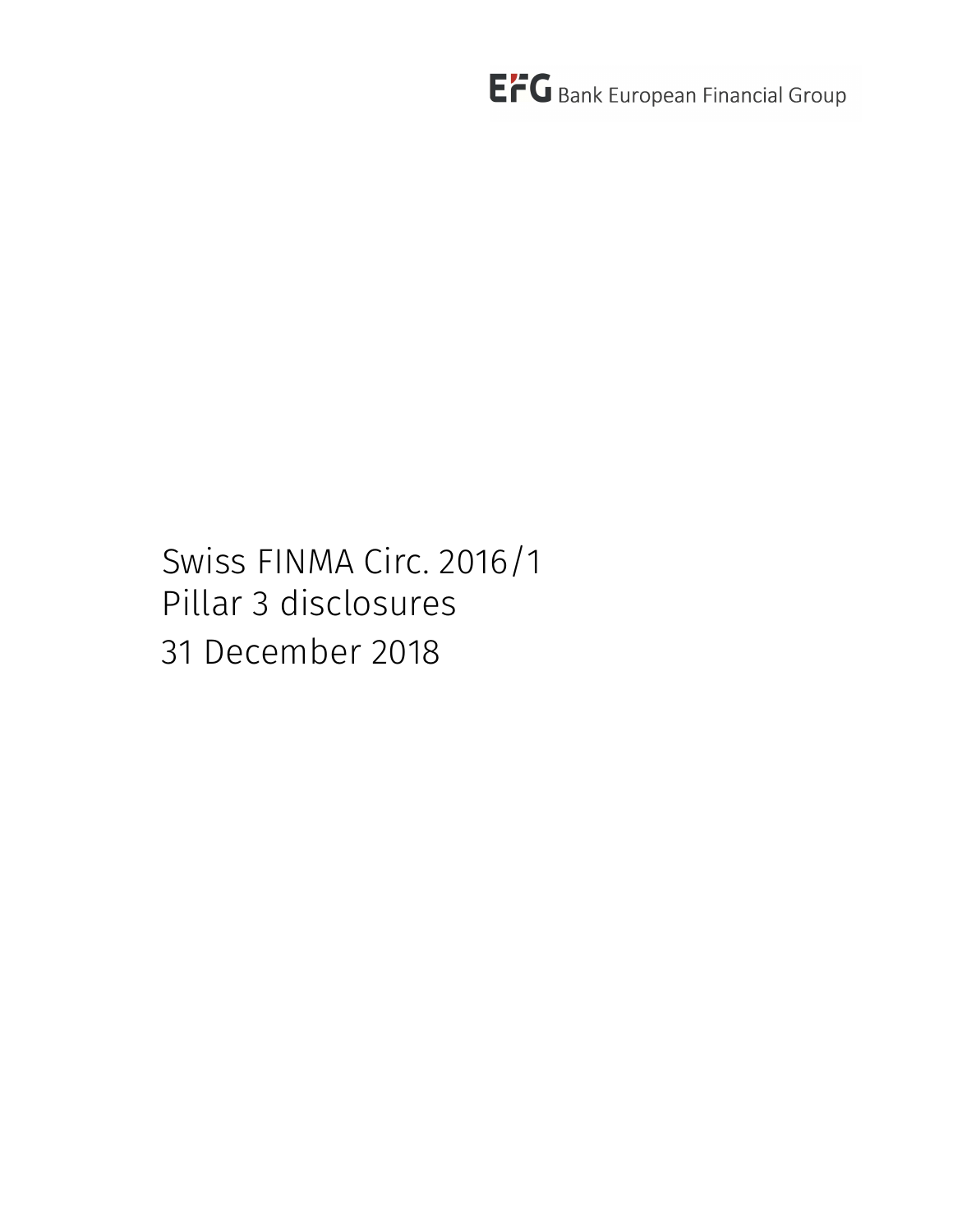## Introduction

#### Background

The main activities of EFG Bank European Financial Group SA ("the Bank") and the companies in which it holds a significant direct or indirect equity interest are private banking, asset management and related financial services.

The Swiss Financial Market Supervisory Authority (''FINMA'') requires the Bank to report on a ''consolidated'' basis its 43.5% shareholding in EFG International AG for Swiss regulatory supervision purposes in accordance with FINMA Circ. 2016/1. This "consolidated" Pillar 3 report includes, therefore, EFG International on a consolidated basis.

#### Scope

The scope of this capital adequacy report is the same as that of "consolidated" financial statements prepared in accordance with section VI of FINMA Circular 2015/1 (Swiss Accounting Rules for Banks "ARB") in the context of regulatory supervision.

As it includes various regulated banks in different countries, each of these countries has regulations limiting the transfer of regulatory capital (and in some instances cash balances) between jurisdictions (local capital requirements).

#### Basis of preparation

This document was prepared in accordance with the disclosure requirements set forth in FINMA Circular 2016/1. Tables referred to in this document are numbered as per the FINMA circular.

# Capital and liquidity

The main regulatory objective when managing regulatory capital is to comply with the capital requirements set by regulators of the jurisdictions in which entities operate and to safeguard their ability to continue as a going concern as well as to comply with FINMA Circular 2016/1 on a "consolidated" basis.

Capital adequacy and liquidity are continually monitored and reported periodically to the Executive Committee and Board of Directors, applying the rules defined by the Swiss Financial Market Supervisory Authority (FINMA).

Monitoring capital adequacy and liquidity is a key component of financial strategy. Potential impact on capital and liquidity ratios are carefully considered before making any major decisions about operations and business orientation.

#### Key ratios

FINMA's capital ratio requirement is based on Article 41 of the Swiss Capital Adequacy Ordinance (CAO). The minimum required total capital ratio is 12.0% (at 31 December 2018), which is the permanent minimum requirement for category 3 banks as defined by the FINMA. In addition, a countercyclical buffer is required, from time to time, by the Swiss Federal Council upon the recommendation of the Swiss National Bank, which translates into an additional 0.1% capital ratio. The "consolidated" total capital ratio was 20.2% at 31 December 2018 (31 December 2017: 20.2%) and the common equity tier 1 (CET1) ratio was 16.5% (31 December 2017: 16.5%), versus requirements of 12.1% and 7.9% respectively.

The leverage ratio was 4.3 % at 31 December 2018 (31 December 2017: 4.5%). This ratio is above the regulatory requirement of 3% effective as of 1 January 2018. The "consolidated" liquidity coverage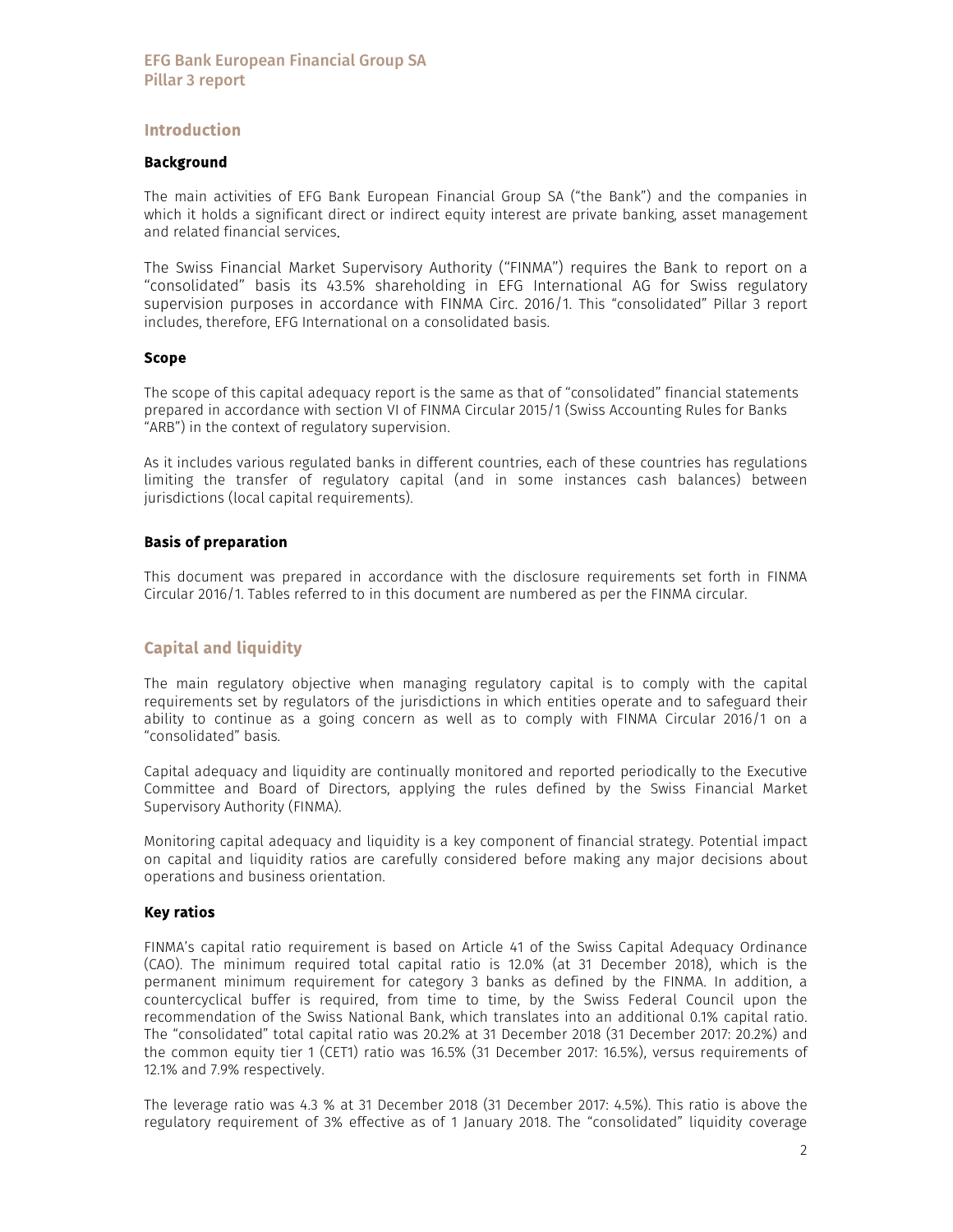ratio (LCR) was 166% at 31 December 2018 (31 December 2017: 211%), above the regulatory requirement of 100% from 1/01/2019 onward.

# 1. KM1: Key Metrics

|                                                                                                 | a             | C             |
|-------------------------------------------------------------------------------------------------|---------------|---------------|
| (All figures in millions of CHF unless otherwise indicated)                                     | Dec. 31, 2018 | June 30, 2018 |
| Available capital                                                                               |               |               |
| 1 Common equity Tier 1 capital (CET1)                                                           | 1,681.5       | 1,748.7       |
| 2 Tier 1 capital (T1)                                                                           | 1,788.8       | 1,863.7       |
| 3 Total Capital                                                                                 | 2,061.1       | 2,144.9       |
| <b>Risk Weighted Assets (RWA)</b>                                                               |               |               |
| 4 Total risk-weighted assets (RWA)                                                              | 10,178.6      | 10,806.8      |
| 4a Minimum required capital based on risk-based requirements                                    | 814.3         | 864.5         |
| Risk-based capital ratio as a percentage of RWA)                                                |               |               |
| 5 Common Equity Tier 1 ratio (%)                                                                | 16.5%         | 16.2%         |
| 6 Tier 1 ratio (%)                                                                              | 17.6%         | 17.2%         |
| 7 Total capital ratio (%)                                                                       | 20.2%         | 19.8%         |
| Additional CET1 buffer requirements as a percentage of RWA                                      |               |               |
| 8 Capital conservation buffer requirement (2.5% from 2019) (%)                                  | 1.9%          | 1.88%         |
| 11 Total of bank CET1 specific buffer requirements (%)                                          | 2.0%          | 2.01%         |
| 12 CET1 available after meeting the bank's minimum capital requirements (%)                     | 11.6%         | 11.25%        |
| Target capital ratios according to Annex 8 of the Capital Adequacy Ordinance (CAO (% of RWA)    |               |               |
| 12a Capital buffer as per Annex 8 CAO                                                           | 4.00%         | 4.00%         |
| 12b National countercyclical buffer (art. 44 and 44a CAO) (%)                                   | 0.14%         | 0.13%         |
| 12c CET1 capital target per Annex 8 CAO plus countercyclical buffer as per art. 44 and 44a CAO  | 7.94%         | 7.93%         |
| 12d T1 capital target per Annex 8 CAO plus countercyclical buffer as per art. 44 and 44a CAO    | 9.74%         | 9.73%         |
| 12e Total capital target per Annex 8 CAO plus countercyclical buffer as per art. 44 and 44a CAO | 12.14%        | 12.13%        |
| <b>Basel III Leverage ratio</b>                                                                 |               |               |
| 13 Total Basel III leverage ratio exposure measure                                              | 41.375        | 42,627        |
| 14 Basel III Leverage ratio (%)                                                                 | 4.3%          | 4.4%          |
| <b>Liquidity Coverage Ratio</b>                                                                 |               |               |
| 15 Total HOLA                                                                                   | 11,278        | 12,136        |
| 16 Total net cash outflow                                                                       | 6,779         | 6,971         |
| 17 LCR ratio (%)                                                                                | 166%          | 174%          |

# 2. Risk Management – measurement approach

Basel III gives room to banks to apply several approaches for computing the capital charge. Below are details of regulatory approach applied for each risk category managed.

# 2.1 Credit risk

The International Standardised Approach (SA-BIS) is used to determine which risk weights to apply to credit risk. Additionaly, the Comprehensive method was adopted to deal with the collateral portion of a credit transaction. In the SA-BIS approach, ratings assigned by rating agencies can be used to the risk weighted positions: the second worst rating between Standard and Poor, Fitch Ratings and Moody's ratings are used for securities and for bank placements.

# 2.2 Non-counterparty risk

For non-counterparty related assets the SA-BIS approach is applied.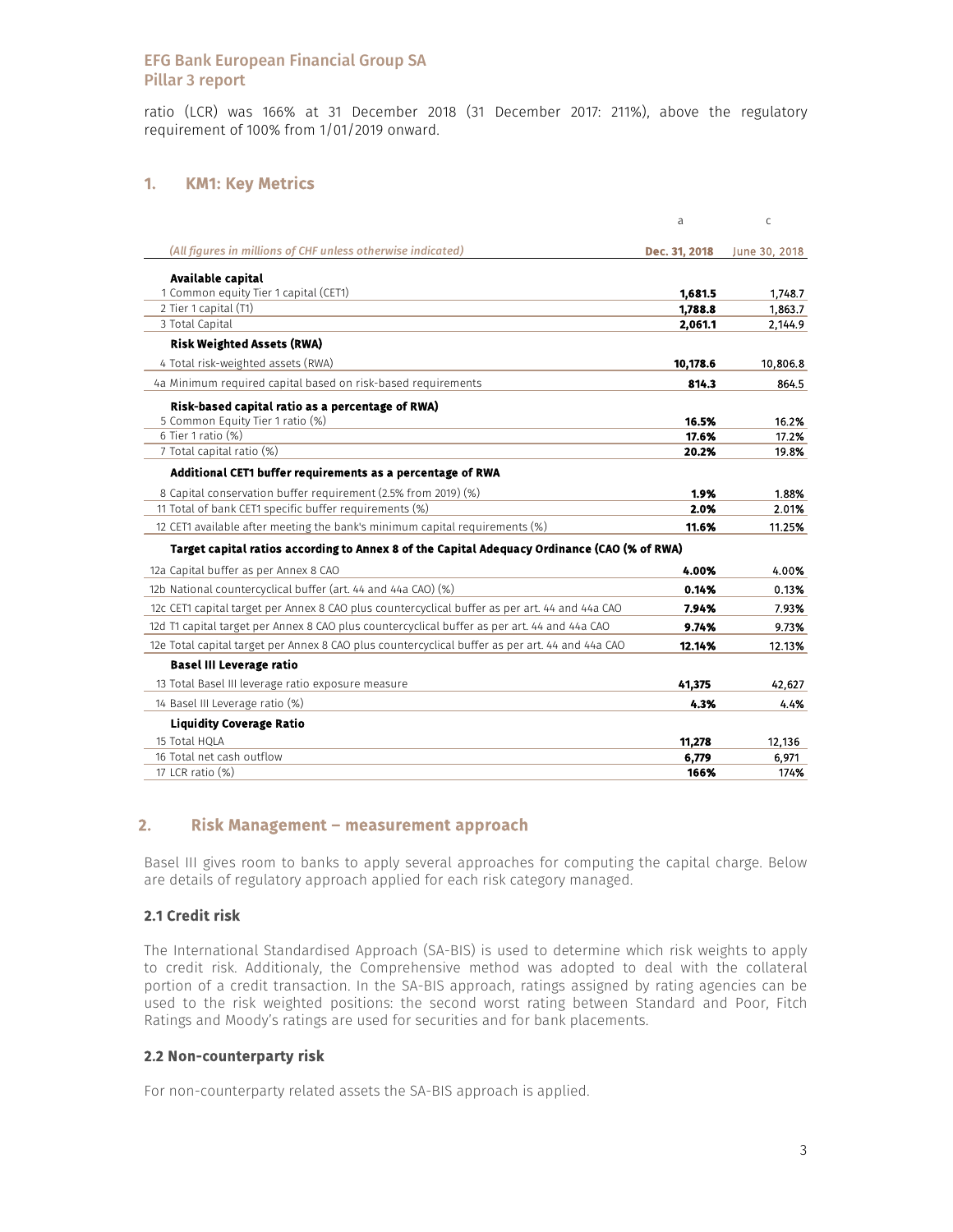# 2.3. Operational risk

The Standardised Approach is applied to calculate the capital charge for operational risk. The capital requirement under this method is based on the last three year average amount of the Operating Income split by business lines.

# 2.4 Market risk

The Standardised Approach is used for market risk. This approach requires capital for the following positions:

- i) Interest rate instruments held in the trading book,
- ii) Equity securities held in the trading book,<br>iii) Foreign exchange positions, and
- iii) Foreign exchange positions, and<br>iv) Gold & commodity positions.
- Gold & commodity positions.

General market risk associated with interest rate risk instruments are calculated using the Maturity Method. The Delta-plus method is used for options.

# 3. OVA: Risk Management Approach

The Bank and EFG International have established a comprehensive risk supervision framework, taking into consideration relevant regulatory requirements. As part of this risk supervision framework, they have established policies and procedures in order to ensure that various categories of risk, such as credit, country, market, liquidity, operational, compliance, legal and reputational, can be identified and managed in an effective and consistent manner.

The Bank's and EFG International's primary activities are or reflect the execution of client transactions, with the clients carrying the risk. Within the risk appetite framework agreed and approved by EFG International's Board of Directors and its related Risk Committee, EFG International also maintains proprietary positions in a number of selected areas. The Bank takes limited proprietary positions in its Asset and Liability Management under Board oversight.

Consequently, the Bank and EFG International take limited credit, market and liquidity risks, with most credit risk being limited to margin loans and other secured exposures to clients as well as exposures to banks and financial institutions, and with market risk being mainly restricted to foreign exchange, interest rate gapping and life insurance settlement (EFG International only) positions maintained within defined parameters. They are also exposed to operational and reputational risks.

At EFG International level, where the vast majority of the risks are, ultimate responsibility for the supervision of risk management lies with EFG International's Board of Directors, which defines the risk appetite of organisation and sets policies. EFG International's Board of Directors, has delegated certain supervision and approval functions to its Risk Committee and Audit Committee.

EFG International is also exposed to certain financial risks that may impact adversely our portfolio of life insurance policies, in the form of increases in the cost of insurance charges and longevity risk. Monitoring changes in cost of insurance and longevity expectations of the insureds is based on periodic studies done by expert actuaries retained by EFG International. Typical financial information submitted for monitoring and approval includes financial forecasts, impairment reviews, cash flow projections, sensitivity analysis using different scenarios and results of actuarial studies. Management utilises all information available to determine the assumptions used in the valuation of these portfolios. This information is submitted to key management personnel on a periodic basis and is reviewed by the EFG International's Executive Committee.

The main risks EFG International is exposed to are credit, market and operational risks as detailed below. Monitoring of credit risk is based on ratings, diversification and evolution; that of market risk is based on average positions over the year to date and on the calculation of Value at Risk ("VaR") and stress scenario analyses; that of operational risk is based on an inventory of identified risks with an indication of their probability of occurrence and their estimated potential financial impact. In addition, mitigation measures and the internal control framework (including the internal procedures)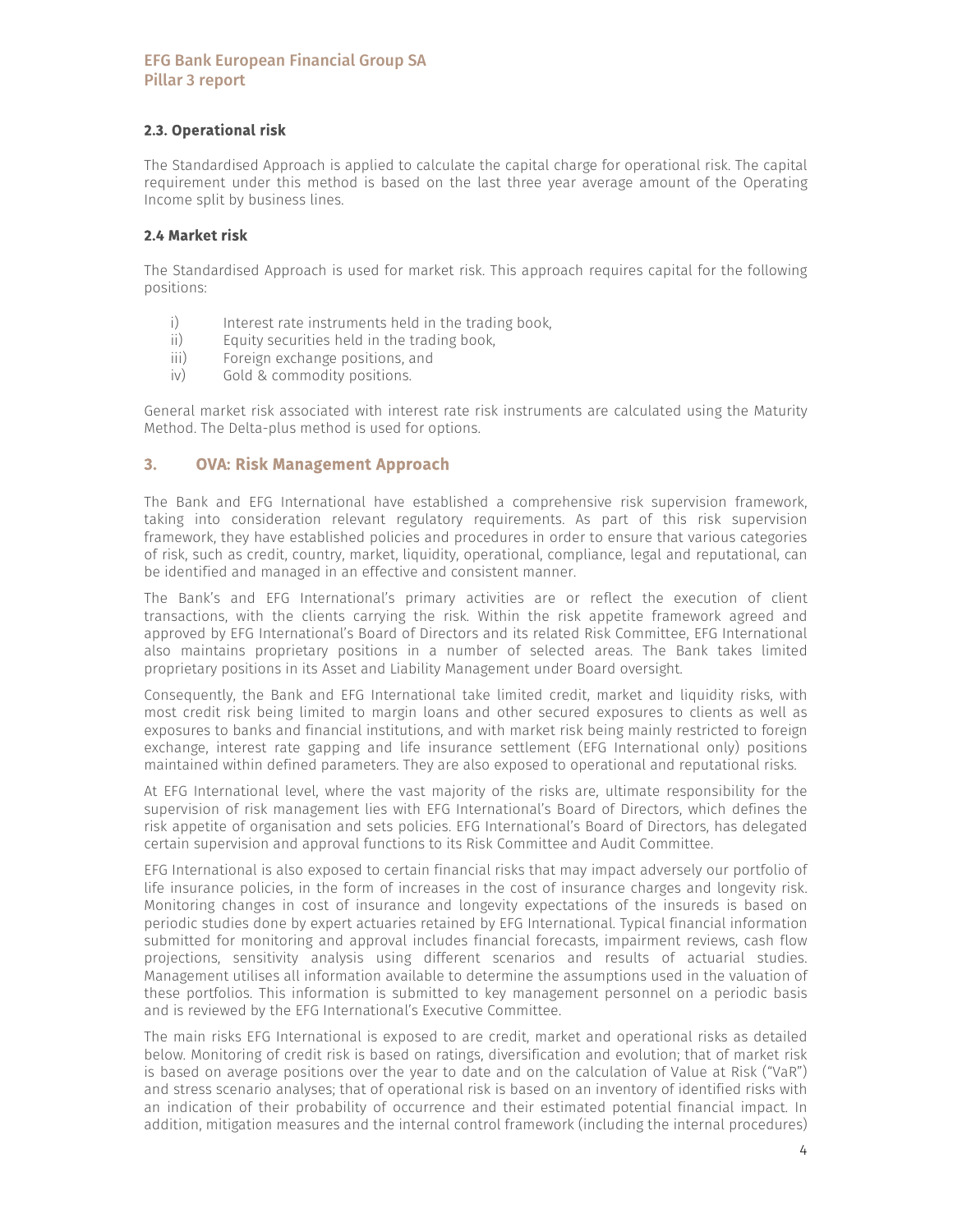are taken into account with a focus on a constant monitoring and evaluation of these risks, as well as the measurement of the potential impact of these risks on the financial statements. A Risk Management Framework and Risk Policies have been established on this basis.

#### Risk Governance and organisation at EFG Bank European Financial Group level

At EFG Bank European Financial Group SA, risk oversight and control is ensured by the Chief Risk Officer, who is a member of the Bank's Executive Committee, reporting to the Bank's Chief Executive Officer and Board of Directors. An assessment of the Bank's risks is made annually. In addition, through its Board of Directors and Executives, the Bank monitors EFG International's consolidated risk through reports covering all risk categories and via attendance by two representatives at EFG International's Risk Committee and through the quarterly consolidated risk report issued by EFG International's Chief Risk Officer.

#### Risk governance and organisation at EFG International level

The EFG International Board of Directors determines the overall group risk appetite. The EFG International Board of Directors has delegated responsibilities for risk oversight activities as follows:

- The Risk Committee of EFG International's Board of Directors is responsible for overseeing Executive Management's implementation of the Group Risk Appetite policy, reporting on the state of risk culture in the group, and interacting with and overseeing the Chief Risk Officer and the Chief Compliance Officer. The Committee's work includes oversight of the strategies for capital and liquidity management as well as the management of all relevant risks, such as credit, market, liquidity, operational and reputational risks, to ensure they are consistent with the stated risk appetite.

- The Audit Committee of EFG International's Board of Directors is responsible for the oversight of: (i) the financial and business reporting processes, including the selection and application of appropriate accounting policies, (ii) the integrated internal control systems for financial reporting as well as the internal controls of areas beyond financial reporting, (iii) tax risks, and (iv) the internal and external audit processes.

At the EFG International management level, the ultimate responsibility for the implementation of policies and compliance with procedures lies with the Executive Committee and delegated committees it has established:

- EFG International's Executive Committee has responsibility for the implementation of, and compliance with, risk related policies, procedures and internal regulations which also include operational, legal and reputational risks.

- EFG International's Asset and Liability Committee is responsible for the management of EFG International's consolidated balance sheet. In particular, it is responsible for the management of EFGI market risk exposure and liquidity, as well as to ensure effective liquidity contingency planning.

- EFG International's Operational and Regulatory Compliance Committee is responsible for the oversight of matters relating to operational, regulatory and compliance risks as well as corporate governance matters.

- EFG International's Financial Risk Committee is responsible for the review of incurred market, credit, concentration and liquidity & funding risk exposures and the structures in place for monitoring and reporting them, including compliance with policies and procedures, as well as exposures relative to limits. The Financial Risk Committee is also responsible for the overall stress test program encompassing trading and banking book portfolios.

- EFG International's Fiduciary and Suitability Committee is responsible for the monitoring of the regulated Asset Management businesses associated with the discretionary management of assets. The Regulatory and Advisory Compliance team ensures through a network of Fiduciary and Suitability Committees that the holdings of discretionary and advisory portfolios managed or advised adhere to the mandate in place, to the Group Limits Directive and to the strategy that applies to the relevant model portfolio. These committees also ensure that whatever is purchased for clients is suitable for them, conforming to the head office Suitability Directive. The same team also ensures through a network of Local Product Committees that all products or securities sold to clients or bought for them have been through the appropriate approval process. Fiduciary and Suitability Committees and Local Product Committees report their findings respectively to the Fiduciary and Suitability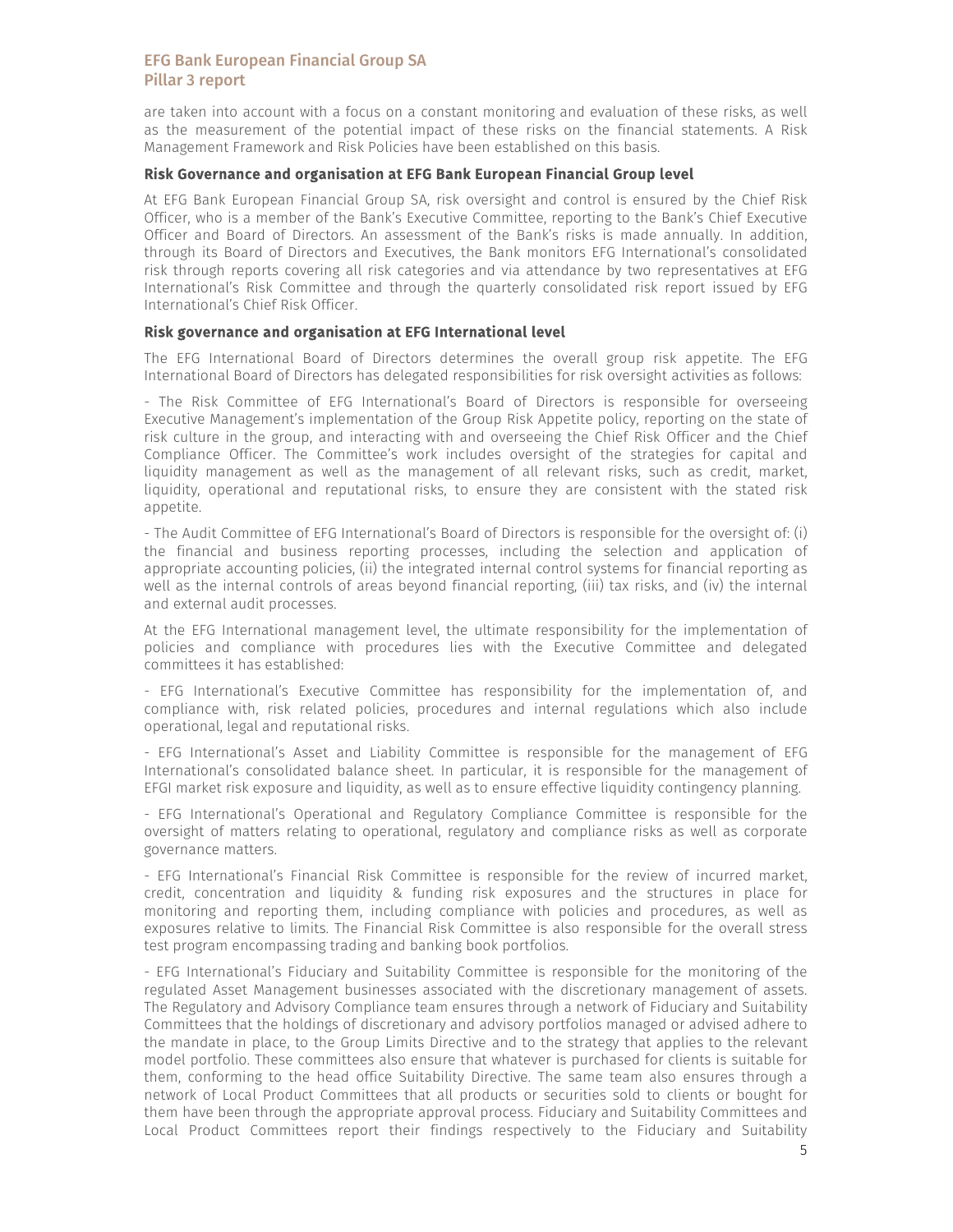Committee and the Group Product Committee, which in turn send their minutes to the Executive Committee and the Risk Committee.

- EFG International's Executive Credit Committee has responsibility for the management of client credit risk, including insurance companies and corporate names.

- EFG International's Country and Counterparty Subcommittee of the Executive Credit Committee is responsible for correspondent banking broker and custodian relationships and for counterparty credit risk for banks and financial institutions as well as country limits within approved guidelines and parameters.

- EFG International's Chief Risk Officer is responsible for the management and oversight of credit, market, liquidity and operational risks. In achieving this, further to the appointment of global risk officers within Risk Management responsible for each of these risks, he also collaborates with other central group functions that also undertake risk oversight activities for their respective area of responsibility, such as the Chief Financial Officer, Chief Operating Officer, Group Chief Compliance Officer and General Counsel. Each business region has its own designated Regional Risk Officer who is responsible for the oversight of Risk Management in the region and reports to local senior management and to the EFG International's Chief Risk Officer.

- EFG International's Chief Financial Officer is also responsible for the consolidated financial regulatory reporting, balance sheet and capital management, i.e. the maintenance of a sound capital adequacy ratio.

- EFG International's Chief IT & Operating Officers are, among other respectively, responsible for the oversight of IT-cyber security matters, operational integration of new businesses, business continuity management and insurance cover policies.

- EFG International's Group Chief Compliance Officer heads the Compliance function and is responsible for providing efficient support with regards to the management of compliance, regulatory and reputational risk. In addition, the Compliance function is also responsible for monitoring compliance with anti-money laundering/know-your-customer and cross-border activity rules, as well as adherence to product suitability, product selling restrictions and the Code of Conduct.

- EFG International's General Counsel is responsible for the management and oversight of legal risk, together with the Litigation team.

Independent assurance to EFG International's Board of Directors, Risk Committee, Audit Committee and Executive Committee on the implementation of and adherence to head office's policies and procedures by business units, as well as the effectiveness of the organisation's risk management framework, is provided by both internal and external auditors, or by other external providers when mandated.

### Credit risk

Credit risk refers to the possibility that a financial loss will occur as a result of a borrower's or counterparty's deteriorating creditworthiness and/or inability to meet its financial obligations. Credit risk exposure is comparatively low because primary credit exposures relate to loans collateralised by securities portfolios and by mortgages, or to rated financial institutions, sovereign and corporates.

### Credit risk management

#### a) Loans and advances

A basic feature of the credit approval process is a separation between the firm's business origination and credit risk management activities. Credit requests are initiated by Client Relationship Officers and must be supported by Regional Business Heads and are thereafter analysed and submitted to the competent credit approval bodies and processed by the credit departments.

Credits granted by EFG Bank European Financial Group SA are under the approval responsibility of its own Credit Committee and Board as relevant.

EFG International's Executive Credit Committee has overall responsibility for EFG International's client credit business, including the implementation of credit policies and procedures defined by the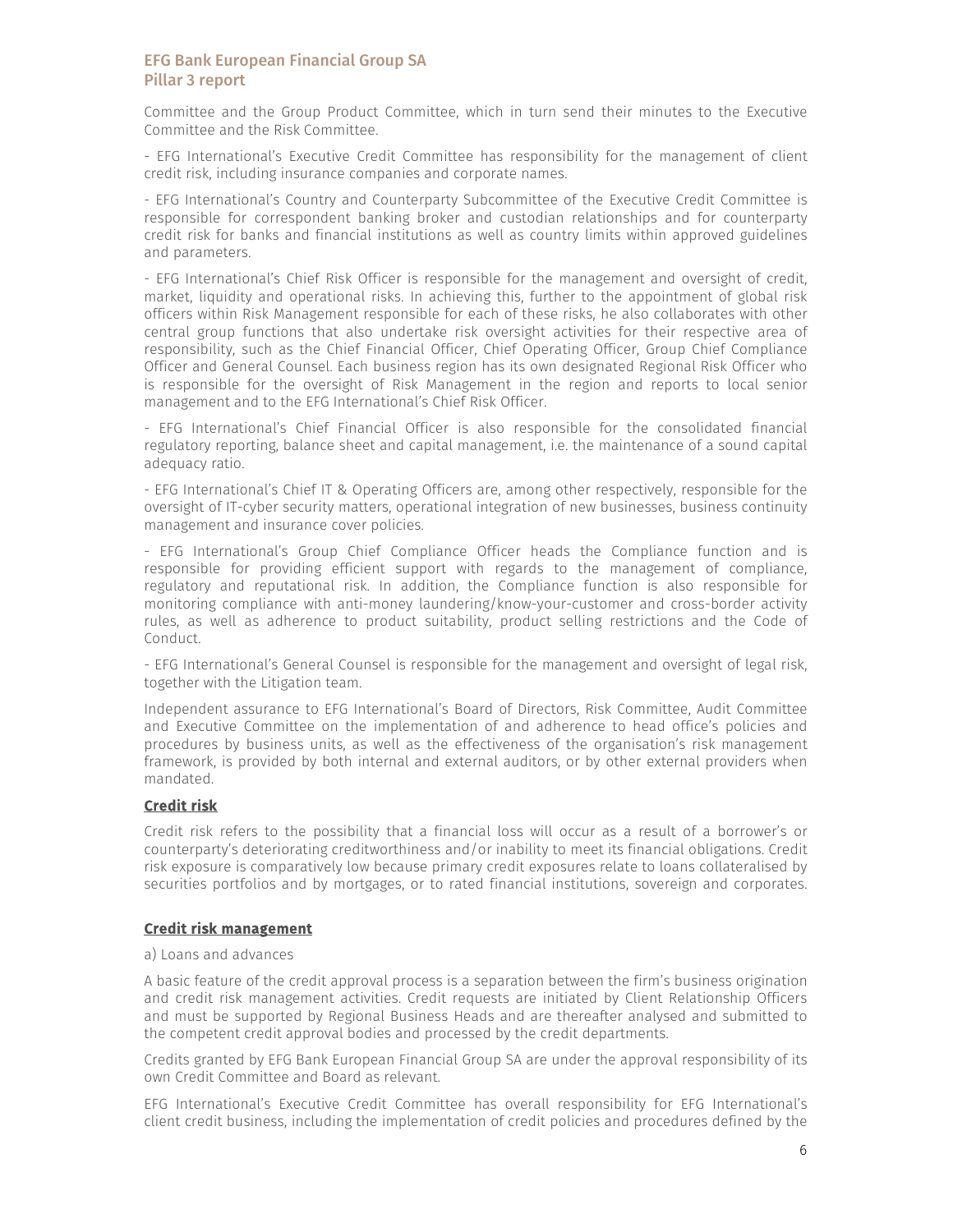EFG International's Board. Certain duties, including monitoring of day-to-day operations, have been delegated to the various Credit Departments within the EFG International group under the supervision of the Credit Department of EFG Bank AG. The approval of loans, ceilings and other exposures has been delegated, based on certain defined risk and size criteria, to senior members of the credit departments, certain credit committees of international units and to the Executive Credit Committee of EFG International. Within the EFG International group, the approval of large and higher risk profile exposures is centralised in Switzerland, in compliance with local regulatory and legal requirements of the individual, international business units.

Management insists on thoroughly understanding the background and purpose of each loan (which is typically for investment in securities, funds or investment related insurance policies) as well as the risks of the underlying collateral of each loan.

The internal grading system assigns each client credit exposure to one of ten rating categories. The rating assesses the borrower's repayment ability and the value, quality, liquidity and diversification of the collateral securing the credit exposure. The credit policy and the nature of the loans ensure that the loan book is of high quality. Consequently, an overwhelming majority of the credit exposures are rated within the top three categories.

#### Risk limit control and mitigation policies

The largest part of credits is secured by securities or other liquid assets pledged as collateral. To qualify as collateral for such loans, a client's securities portfolio must be well diversified with differing margins applied depending on the type of risk profile and liquidity of the security. Additional margins are applied if the loan and the collateral are not in the same currency or diversification criteria are not fully met. Within the EFG International group, mortgages are mainly booked in Switzerland and at EFG Private Bank Ltd, London. They are related predominantly to properties in Switzerland and in prime London locations.

Credit loans guaranteed by real estate is treated in conformity with the regulatory authorities directives pertaining to examination, valuation and treatment of credits guaranteed by real estate and with the internal directives (regulations, procedures) on mortgage loans in relation to different geographical areas. All the real estate provided as collateral must be evaluated by internal appraisers or by selected external surveyors. External valuations are accepted, as long as the competence and the independence of the external professional have been verified.

Credit departments monitor credit exposures against approved limits and pledged collateral. If necessary, they initiate rectification steps. Most collateral is valued daily (but may be valued more frequently during periods of high market volatility). However, structured notes, certain mutual and hedge funds are valued monthly, whereas insurance policies are valued at least quarterly.

Management of exposure to financial institutions is based on a system of counterparty limits coordinated centrally, subject to country limits. Limits for exposure to counterparties are granted based upon internal analyses. The limits are set and supervised by EFG International's Executive Credit Committee depending on each counterparty's S&P or Moody's ratings (with reference to individual and support ratings).

At EFG Bank European Financial Group SA level, the limits are approved by its Executive Committee and Board of Directors as relevant. Limits are set within regulatory limits.

Other specific control and mitigation measures are outlined below.

#### *a) Collateral*

A range of policies and practices are used to mitigate credit risk. The most traditional of these is the taking of security for credit exposures. Guidelines on the acceptability of specific classes of collateral for credit risk mitigation have been implemented. The principal collateral types for loans and advances are:

- Cash and cash equivalent;
- Financial instruments such as debt securities, equities and funds;;
- Bank guarantees;
- Mortgages over residential and to a limited extent commercial properties;
- Assignment of guaranteed cash surrender value of life insurance policies.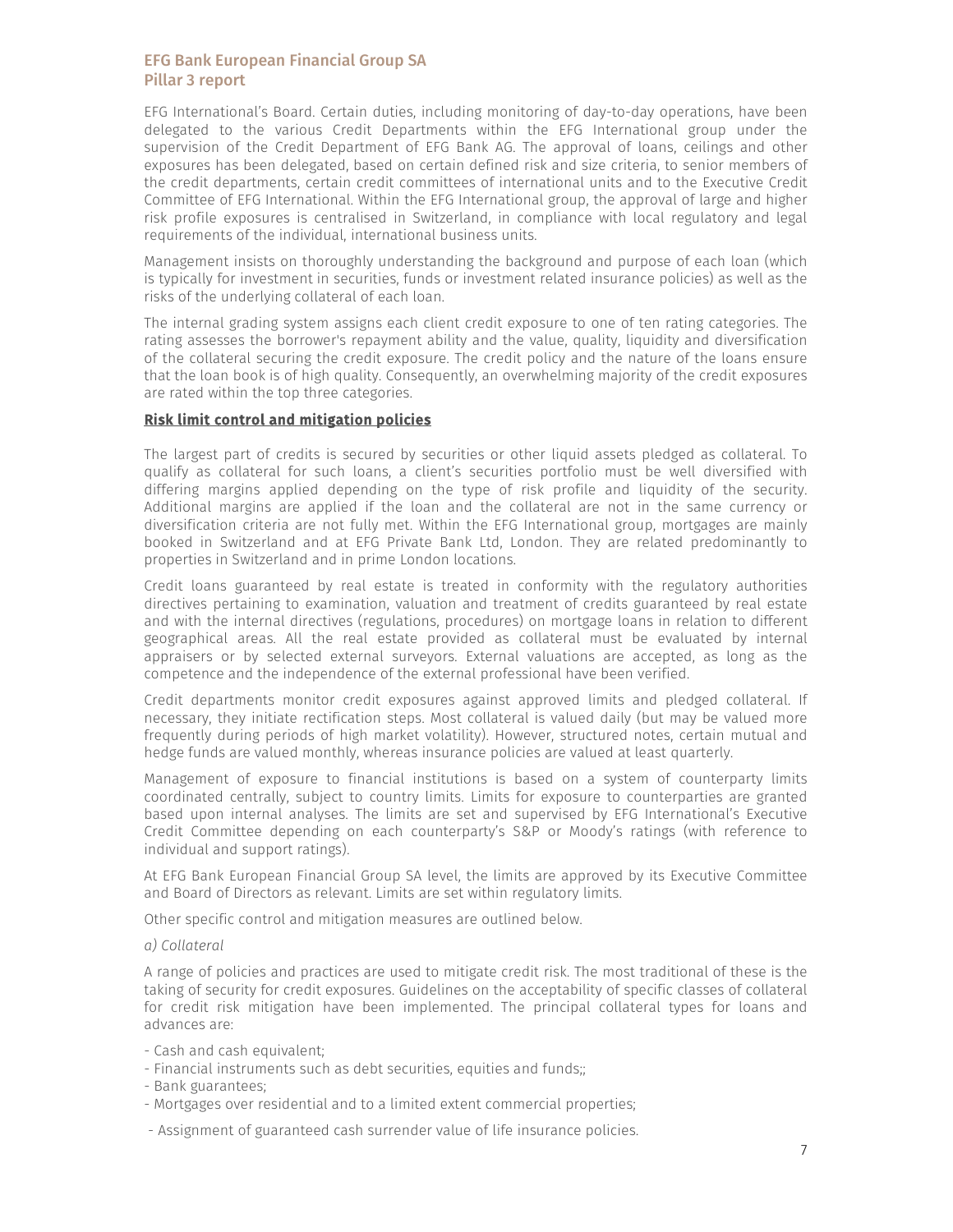#### *b) Derivatives*

Strict monitoring of credit risk exposure induced by over-the-counter derivatives transactions vs. dedicated limits granted is performed. Credit risk exposure considers the current credit risk exposure through the marking-to-market of the transactions and the potential future exposure through dedicated add-on factors applied to the notional of the transactions. While being ignored in the computation of credit risk, business units have signed mitigating agreements with its most important financial institutions counterparties; collateral paid or received being taken into consideration.

#### *c) Credit related commitments*

Credit related commitments include the following:

- Guarantees, forward rate agreements and standby letters of credit - these carry the same credit risk as loans.

- Commitments to extend credit - these represent unused portions of authorisations to extend credit in the form of loans, guarantees or letters of credit, meaning being potentially exposed to loss in an amount equal to the total unused commitments. However, commitments to extend credit are contingent upon customers maintaining specific credit standards.

For all the above, the same standards apply regarding approval competences, collateral requirements and monitoring procedures as outlined under paragraph Credit risk management.

The guarantees and irrevocable lines of credit can be drawn by the customers only if the client has adequate collateral pledged. Should the guarantees and irrevocable lines of credit be drawn, the majority of the facilities would be rated with a rating of 1 to 3.

### Market risk

Market risk is the risk of losses arising from unexpected changes in interest rates, exchange rates, share prices or the prices of precious metals and commodities, as well as the corresponding expected volatility. Market risk can have an impact on the Statement of Income and the value of its assets.

Risks related to the balance sheet structure (interest rate and foreign exchange rate) are managed by EFG International's Asset and Liability Committee and monitored by EFG International's Group Market Risk, in accordance with the principles and maximum limits stipulated by EFG International's Group Risk Policy. The Board delegated Risk Committee of EFG International sets sensitivity risk limits for the economic value of equity and the net interest income, which are monitored by the EFG International's Group Risk Control. Derivative financial products are used for Asset and Liability Management (ALM) and for trading purposes.

Trading operations are carried out both for clients and on own account using all financial products and their derivatives. The trading portfolio is governed by a dedicated Market Risk Policy, which defines the organisational structure, responsibilities, limit systems and maximum acceptable risk. The trading activities are monitored on a daily basis by EFG International's Market Risk.

In addition to trading portfolios, investment portfolios exist, which allow to diversify balance sheet assets and optimise any excess liquidity. The investment portfolios comprise a range of portfolios on the basis of the type of product and strategy. The risks of the investment portfolio are under the supervision of EFG International's Asset and Liability Committee and monitored by EFG International's Market Risk.

# *Interest rate risk*

The Bank's and EFG International's Boards set limits for the interest repricing gap or mismatch, which is monitored by the Market Risk Management Unit. The management of interest rate risk exposure is performed in accordance with the risk appetite based on the impact of various interest rate scenarios on economic value and interest income sensitivity.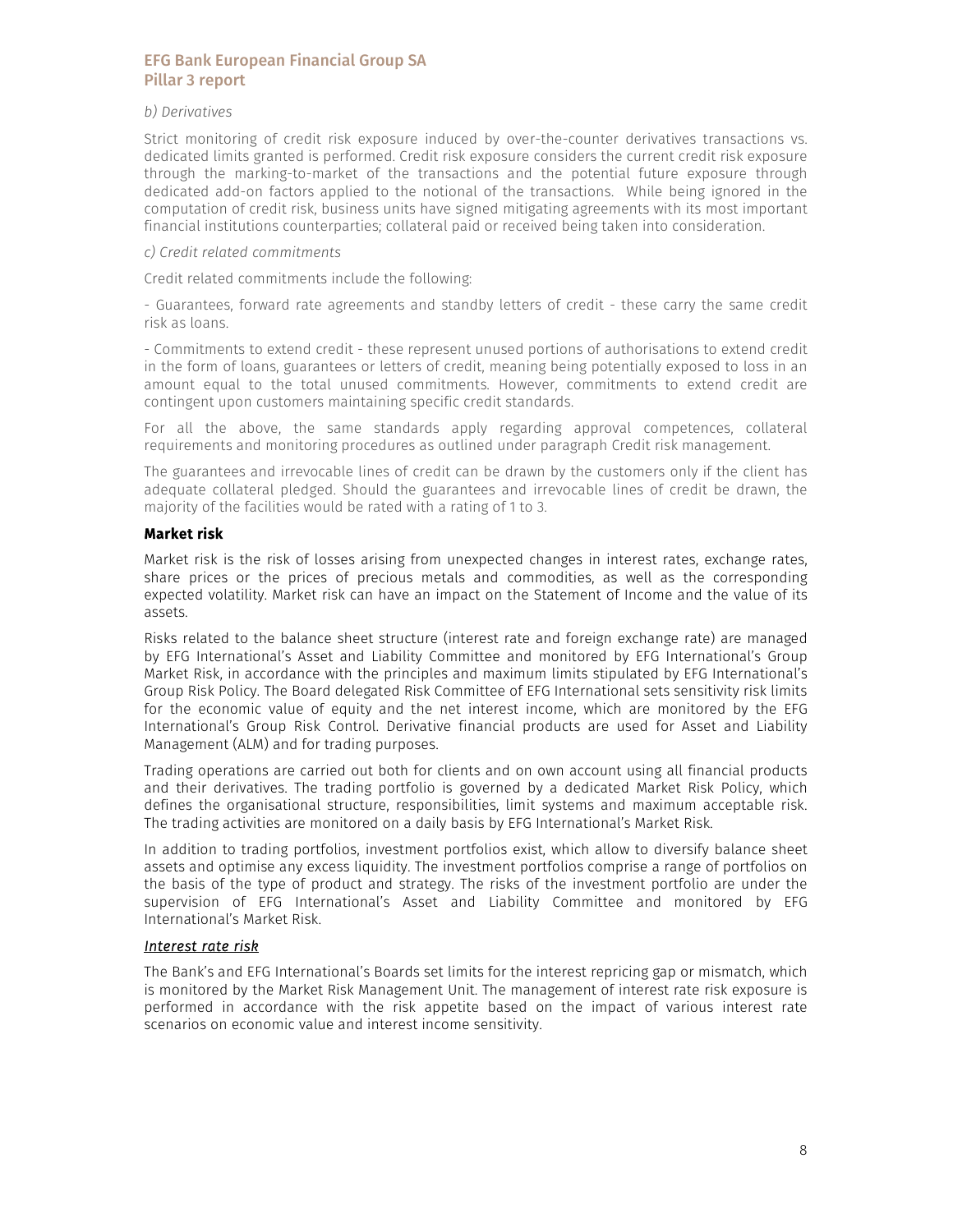### *Foreign exchange risk*

Foreign currency transactions are carried out both on behalf of clients and on a proprietary basis. Foreign exchange risk arises from on or off-balance sheet assets and liabilities denominated in foreign currencies. The overall net nominal positions per currency are monitored against overnight limits. In addition 10 sliding days stop loss limits are in place for VaR stress test. Entities use derivative contracts, such as forward or option contracts, to offset customer transactions or to hedge their balance sheet.

The Bank's and EFG International's Boards set limits on the level of exposure.

Apart from the exposure to foreign currencies which relates to banking and trading activities, exposure also arises from foreign currency fluctuations because most of foreign entities use local currencies as their reporting currencies.

### Liquidity risk

Liquidity risks arise when financing activities are difficult or expensive as a result of liquidity crisis on the markets or reputational issues. They also arise when it is difficult to meet own commitments in a timely manner due to a lack of very liquid assets. Liquidity risk is managed in such a way as to ensure that ample liquidity is available to meet commitments to customers, both in demand for loans and repayments of deposits, and to satisfy business entities' own cash flow needs.

Funding operations aim to avoid concentrations in funding facilities. The liquidity management process in place includes liquidity contingency plans, encompassing repo borrowing and liquidation of marketable securities. Stress tests are undertaken monthly as part of the reporting requirements established within General Directives relating to risk.

Customer deposit base, capital and liquidity reserves position and a conservative gapping policy when funding customer loans ensure that only limited liquidity risk is run.

### *Fund transfer pricing*

The pricing of assets and credit business is based on the current liquidity situation. EFG International applies a liquidity transfer pricing model which enables the management of the balance sheet structure and the measurement of risk-adjusted profitability, taking into account liquidity risk, maturity transformation and interest rate risk. The liquidity allocation mechanism allows credit providers of funds for the benefit of liquidity and to charge users of funds.

#### Liquidity risk management process

Concentrations of funding facilities are avoided. Liquidity situation is monitored and pricing of assets and credit business is determined accordingly. The liquidity management process in place includes liquidity contingency plans. These contingency measures include the activation of repo transactions with prime counterparties, the liquidation of marketable securities and/or draw downs on lines of credit (Lombard facility) with the Swiss National Bank.

Compliance with regulatory requirements are ensured, including overnight liquidity limits in the various countries in which the banks operate. The daily liquidity situation is reported to management. Stress tests are undertaken monthly, or as necessary.

The liquidity risk management process is carried out by EFG International's central Treasury department and monitored by EFG International's Market Risk Management Unit. It includes:

- Day-to-day funding, managed by monitoring future cash flows to ensure that requirements can be met. This includes replenishment of funds as they mature or are borrowed by customers

- Maintaining a portfolio of highly marketable assets that can easily be liquidated (repaid or sold) as protection against any unforeseen interruption to cash flow

- Monitoring balance sheet liquidity ratios against internal and regulatory requirements

- Managing the concentration and profile of debt maturities.

Monitoring and reporting take the form of cash flow measurement and projections for the next day, week and month respectively, as these are key periods for liquidity management. The starting point for those projections is an analysis of the contractual maturity of the financial liabilities, and the expected collection date of the financial assets.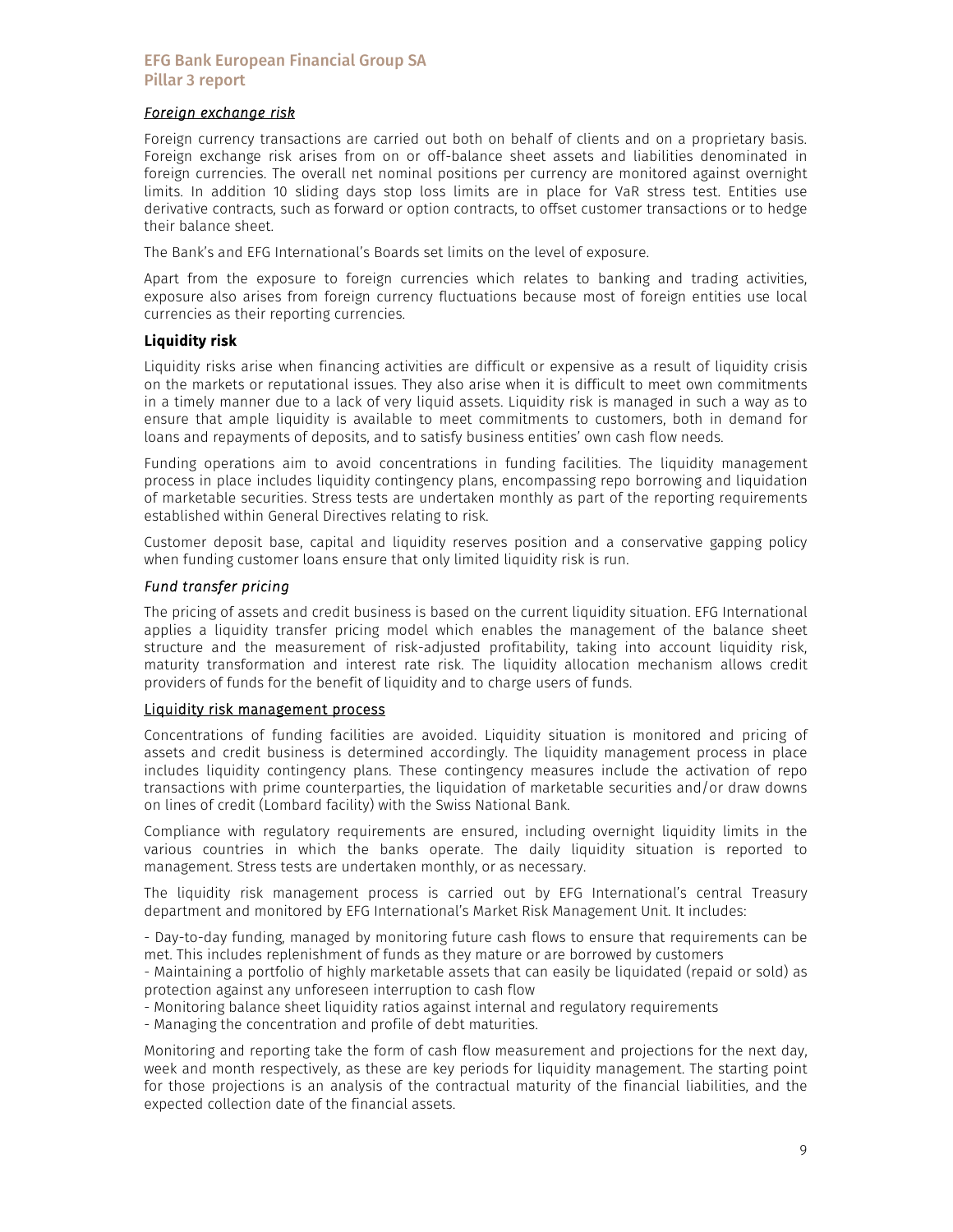EFG International's central Treasury also monitors unmatched medium-term assets and the usage of overdraft facilities.

### Funding approach

Sources of liquidity are regularly reviewed by Financial Markets to maintain a wide diversification by currency, geography, provider, product and term.

### Summary of Liquidity

EFG International's central Treasury manages the liquidity and financing risks on an integrated basis. The liquidity positions of entities are monitored and managed daily and exceed the regulatory minimum, as required by the market risk framework and policy. Overall, business entities enjoy a favourable funding base with stable and diversified customer deposits which provide the vast majority of the funding. Together with capital resources, the surplus of stable customer deposits over loans to customers is placed with the relevant treasury units where funding and liquidity are managed to ensure this complies with the different local regulatory requirements. In addition, all entities operate within central liquidity policies and guidelines.

### Concentration risk

Concentration risk is monitored through the following mechanisms:

- At EFG International level, the overall level of market and credit exposures are tightly monitored by means of specific risk parameters and indicators approved by EFG International's Board of Directors and/or its delegated Risk Committee in line with the group's overall committed level of risk appetite and avoidance of any concentration risk and, at EFG Bank European Financial Group SA level, by the Board of Directors, the Credit Committee and/or the Executive Committee.

- These exposures and corresponding limits are proactively reviewed through Management Risk Committee and/or EFG International's Board delegated Risk Committee, respectively the Bank's Board of Directors in respect of EFG Bank European Financial Group SA, to ensure full consideration is given to both market and liquidity conditions, the overall risk framework and to avoid any possible concentration risk in light of changing market environments.

#### Operational risk

Operational risk is the risk of financial loss or business discontinuity resulting from inadequate or failed internal processes, human errors or systems, or from external causes (or a combination of the foregoing) occurring as a result of an operational loss event falling within one of the following operational risk event categories:

-Internal frauds -External frauds -Physical asset and/or operating site damages or destructions -Input, processing, execution and/or delivery failures -Technological failures and/or disruptions -Client, product and/or business practices failures -Employment practice and workplace safety failures

Significant operational risk inherently run is aimed at being mitigated to a level considered appropriate and commensurate with the size, structure, nature and complexity of the service/product offerings, thus adequately protecting assets and shareholders' interests.

#### Organisational structure and governance

The Boards of Directors and senior managements strive to set the operational risk culture through, among others, the definition of the overall operational risk appetite of the organisation (expressed in quantitative thresholds and qualitative statements), which is embedded in the organisation's risk management practices.

The primary responsibility for managing operational risk on a daily basis rests with the line managements of the various business entities, which mitigate operational risk through the establishment of an adequate internal control system and strong risk culture.

At the EFG International risk management level, operational risk oversight and guidance, including the development of an operational risk management framework, are under the responsibility of the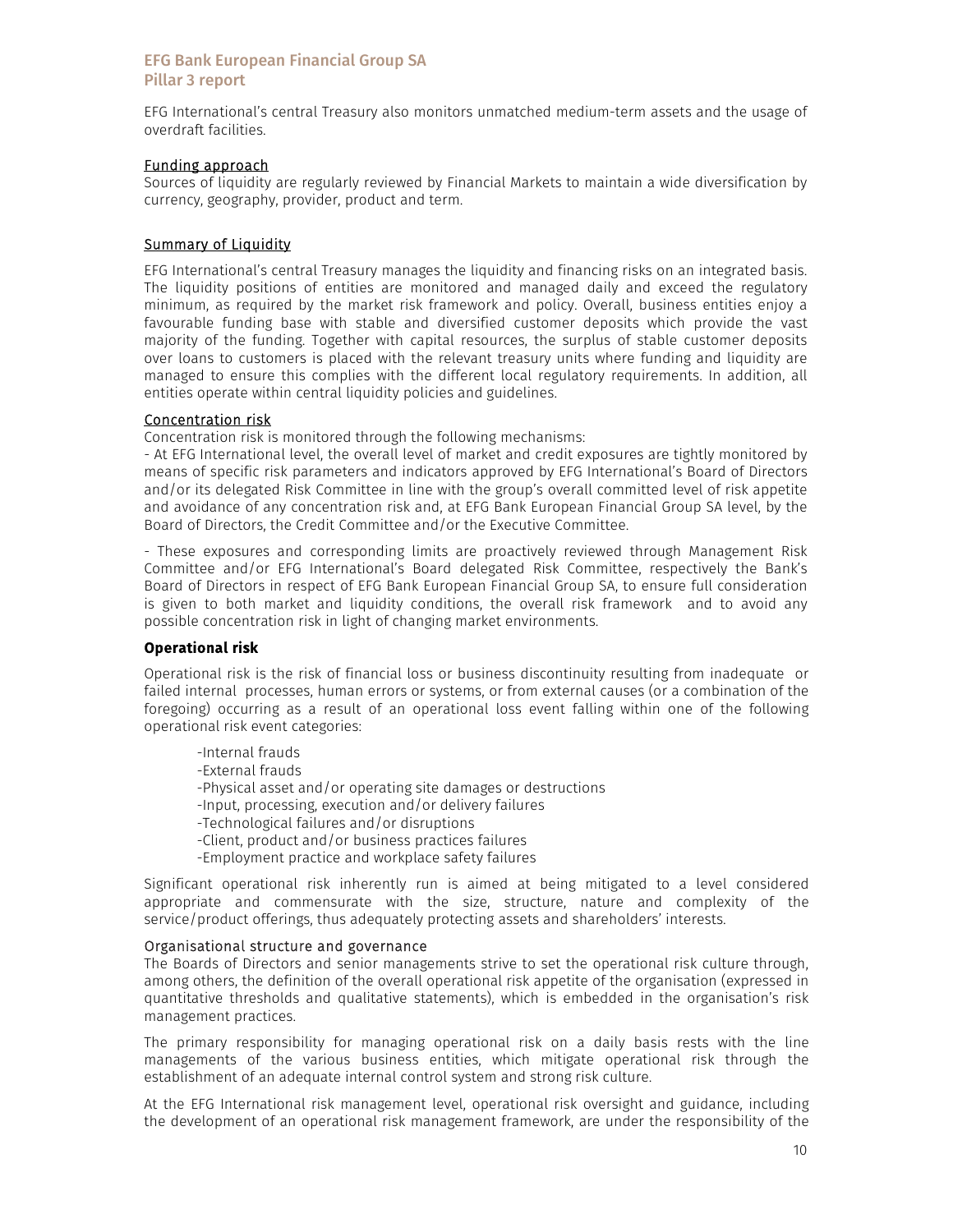Operational Risk Management Function headed by the Global Head of Operational Risk Management. The Operational Risk Management Function works in collaboration with the Operational Risk Officers of the local business entities, including in respect of EFG Bank European Financial Group SA under an outsourcing agreement, the Regional Risk Officers within the EFG International group as well as certain central functions that also undertake operational risk oversight for their respective area of responsibility, such as the Chief Financial Officer, Chief Operating Officer, Global Compliance and General Counsel and Fiduciary Oversight. The principal aim of the Operational Risk Management Function is to ensure that an appropriate operational risk management framework and program are in place for identifying, assessing, mitigating, monitoring and reporting operational risk. The Global Head of Operational Risk Management reports to the EFG International Chief Risk Officer and Risk Committee. EFG Bank European Financial Group SA exercises supervision on its own activity at the level of its Management and Board of Directors.

#### Operational risk management framework

The operational risk management framework codifies the approach to identifying, assessing, mitigating, monitoring and reporting operational risk and also incorporates the standards defined by the Basel Committee for Banking Supervision. This framework comprises the philosophy, scope, definitions, operational risk boundaries, key operational risk areas, operational risk mitigation/transfer alternatives, approach for operational risk capital charge, principles for the management of operational risk, operational risk appetite, governance and organisation, role and responsibilities of the constituent parts of the governance structure, and operational risk management processes and tools.

Internal controls and monitoring mechanisms are designed and implemented in order to mitigate key operational risks inherently run in conducting business, in areas such as front-office activities, trading and treasury, IT-cyber security and data confidentiality, product approval and selling practices, cross-border business activities, asset management, transaction processing, accounting and financial reporting, and regulatory compliance activities (e.g. anti-money laundering, product suitability, etc.).

Business continuity management is in place in order to ensure continuity of critical operations in the event of a major disruptive event. Business continuity management encompasses backup operating facilities and IT disaster recovery plans, which are in place and tested regularly.

Where appropriate, operational risk transfer mechanisms are established; in particular, all entities of the EFG International group (and EFG Bank European Financial Group SA) are covered by insurance to hedge (subject to defined exclusions) certain potential low-frequency high-severity events. Three layers of insurance cover are administered centrally, being comprehensive crime insurance, professional indemnity insurance and Directors' and Officers' liability insurance. Other insurances such as general insurances are managed locally.

#### Compliance risk

Regulatory and compliance risk is the risk of financial or reputational loss resulting from a breach of applicable laws and regulations or the departure from internal or external codes of conduct or market practice.

The Group Compliance function is responsible for ensuring EFG International's observance of applicable rules and regulations. In line with the development of the regulatory environment of the industry, EFG International continuously invests in personnel and technical resources to ensure adequate compliance coverage. A Compliance risk framework is in place, complemented by a comprehensive set of policies and procedures and regular specialised training sessions delivered to all staff to raise their awareness and understanding of the compliance risks.

A major focus of regulators around the world is the fight against money laundering and terrorism financing. A comprehensive policy on anti-money laundering and know your customer, as well as on anti-bribery and corruption, is in place, to detect, prevent and report such risks. Group Compliance ensures adherence of the policy with regular reportings, on-site visits and monitoring programmes.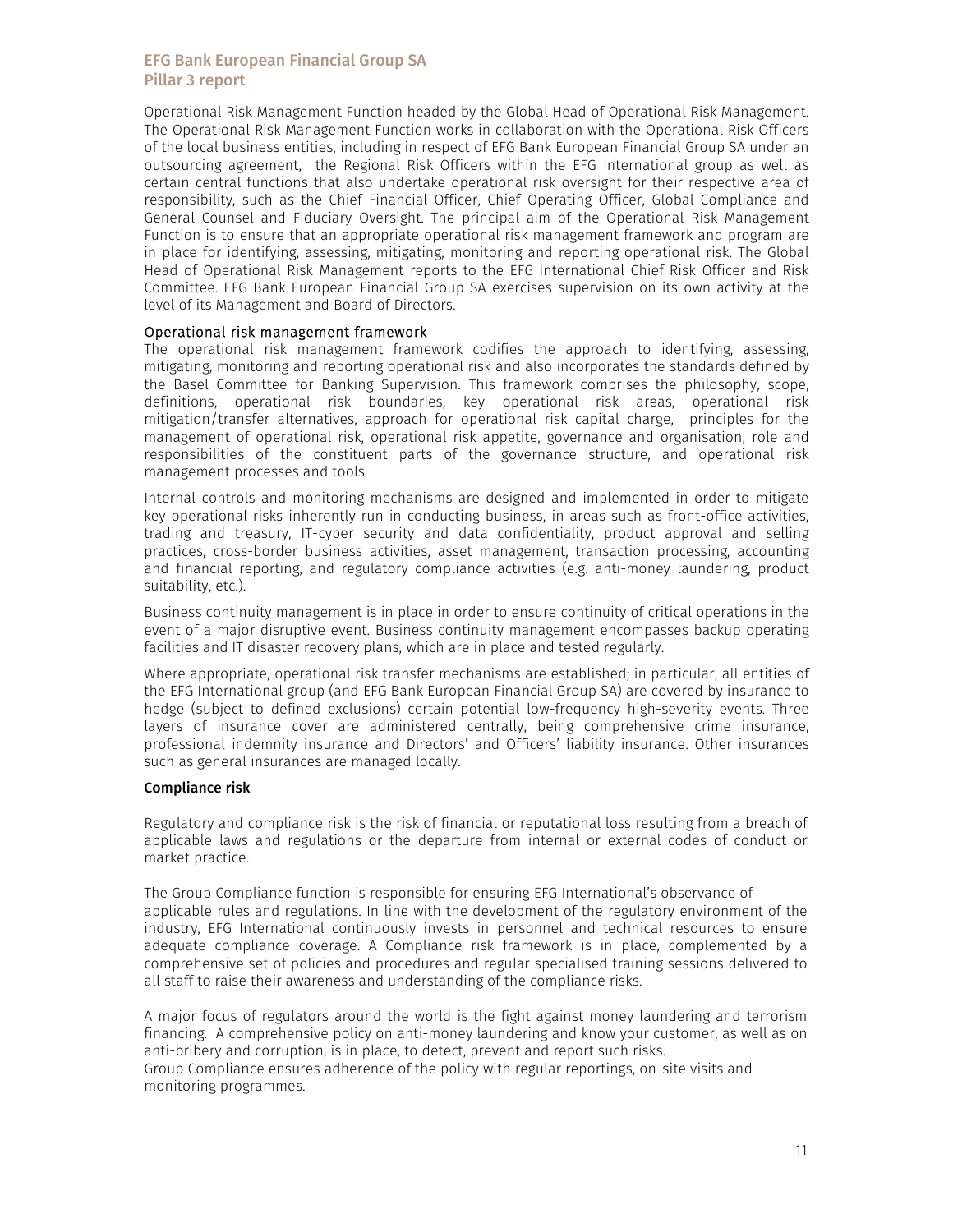A set of standards governing the cross-border services are defined, and country-specific manuals have been developed for the major markets where EFG operates. A mandatory staff training and education concept is in place to ensure observance of the standards and compliance with the country manuals. They are complemented by a tax compliance framework, the purpose of which is to prevent the unlawful acceptance of untaxed assets.

Conduct risk is managed centrally by the Regulatory and Advisory Compliance team, which maintains the relevant policies and runs the Fiduciary and Suitability Committee, which is responsible for monitoring of the regulated Asset Management businesses and the associated discretionary management of assets. The same team also ensures through a network of Local Product Committees that all products or securities sold to clients or bought for them have been through the appropriate approval process. Fiduciary and Suitability Committees and Local Product Committees report their findings respectively to the EFGI Fiduciary and Suitability Committee and the Group Product Committee.

Changes in the regulatory environment are monitored and directives and procedures are adapted as required. Compliance is centrally managed with local compliance officers situated in all booking centres around the world. Developments in laws and regulation are monitored locally and centrally to assess the requirement to adapt the control framework.

#### Legal risk

The General Counsel function and the Litigation function ensure that EFG International adequately manages and controls its legal risks. This includes supervising and giving strategic direction to all outside counsel advising EFG International on civil, regulatory and enforcement matters.

The General Counsel function is responsible for providing legal advice to the head office management and front and back officers as well as handling client complaints and assisting federal and local authorities in their criminal and administrative investigations. The Litigation function has principal responsibility for overseeing and advising management on significant civil litigation and all government enforcement matters globally.

#### Reputational risk

EFG International considers its reputation to be among its most important assets and is committed to protecting it. Reputational risk for EFG International inherently arises from:

–potential non-compliance with increasingly complex regulatory requirements.

–its dealings with politically exposed persons or other clients with prominent public profiles.

–its involvement in transactions executed on behalf of clients other than standard investment products.

–potential major incidents in the area of IT-cyber security and data confidentiality.

–potential malfeasance by its employees.

EFG International manages these potential reputational risks through the establishment and monitoring of the risk appetite of the Board of Directors, its transaction reputation risk policy and established policies, control procedures and monitoring mechanisms in areas such as know-your customer and anti-money laundering, IT-cyber security and data confidentiality, and staff selection and recruitment.

#### Three-lines-of-defence model

Risk management and control is based on the concept of the three lines of defence, as follows: 1st line (front office/ business):

Risk ownership

– Perform business activities to satisfy strategic objectives, in line with the risk appetite

– Accountable for risk incurred in discharging these activities

– Design and operate effective controls and procedures in line with te established framework, policies and directives

2nd line (risk control and compliance):

Risk oversight

– Support the establishment of an effective risk management framework and definition of a risk appetite

– Monitor risk profile and escalate as appropriate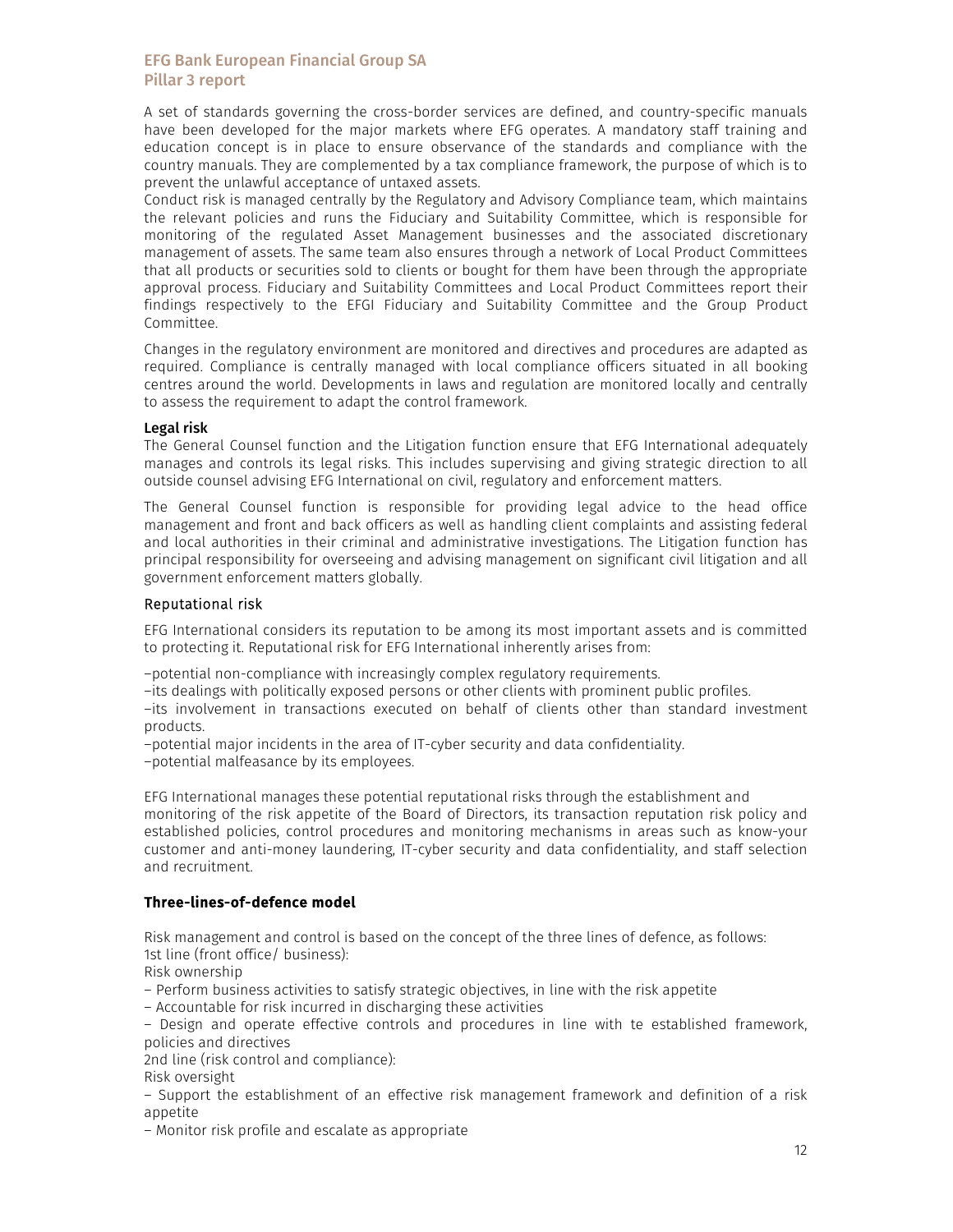– Provide advisory support and challenge to first line of defense 3rd line (internal audit): Assurance – Independent review of adherence to the framework, policies and general directives

– Ensure integrity of decisions and information flows

– Periodic review of activities across the 1st and 2nd lines of defence to identify areas for improvement as required

# Performance of risk assessments

The Bank performed its annual risk assessment, which was tabled and discussed by its Board of Directors at its meeting of December 2018, in addition to regular risk reports tabled four times a year at the Board (and once a month at the Executive Committee). At EFG International level, risk reports and other risk assessments are tabled to the Risk Committee of the Board, at least four times a year, including in 2018.

# 4. OV1: Overview of the Risk Weighted Assets (RWA)

The decrease in risk-weighted assets and related capital charge over the period is mainly due to Credit risk and the impact of continuing to exit certain lending relationships that consumed significant RWA relative to the return on the loans and also due to a reduction in Operational risk. Market risk has decreased driven by lower volumes within trading portfolios throughout the period.

|                                                                             | a                | b                | Ċ<br>Minimum<br>Capital |                          |
|-----------------------------------------------------------------------------|------------------|------------------|-------------------------|--------------------------|
|                                                                             | <b>RWA</b>       | <b>RWA</b>       | <b>Requirements</b>     |                          |
|                                                                             |                  |                  |                         | <b>RWA</b>               |
| (All figures in millions of CHF)                                            | Dec. 31.<br>2018 | June, 30<br>2018 | Dec. 31.<br>2018        | <b>Changes</b><br>in $%$ |
| 1 Credit risk - excluding counterparty risk - CCR                           | 7,008.8          | 7,350.9          | 560.7                   | (4.7)                    |
| Of which stantardised approach (SA)<br>$\mathcal{L}$                        | 7,008.8          | 7,350.9          | 560.7                   | (4.7)                    |
| 6 Counterparty Credit risk                                                  | 288.3            | 302.0            | 23.1                    | (4.5)                    |
| Of which other CCR approach<br>9                                            | 288.3            | 302.0            | 23.1                    | (4.5)                    |
| 10 Credit Valuation Adjustment (CVA)                                        | 72.3             | 54.8             | 5.8                     | 31.9                     |
| 15 Settlement risks                                                         | 0.7              | 1.9              | 0.1                     | (63.2)                   |
| 20 Market risk                                                              | 804.9            | 929.3            | 64.4                    | (13.4)                   |
| Of which standardised approach<br>21                                        | 804.9            | 929.3            | 64.4                    | (13.4)                   |
| 24 Operational risk                                                         | 2,001.3          | 2,165.3          | 160.1                   | (7.6)                    |
| 25 Amounts below the thresholds for deduction (subject to 250% risk weight) | 2.3              | 2.6              | 0.2                     | (10.3)                   |
| 27 Total                                                                    | 10,178.6         | 10,806.8         | 814.3                   | (5.8)                    |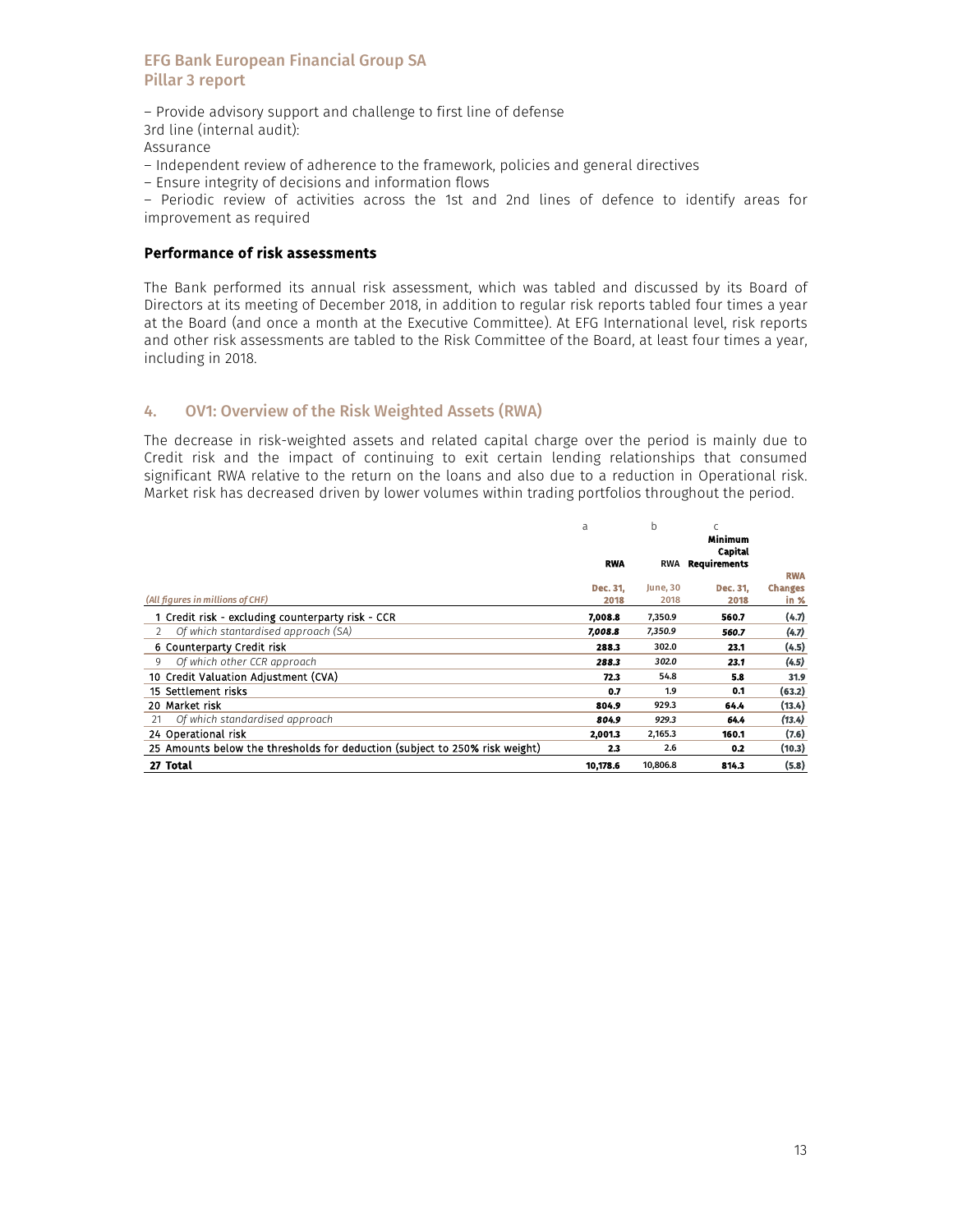# 5. LI1: Mapping of financial statements with regulatory risk categories

 There are no differences between the carrying values as reported in the Swiss ARB financial statements and the carrying values under the scope of regulatory consolidation.

|                                                      | a                      | $\mathsf{C}$          | d              | e                                                                            | f              | g                                 |
|------------------------------------------------------|------------------------|-----------------------|----------------|------------------------------------------------------------------------------|----------------|-----------------------------------|
|                                                      |                        |                       |                | Dec. 31, 2018                                                                |                |                                   |
|                                                      |                        |                       |                | <b>Carrying values</b>                                                       |                |                                   |
|                                                      |                        |                       |                |                                                                              |                | <b>Not subject</b>                |
|                                                      |                        |                       |                |                                                                              |                | to capital                        |
|                                                      | <b>Carrying values</b> |                       | Subject to     |                                                                              |                | <b>Subject to requirements</b>    |
|                                                      |                        | Swiss ARB credit risk |                | as reported in Subject to counterparty Subject to the<br>risk securitisation | risk           | market or subject to<br>deduction |
| <b>Assets</b><br>(All figures in millions of CHF)    |                        | financials framework  | framework      |                                                                              |                | framework framework from capital  |
| Cash and cash at central banks                       | 7,388.2                | 7,388.2               |                |                                                                              |                |                                   |
| Due from other banks                                 | 3,520.7                | 3,520.7               |                |                                                                              |                |                                   |
| Amounts due from securities financing transactions   |                        |                       |                |                                                                              |                |                                   |
| <b>Amounts due from customers</b>                    | 253.6                  |                       | 253.6          |                                                                              |                |                                   |
|                                                      | 12,088.0               | 12,088.0              |                |                                                                              |                |                                   |
| Mortgage loans                                       | 6,209.7                | 6,209.7               |                |                                                                              |                |                                   |
| <b>Trading portfolio assets</b>                      | 816.1                  | 0.9                   |                |                                                                              | 816.1          |                                   |
| Positive replacement values of derivatives financial |                        |                       |                |                                                                              |                |                                   |
| statements                                           | 1,218.6                | ۰                     | 1,218.6        |                                                                              | 1,218.6        |                                   |
| Other financial instruments at fair value            | 156.4                  | 156.4                 |                | ۰                                                                            |                | ٠                                 |
| <b>Financial investments</b>                         | 8,332.9                | 8,173.6               | $\blacksquare$ | $\blacksquare$                                                               | 159.3          | $\blacksquare$                    |
| Accrued income and prepaid expenses                  | 170.0                  | 170.0                 | ۰              | ۰                                                                            | $\blacksquare$ | ۰                                 |
| <b>Tangible fixed assets</b>                         | 255.0                  | 255.0                 | ä,             | ۰                                                                            | $\blacksquare$ | ۰.                                |
| Intangible assets                                    | 70.3                   | ä,                    | ÷.             | $\overline{a}$                                                               | $\blacksquare$ | 70.3                              |
| Other assets                                         | 184.0                  | 125.7                 | ä,             | ٠                                                                            | ٠              | 58.3                              |
| <b>Total assets</b>                                  | 40,663.5               | 38,088.2              | 1,472.2        | $\blacksquare$                                                               | 2.194.0        | 128.6                             |
|                                                      |                        |                       |                |                                                                              |                |                                   |
| <b>Liabilities</b>                                   |                        |                       |                |                                                                              |                |                                   |
| Amounts due to banks                                 | 400.6                  | ۰                     |                |                                                                              |                | 400.6                             |
| Amounts due in respect of customers deposits         | 31,165.3               | ٠                     |                | ۰                                                                            | ٠              | 31,165.3                          |
| <b>Trading portfolio liabilities</b>                 | 226.6                  | ۰                     |                | ۰                                                                            | 226.6          | ۰                                 |
| Negative replacement values of derivative financial  |                        |                       |                |                                                                              |                |                                   |
| instruments                                          | 1.213.9                |                       |                | $\blacksquare$                                                               | 1.213.9        |                                   |
| Liabilities from other financial instruments at fair |                        |                       |                |                                                                              |                |                                   |
| value                                                | 355.2                  | ÷                     |                | ۰                                                                            | 355.2          |                                   |
| Bonds issues and central mortgage institution loans  | 4,586.2                | ٠                     | ۰              | ٠                                                                            | $\blacksquare$ | 4,586.2                           |
| Accrued expenses and deferred income                 | 336.4                  | ٠                     | ä,             | ٠                                                                            | $\blacksquare$ | 336.4                             |
| Other liabilities                                    | 63.4                   | ٠                     | $\blacksquare$ | ÷                                                                            | $\blacksquare$ | 63.4                              |
| <b>Provisions</b>                                    | 143.0                  |                       | ä,             | ٠                                                                            | ٠              | 143.0                             |
| <b>Total liabilities</b>                             | 38,490.6               | $\blacksquare$        |                | $\blacksquare$                                                               | 1,795.7        | 36,694.9                          |

The sum of the amounts shown in the different columns "Carrying values" does not equal the total amount shown in column "Carrying values as reported in Swiss ARB financials" as some of the assets included in these lines are subject to regulatory capital charges for both credit counterparty credit risk and market risk.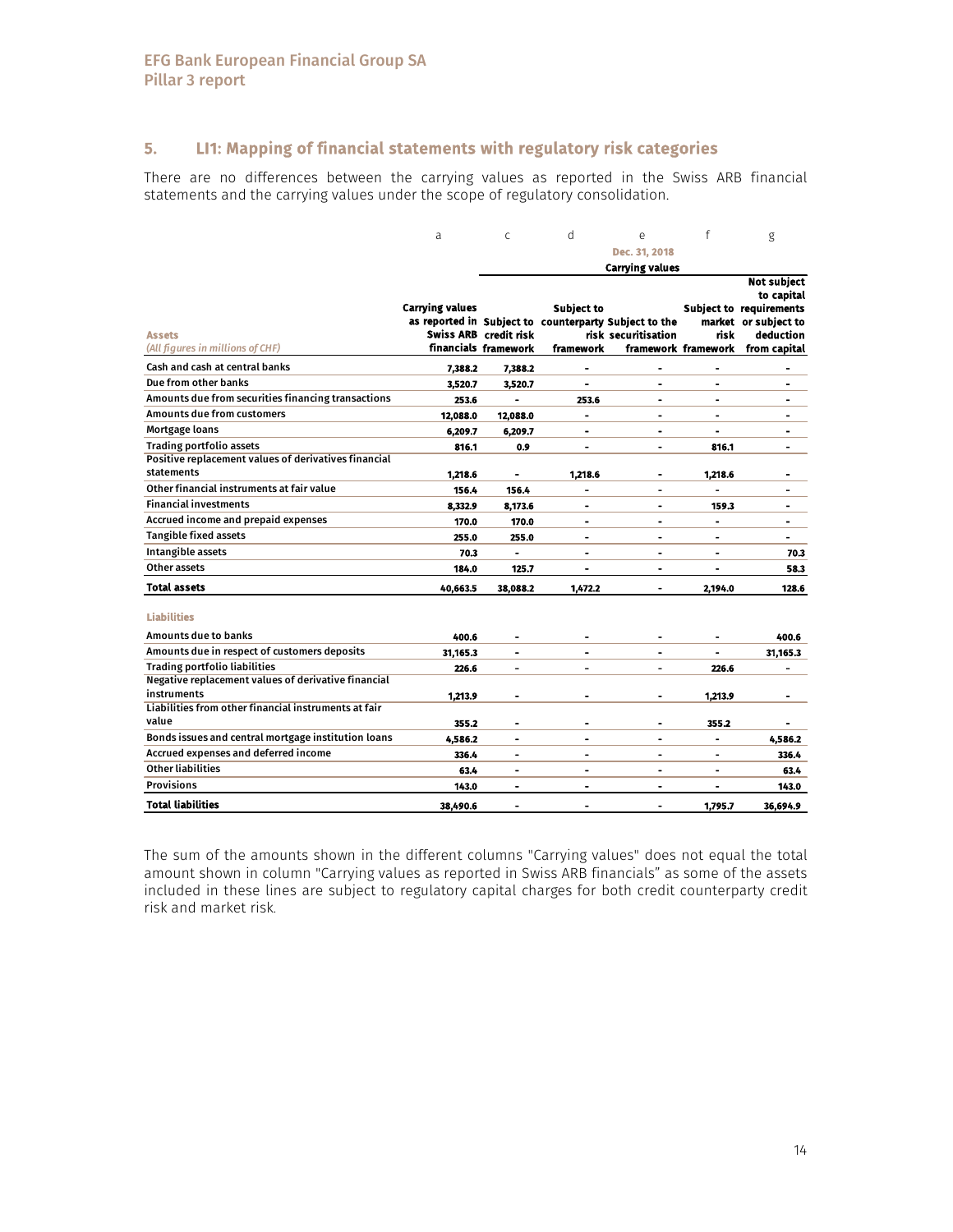# 6. LI2: Difference between regulatory exposure amounts and carrying values of financial statements

The table below summarises the framework under which the assets on and off-balance sheet are assessed to determine the relevant risk weighted assets. These reflect the gross exposure.

|                                                                                         |          |                | Dec. 31, 2018                           |                             |                                       |
|-----------------------------------------------------------------------------------------|----------|----------------|-----------------------------------------|-----------------------------|---------------------------------------|
|                                                                                         | a        | b              | C                                       | d                           | e                                     |
|                                                                                         |          |                | Items subject to:                       |                             |                                       |
| (All figures in millions of CHF)                                                        | Total    | framework      | Credit risk Securitisation<br>framework | Counterparty<br>credit risk | Market<br>risk<br>framework framework |
| Assets carrying value amount under regulatory scope of<br>1 consolidation               | 40,534.9 | 38,088.2       |                                         | 1,472.2                     | 2,194.0                               |
| Liabilities carrying value amount under regulatory scope<br>2 of consolidation          | 1,795.7  | ۰              |                                         |                             | 1.795.7                               |
| 3 Total net amount under regulatory scope of consolidation                              | 38.739.2 | 38,088.2       |                                         | 1,472.2                     | 398.3                                 |
| 4 Off balance-sheet amounts                                                             | 969.1    | 520.6          |                                         |                             |                                       |
| Differences in valuation for securities financing<br>5 transaction (regulatory haircut) | 51.5     | $\blacksquare$ |                                         | 51.5                        |                                       |
| 6 Differences in valuation for derivatives (add-on)                                     | 422.4    |                |                                         | 422.4                       |                                       |
| 7 Differences in netting rules                                                          | (255.6)  | (255.6)        |                                         |                             |                                       |
| 10 Exposure amounts considered for regulatory purposes                                  | 40,697.6 | 38.353.2       |                                         | 1.946.1                     | 398.3                                 |

# 7. LIA: Explanation of differences between accounting and regulatory exposure amounts

The above total credit risk exposure amounts considered for regulatory purposes of CHF 38,353.2 million is further split in this report into:

-Non-counterparty credit risk of CHF 269 million – creating CHF 269 million of risk weighted assets. -Other credit risk of CHF 38,084.2 million – creating CHF 6,739.8 million of risk weighted assets.

The majority of the assets are assessed under the credit risk framework, whilst less than 1% is subject to the market risk framework.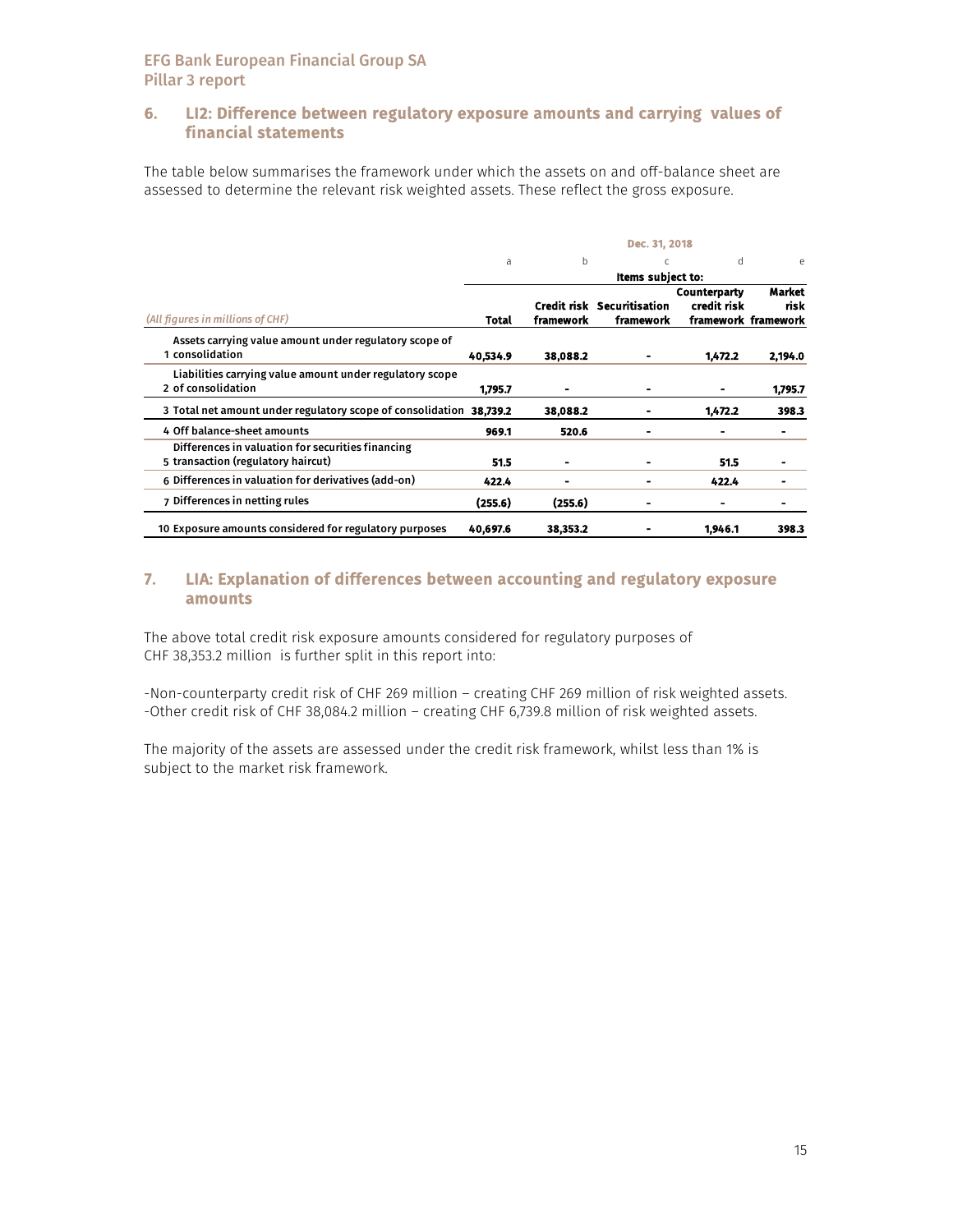# 8. CC1: Composition of regulatory capital

|                |                                                                                      | a             | b                                   |
|----------------|--------------------------------------------------------------------------------------|---------------|-------------------------------------|
|                |                                                                                      |               | <b>Balance</b>                      |
|                |                                                                                      | Dec. 31, 2018 | sheet                               |
|                |                                                                                      |               | <b>Fully applied reconciliation</b> |
|                | (All figures in millions of CHF)                                                     | (FINMA)       | <b>References</b>                   |
|                | <b>Common equity Tier I capital (CET1)</b>                                           |               |                                     |
|                | Directly issued qualifying common share (and equivalent for non-joint stock          |               |                                     |
| $\mathbf{1}$   | companies) capital plus related stock surplus                                        | 500.0         | b)                                  |
| $\overline{2}$ | Reserves and Retained earnings                                                       | 658.2         |                                     |
|                | Common share capital issued by subsidiaries and held by third parties (amount        |               |                                     |
| 5              | allowed in group CET1)                                                               | 725.4         | c)                                  |
| 6              | Common equity Tier 1 capital before regulatory adjustments                           | 1,883.6       |                                     |
|                | Common equity Tier I capital: Regulatory adjustments                                 |               |                                     |
| 7              | Prudential valuation adjustments                                                     |               |                                     |
| 8              | Goodwill (net of related tax liability)                                              | (2.3)         | <u>a)</u>                           |
| 9              | Other intangible other than mortgage-servicing rights (net of related tax liability) | (68.0)        | a)                                  |
|                | Deferred tax assets that rely on future profitability excluding those arising from   |               |                                     |
| 10             | temporary differences (net of related tax liability)                                 | (58.3)        |                                     |
|                | Other deductions - Future expected dividends - Minority interests issued by non-     |               |                                     |
| 26b            | banking subsidiaries                                                                 | (73.5)        |                                     |
| 28             | Total regulatory adjustments to common equity CET1                                   | (202.1)       |                                     |
| 29             | <b>Common equity Tier 1 capital (CET1)</b>                                           | 1,681.5       |                                     |
|                |                                                                                      |               | <b>Balance</b>                      |
|                |                                                                                      |               | sheet                               |
|                |                                                                                      |               | <b>Fully applied reconciliation</b> |
|                | (All figures in millions of CHF)                                                     | (FINMA)       | <b>References</b>                   |
|                | <b>Additional Tier 1 capital (AT1)</b>                                               |               |                                     |
|                | Additional Tier 1 instruments (and CET1 instruments not included in row 5) issued by |               |                                     |
| 34             | subsidiaries and held by third parties (amount allowed in group AT1)                 | 107.3         | d)                                  |
| 36             | Additional Tier 1 capital before regulatory adjustments                              | 107.3         |                                     |
|                | Additional Tier 1 capital: regulatory adjustments                                    |               |                                     |
| 43             | Total regulatory adjustments to additional Tier 1 capital                            |               |                                     |
| 44             | <b>Additional Tier 1 Capital (AT1)</b>                                               | 107.3         |                                     |
| 45             | Tier 1 Capital (T1 = CET1 + AT1)                                                     | 1,788.8       |                                     |
|                | Tier 2 capital (T2)                                                                  |               |                                     |
| 48             | Minority interests eligible as T2                                                    | 272.3         |                                     |
| 51             | Tier 2 Capital before regulatory adjustments                                         | 272.3         |                                     |
|                |                                                                                      |               | <b>Balance</b>                      |
|                |                                                                                      |               | sheet                               |
|                |                                                                                      |               | <b>Fully applied reconciliation</b> |
|                | (All figures in millions of CHF)                                                     | (FINMA)       | <b>References</b>                   |
|                | Tier 2 capital (T2): regulatory adjustments                                          |               |                                     |
| 57             | Total regulatory adjustments to Tier 2 Capital                                       |               |                                     |
| 58             | Tier 2 Capital (T2)                                                                  |               |                                     |
| 59             | Total regulatory capital (T1 + T2)                                                   | 2,061.1       |                                     |
| 60             | <b>Total risk-weighted assets</b>                                                    | 10,178.6      |                                     |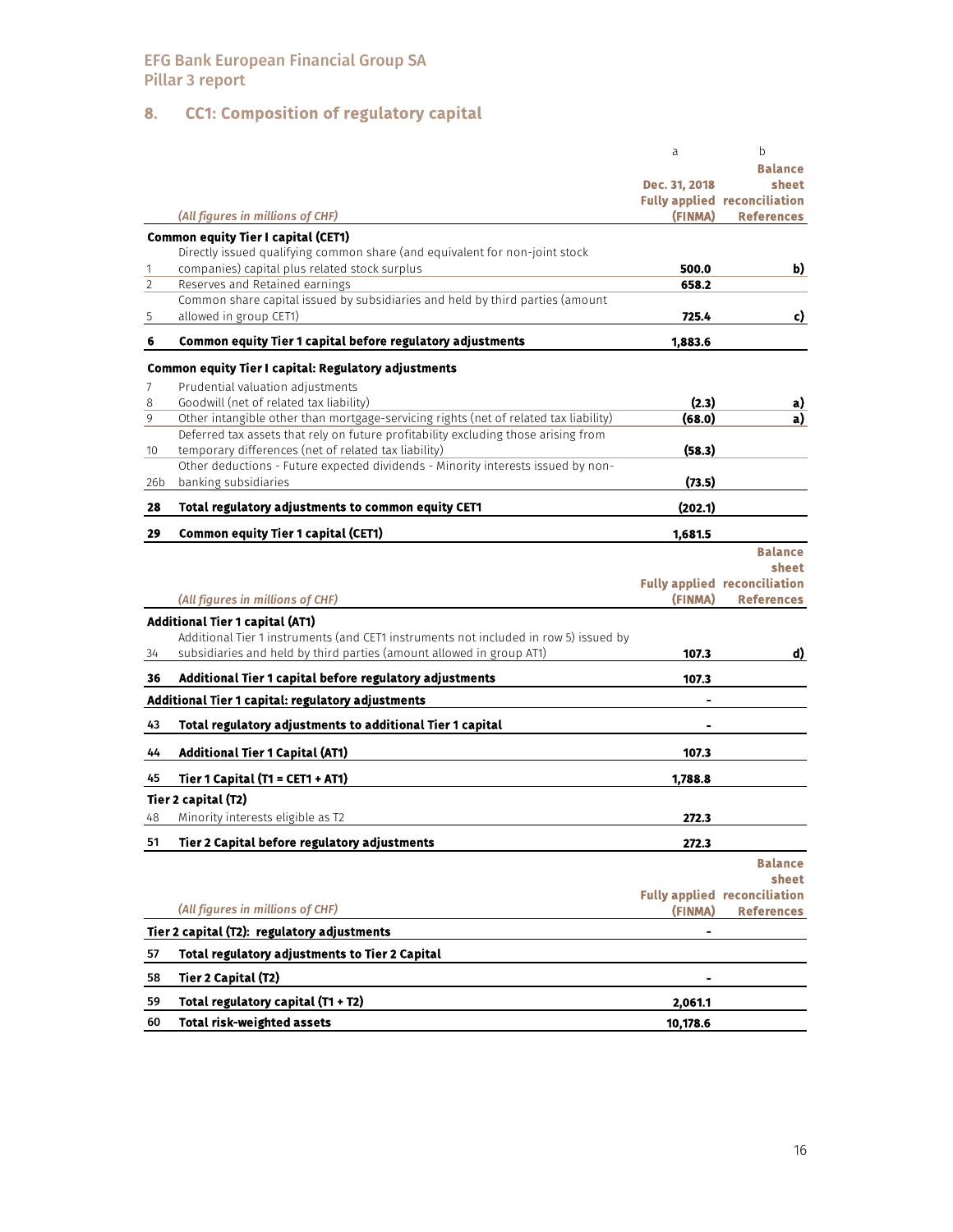|          |                                                                                                                                                                                                                                                                                                                                                     | <b>Fully applied</b><br>(FINMA) |  |
|----------|-----------------------------------------------------------------------------------------------------------------------------------------------------------------------------------------------------------------------------------------------------------------------------------------------------------------------------------------------------|---------------------------------|--|
|          | <b>Capital ratios and buffers</b>                                                                                                                                                                                                                                                                                                                   |                                 |  |
| 61<br>62 | Common equity Tier 1 (item 29, as a percentage of risk-weighted assets)<br>Tier 1 (item 45, as a percentage of risk-weighted assets)                                                                                                                                                                                                                | 16.5%<br>17.6%                  |  |
| 63<br>64 | Total regulatory capital (item 59, as a percentage of risk-weighted assets)<br>CET1 requirements in accordance with the Basel minimum standards (minimum<br>requirements + capital buffer + counter-cyclical buffer as per Art. 44a CAO) plus the<br>capital buffer for systemically important banks) (as a per-centage of risk-weighted<br>assets) | 20.2%<br>6.5%                   |  |
| 65       | of which, capital buffer in accordance with Basel minimum standards (as a percent-<br>age of risk-weighted assets)                                                                                                                                                                                                                                  | 1.9%                            |  |
| 66       | of which, countercyclical buffer in accordance with the Basel minimum standards<br>(as per Art. 44a CAO, as a percentage of risk-weighted assets)                                                                                                                                                                                                   | 0.14%                           |  |
| 68       | CET1 available to meet minimum and buffer requirements as per the Basel mini-<br>mum standards, after deduction of the AT1 and T2 requirements met by CET1 (as a<br>percentage of risk-weighted assets)                                                                                                                                             | 11.6%                           |  |
| 68a      | CET1 total requirement target in accord-ance with Annex 8 of the CAO plus the<br>countercyclical buffer as per Art. 44 and 44a CAO (as a percentage of risk-weighted<br>assets)                                                                                                                                                                     | 7.9%                            |  |
| 68b      | Of which countercyclical buffer as per Art. 44 and 44a CAO (as a percentage of risk-<br>weighted assets)                                                                                                                                                                                                                                            | 0.14%                           |  |
| 68c      | CET1 available (as a percentage of risk-weighted assets)                                                                                                                                                                                                                                                                                            | 15.8%                           |  |
| 68d      | T1 total requirement in accordance with Annex 8 of the CAO plus the countercyclical<br>buffer as per Art. 44 and 44a CAO (as a percentage of risk-weighted assets)                                                                                                                                                                                  | 9.7%                            |  |
| 68e      | T1 available (as a percentage of risk-weighted assets)                                                                                                                                                                                                                                                                                              | 17.6%                           |  |
| 68f      | Total requirement for regulatory capital as per Annex 8 of the CAO plus the counter-<br>cyclical buffer as per Art. 44 and 44a CAO (as a percentage of risk-weighted assets)                                                                                                                                                                        | 12.1%                           |  |
| 68g      | Regulatory capital available (as a percentage of risk-weighted assets)                                                                                                                                                                                                                                                                              | 20.2%                           |  |
|          | Amounts below the thresholds for deduction (before risk-weighting)                                                                                                                                                                                                                                                                                  |                                 |  |
| 72       | Non-qualified participation in the financial sector                                                                                                                                                                                                                                                                                                 |                                 |  |
| 73       | Other qualified participations in the finan-cial sector (CET1)                                                                                                                                                                                                                                                                                      | 0.9                             |  |
| 74       | Mortages servicing rights (net of related tax liability)                                                                                                                                                                                                                                                                                            |                                 |  |
| 75       | Deferred tax assets arising from temporary differences (net of related tax liability)                                                                                                                                                                                                                                                               | 38.3                            |  |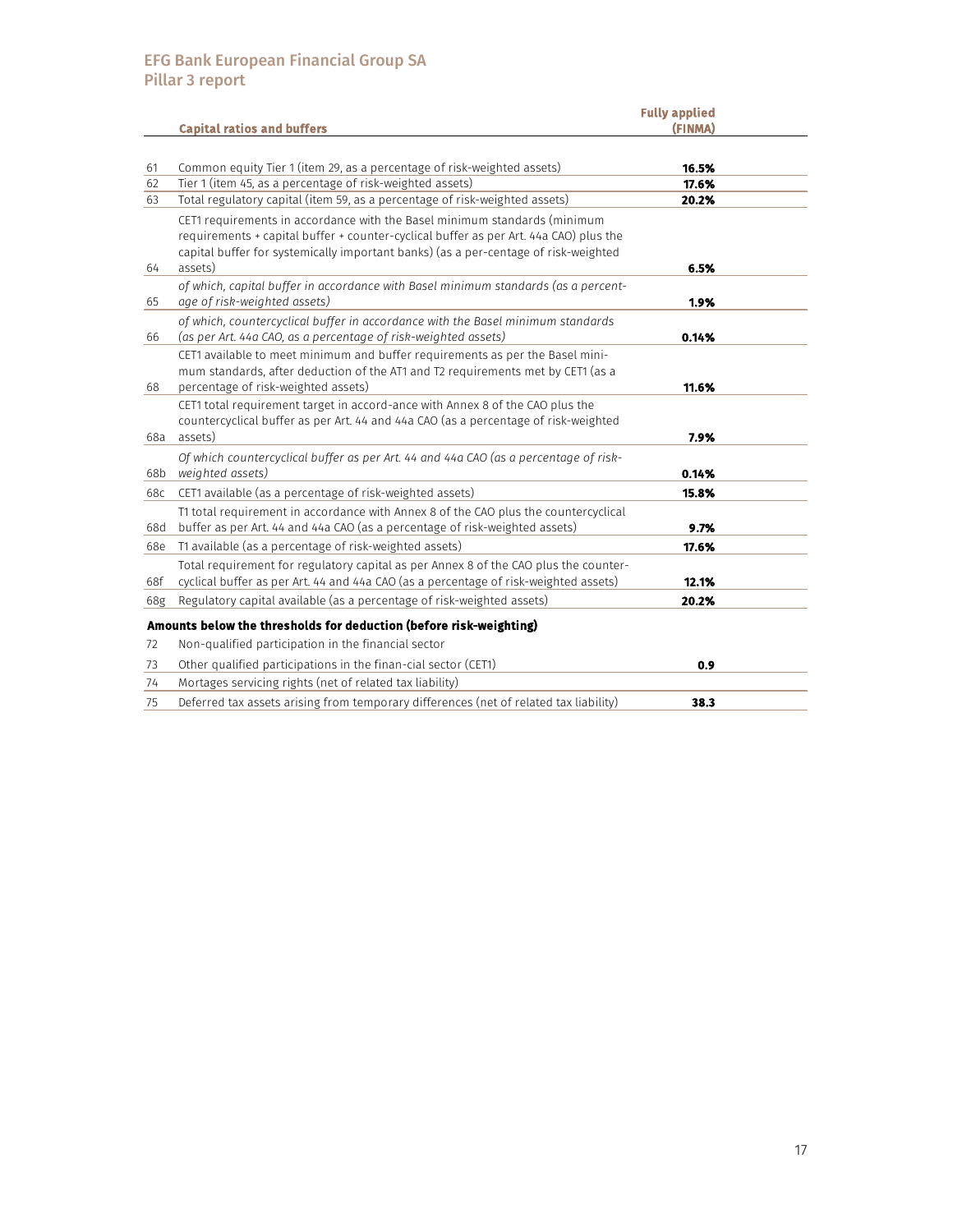# 9. CC2: Reconciliation of regulatory capital to balance sheet

Assets

| (All figures in millions of CHF)                                | Dec. 31, 2018 Reference |    |
|-----------------------------------------------------------------|-------------------------|----|
| Cash and cash at central banks                                  | 7,388.2                 |    |
| Due from other banks                                            | 3,520.7                 |    |
| Amounts due from securities financing transactions              | 253.6                   |    |
| Amounts due from customers                                      | 12,088.0                |    |
| Mortgage loans                                                  | 6,209.7                 |    |
| Trading portfolio assets                                        | 816.1                   |    |
| Positive replacement values of derivatives financial statements | 1,218.6                 |    |
| Other financial instruments at fair value                       | 156.4                   |    |
| Financial investments                                           | 8.332.9                 |    |
| Accrued income and prepaid expenses                             | 170.0                   |    |
| Tangible fixed assets                                           | 255.0                   |    |
| Intangible assets                                               | 70.3                    | a) |
| of which goodwill                                               | 2.3                     | a) |
| of which other intangible assets                                | 68.0                    | a) |
| Other assets                                                    | 184.0                   |    |
| of which deferred tax assets that rely on future probability    | 58.3                    |    |
| of which deferred tax assets arising from temporary difference  | 38.3                    |    |
| <b>Total assets</b>                                             | 40,663.5                |    |

#### Liabilities

| Amounts due to banks                                                         | 400.6    |  |
|------------------------------------------------------------------------------|----------|--|
| Amounts due in respect of customer deposits                                  | 31,165.3 |  |
| Trading portfolio liabilities                                                | 226.6    |  |
| Negative replacement values of derivative financial instruments              | 1,213.9  |  |
| Liabilities from other financial instruments at fair value                   | 355.2    |  |
| Bond issues and central mortgage institution loans                           | 4,586.2  |  |
| Accrued expenses and deferred income                                         | 336.4    |  |
| Other liabilities                                                            | 63.4     |  |
| Provisions                                                                   | 143.0    |  |
| <b>Total liabilities</b>                                                     | 38,490.6 |  |
| of which subordinated liabilities eligible as Tier 2 Capital (T2)            | 272.3    |  |
| of which subordinated liabilities eligible as Additional Tier 1 Capital (T1) | 107.3    |  |

# Shareholders' equity

| Share capital                              | 500.0    | b) |
|--------------------------------------------|----------|----|
| of which recognized as CET1                | 500.0    |    |
| of which recognized as AT1                 |          |    |
| Reserves for general banking risks         | 53.3     |    |
| Reserves and Retained Earnings             | 473.7    |    |
| Other non-controlling interests            | 1,145.9  |    |
| of which recognized as CET1                | 725.4    |    |
| of which recognized as AT1                 | 107.3    |    |
| <b>Shareholders' equity</b>                | 2,172.9  |    |
| Total liabilities and shareholders' equity | 40,663.5 |    |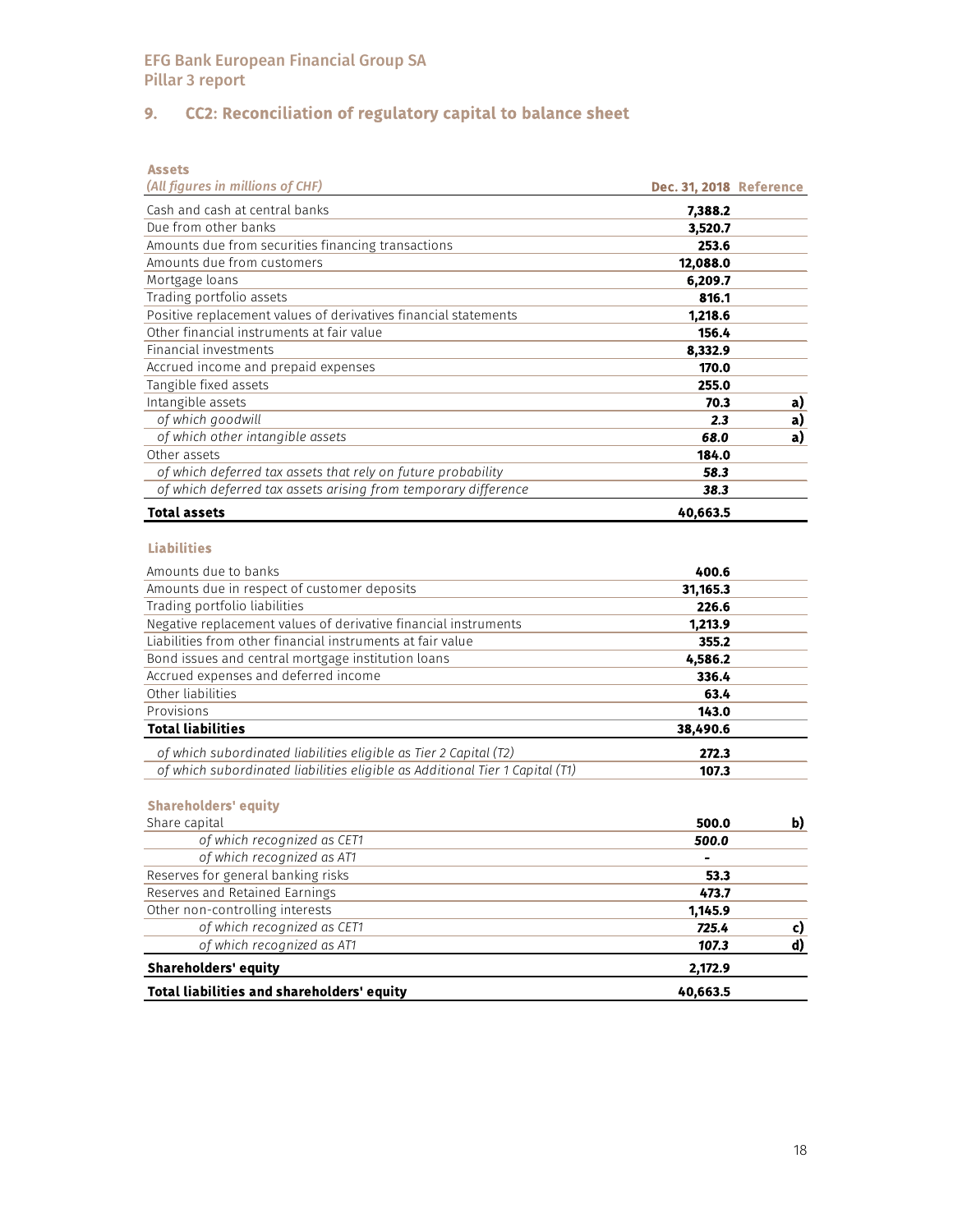### 10. CCyB1: Geographical distribution of credit exposures used in the countercyclical capital buffer

|                                  | a                                      | b                      |                                                                                                                  | d                                       | e                                |
|----------------------------------|----------------------------------------|------------------------|------------------------------------------------------------------------------------------------------------------|-----------------------------------------|----------------------------------|
| (All figures in millions of CHF) |                                        |                        |                                                                                                                  |                                         |                                  |
|                                  |                                        |                        | Exposures values and/or risk-weighted<br>assets used in the computation of the<br>countercyclical capital buffer | <b>Bank-specific</b><br>countercyclical |                                  |
| Geographical breakdown           | Countercyclical<br>capital buffer rate | <b>Exposure values</b> | <b>Risk-weighted assets</b>                                                                                      | capital buffer<br>rate                  | Countercyclical<br>buffer amount |
|                                  |                                        |                        | 688.0                                                                                                            | 0.14%                                   | 13.8                             |
| Switzerland                      | 2%                                     | 2.226.3                |                                                                                                                  |                                         |                                  |

# 11. LR1: Leverage ratio: comparison of accounting assets versus leverage ratio exposure measure

The leverage ratio at 31 December 2018 was 4.3% compared to the regulatory requirement of 3.0%.

The denominator of the ratio is effectively the Tier 1 capital (CHF 1'788.8 million) divided by the Total Gross Exposure (CHF 41,374.9 million). Total Gross Exposure reflects all the on-balance sheet assets at book value primarily adjusted for:

- Deducting assets already deducted from Tier 1 capital (goodwill and certain deferred tax assets)
- Grossing up securities financing transactions
- Derivatives exposure adjustments
- Other off balance sheet exposures

This ratio is considered as being of limited value in a private banking context, as a private banks balance sheet is liability driven (primarily by the level of client deposits), and these may be placed risk free, for example at the SNB. In this instance there is no additional risk being faced, but it results in a lower leverage ratio.

|   | (All figures in millions of CHF)                                                                                                                                                                                                                                                                                                                  | Dec. 31,2018 |
|---|---------------------------------------------------------------------------------------------------------------------------------------------------------------------------------------------------------------------------------------------------------------------------------------------------------------------------------------------------|--------------|
|   | Total consolidated assets as per published financial statements                                                                                                                                                                                                                                                                                   | 40,663.5     |
|   | Adjustment for investments in banks, financial companies, insurers and commercial<br>companies which are consolidated as per accounting standards but not for<br>regulatory purposes (margin nos. 6-7 FINMA circ. 15/3) and adjustments as regards<br>assets which are to be deducted from Tier 1 capital (margin nos. 16-17 FINMA circ.<br>15/3) | (128.6)      |
| 4 | Adjustment for derivatives (margin nos. 21-51, FINMA circ. 15/3)                                                                                                                                                                                                                                                                                  | (383.4)      |
| 5 | Adjustment for securities financing transactions (SFT) (margin nos. 52-73, FINMA circ.<br>15/3)                                                                                                                                                                                                                                                   | 951.0        |
| 6 | Adjustment for off-balance sheet transactions (conversion of off-balance sheet<br>transactions into credit equivalents) (margin nos. 74-76, FINMA circ. 15/3)                                                                                                                                                                                     | 272.4        |
| 8 | Total exposure for leverage ratio (sum of lines 1-7)                                                                                                                                                                                                                                                                                              | 41.374.9     |

a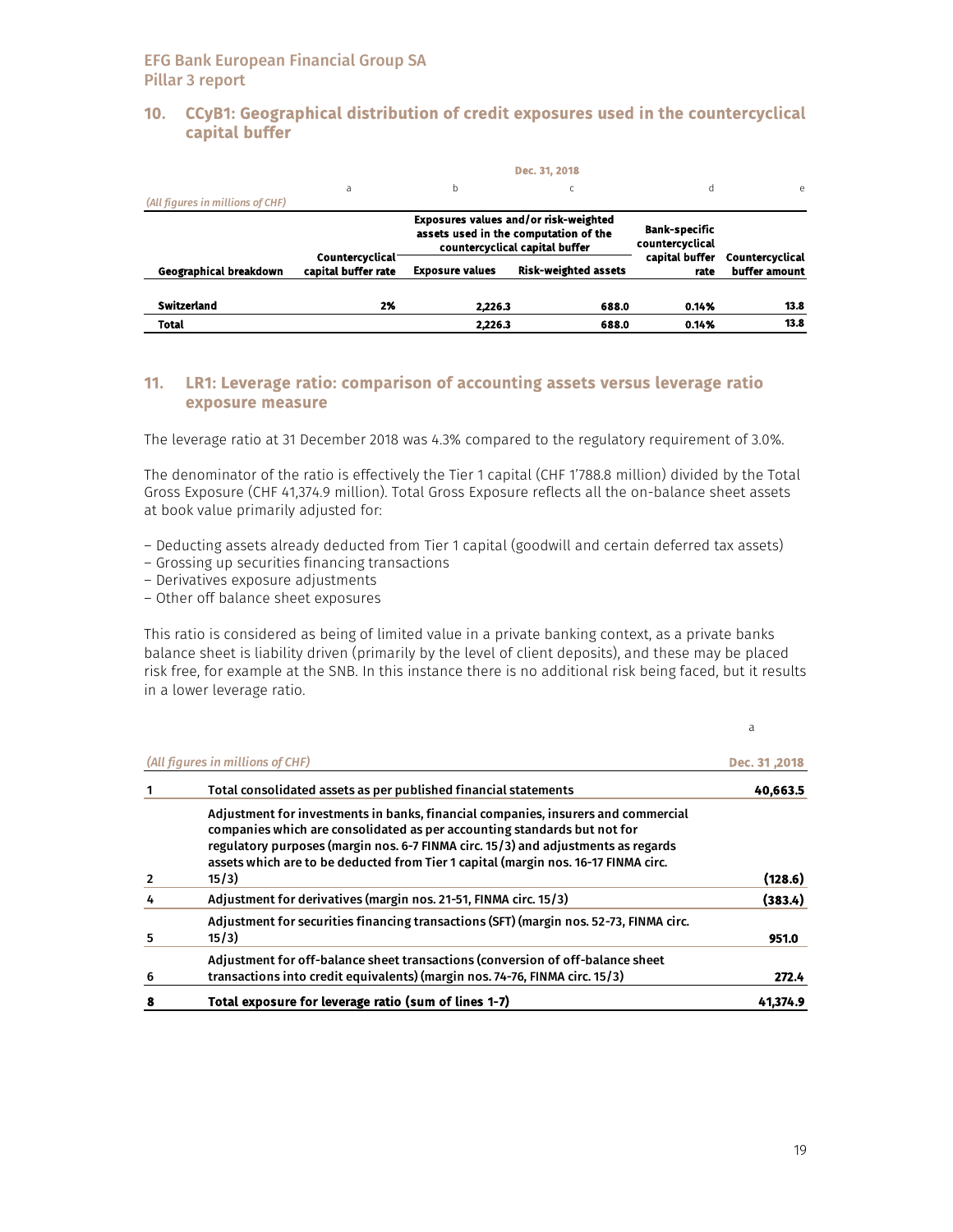# 12. LR2: Leverage ratio: detailed presentation

|    | (All figures in millions of CHF)                                                                                                                                                                                                                                                                                                            | Dec. 31 .2018 |
|----|---------------------------------------------------------------------------------------------------------------------------------------------------------------------------------------------------------------------------------------------------------------------------------------------------------------------------------------------|---------------|
|    | <b>Balance sheet items</b>                                                                                                                                                                                                                                                                                                                  |               |
| 1  | On balance sheet items (excluding derivatives and SFT but including collateral)<br>(margin nos. 14 - 15, FINMA circ. 15/3)                                                                                                                                                                                                                  | 39,190.6      |
| 2  | (Assets that must be deducted in determining the eligible Tier 1 capital)2 (margin<br>nos. 7 and 16-17 FINMA Circ. 15/3).                                                                                                                                                                                                                   | (128.6)       |
| 3  | Sum of balance sheet items for leverage ratio excluding derivatives and SFT (sum of<br>lines 1 and 2)                                                                                                                                                                                                                                       | 39,062.0      |
|    | <b>Derivatives</b>                                                                                                                                                                                                                                                                                                                          |               |
| 4  | Replacement values for derivative transactions, including those for CCPs taking into<br>consideration received margins and netting agreements (margin nos. 22-23 and 34-<br>35 FINMA circ. 15/3)                                                                                                                                            | 1,030.7       |
| 5  | Add-ons for all derivatives (margin nos. 22 and 25 FINMA circ. 15/3)                                                                                                                                                                                                                                                                        | 407.2         |
| 7  | (Deduction of receivables caused by cash variation margins posted as per margin no.<br>36 FINMA circ. 15/3)                                                                                                                                                                                                                                 | (787.9)       |
| 9  | The effective notional value of written credit derivatives after deducting any<br>negative replacement values (margin no. 43 FINMA circ. 15/3)                                                                                                                                                                                              | 351.1         |
| 10 | (Offsetting of effective notional values of offsetting credit derivatives (margin nos.<br>44-50 FINMA circ. 15/3) and deduction of add-ons for written credit derivatives as<br>per margin no. 51 FINMA circ. 15/3)                                                                                                                         | (165.2)       |
| 11 | = Total exposures from derivatives (sum of lines 4-10) Securities financing<br>transactions (SFT)                                                                                                                                                                                                                                           | 835.9         |
| 12 | <b>Securities financing transactions exposures</b><br>Gross SFT assets with no recognition of netting (except in the case of nova-tion with<br>a QCCP as per margin no. 57 FINMA Circ. 15/3) including sale accounting transactions<br>(Margin no. 69 FINMA Circ. 15/3), less the items specified in margin no. 58 FINMA Circ.<br>$15/3$ ). | 1,114.6       |
| 14 | CCR exposure for SFT assets (margin nos. 63-68 FINMA Circ. 15/3).                                                                                                                                                                                                                                                                           | 90.0          |
| 16 | = Total exposures from SFT (sum of lines 12-15)                                                                                                                                                                                                                                                                                             | 1,204.6       |
| 17 | Other off-balance sheet items<br>Off-balance sheet transactions as gross notional values prior to applying credit<br>conversion factors                                                                                                                                                                                                     | 472.6         |
| 18 | (Restatement of conversion to credit equivalents) (margin nos. 75-76, FINMA circ.<br>15/3)                                                                                                                                                                                                                                                  | (200.2)       |
| 19 | Total exposures from off-balance sheet items (sum of lines 17 and 18)                                                                                                                                                                                                                                                                       | 272.4         |
|    | Eligible capital and total exposures                                                                                                                                                                                                                                                                                                        |               |
| 20 | Tier 1 capital (margin no. 5, FINMA circ. 15/3)                                                                                                                                                                                                                                                                                             | 1,788.8       |
| 21 | Total exposures (sum of lines 3, 11, 16 and 19)                                                                                                                                                                                                                                                                                             | 41,374.9      |
|    | Leverage ratio                                                                                                                                                                                                                                                                                                                              | %             |
| 22 | Leverage Ratio (margin nos. 3-4, FINMA circ. 15/3)                                                                                                                                                                                                                                                                                          | 4.3           |

20

a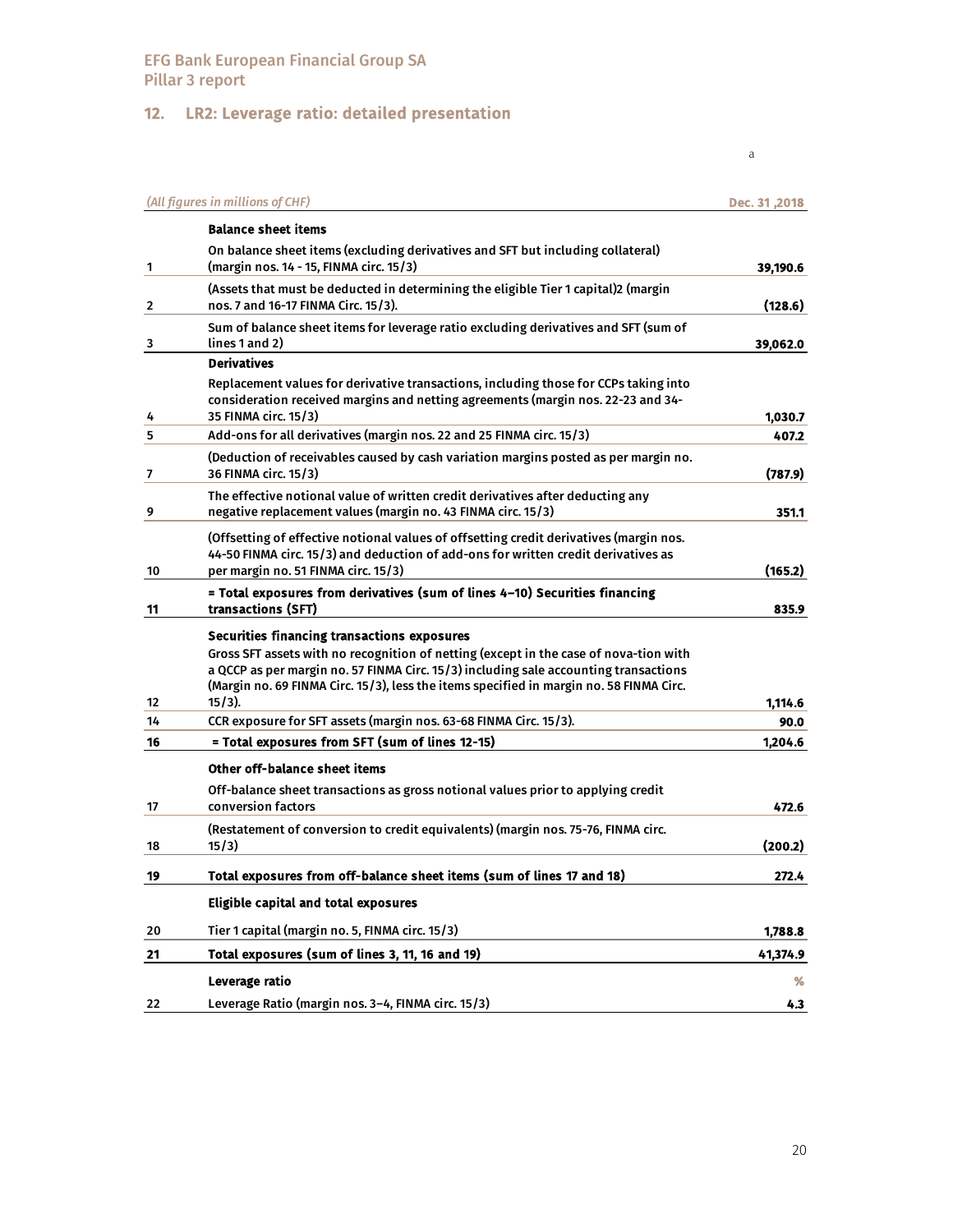# 13. LIQA: Liquidity risk management

For detailed explanation see section 3 Risk Management Approach.

# 14. LIQ1: Information about the liquidity coverage ratio

The LCR is an international regulatory standard. The LCR ensures that a bank has enough liquidity to withstand a 30-calendar-day liquidity stress scenario. It is the ratio between the amount of highquality liquid assets (HQLA) available and potential net cash outflows over a 30-day period. The term net cash outflows is defined as the total potential cash outflows (such as withdrawals from sight deposits and non-renewals of borrowings with a maturity of less than 30 days) less the total potential cash inflows (such as the repayment of receivables with a maturity of less than 30 days) in a stress situation. For banks that, like EFG, are not systemically important, the minimum requirement for the LCR was 60% for 2015 and is being increased by 10% each year, reaching 100% by 2019.

| (All figures in millions of CHF)        | Dec. 31, 2018          | Dec. 31, 2017   |
|-----------------------------------------|------------------------|-----------------|
|                                         | <b>Weighted values</b> | Weighted values |
| Total high-quality liquid assets (HQLA) | 11.279                 | 12,854          |
| Total cash outflows                     | 10,703                 | 10,671          |
| <b>Total cash inflows</b>               | 3.924                  | 4,588           |
| Total net cash outflows                 | 6.779                  | 6,083           |
| <b>Liquidity Coverage Ratio</b>         | 166%                   | 211%            |

The LCR remains robust at 166 % at 31 December 2018.

As at 31 December 2018, the cash deposit at SNB makes up 39% of the HQLA. The remaining HQLA are primarily US, Hong Kong and Singaporean-issued securities that have a credit rating of between AAA and AA.

Withdrawals from retail and corporate client deposits account for around 81% of total potential cash outflows. This reflects the fact that client deposits are the primary source of funding and therefore the primary source of potential fund outflows in the event of a liquidity stress.

Other cash outflows relate mainly to:

- Derivatives maturing within 30 days and margin calls relating to credits;
- The undrawn part of credit facilities granted to clients;
- Contingent liabilities (e.g. guarantees and letters of credit).

Loans to clients and banks maturing within 30 days account for around 97% of potential cash inflows. The remaining cash inflows primarily come from derivatives maturing within 30 days. The LCR in Swiss francs is 181%, a large percentage of HQLA are denominated in Swiss francs (cash deposited at the SNB).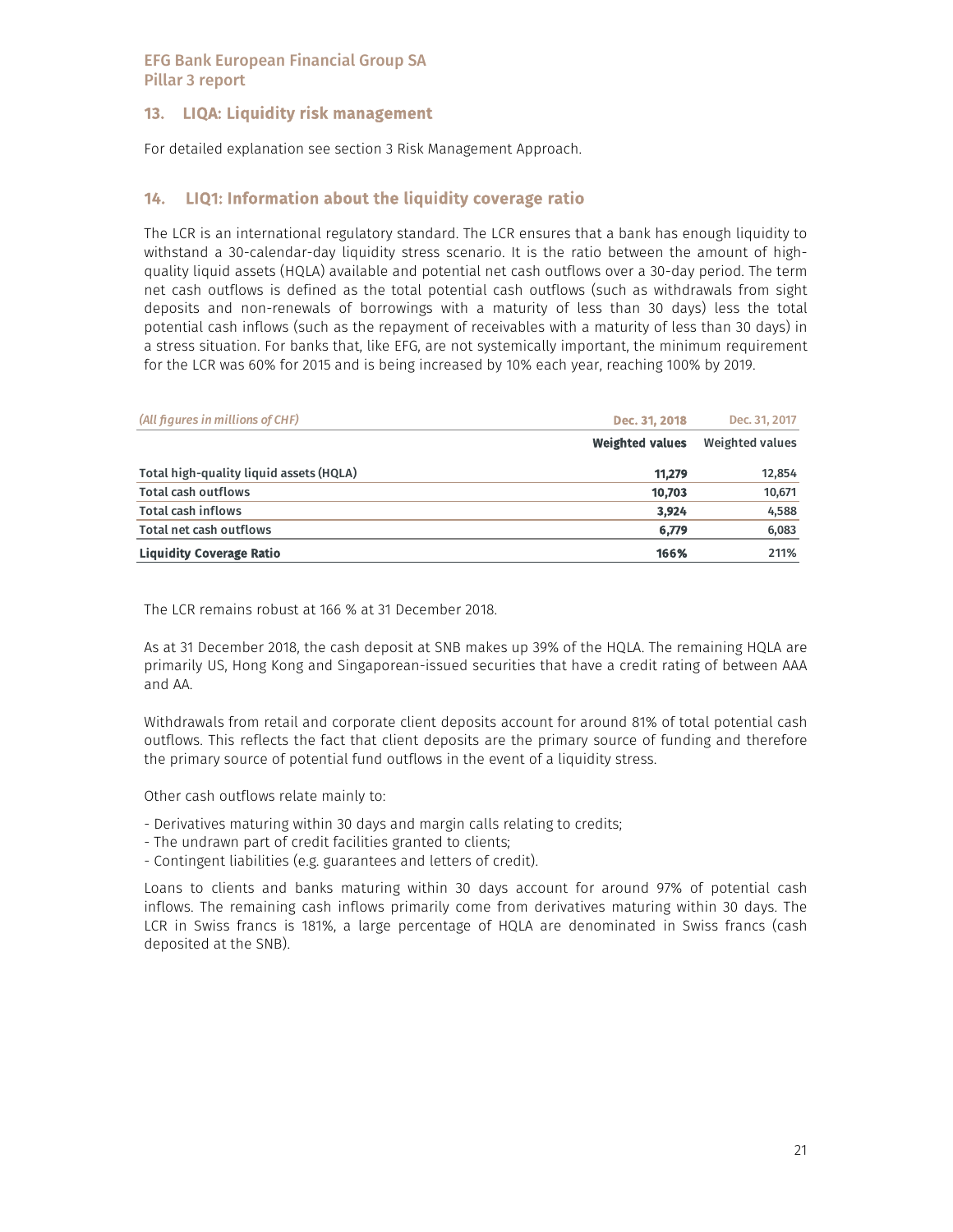The tables below show the average position for each of the 2018 four quarters.

|         |                                                                                                                                                                                                                                                                                              | Q4 2018 Average<br>3-month average |                   | Q3 2018 Average<br>3-month average |                   | Q2 2018 Average<br>3-month average |                    | Q12018 Average<br>3-month average |                    |  |
|---------|----------------------------------------------------------------------------------------------------------------------------------------------------------------------------------------------------------------------------------------------------------------------------------------------|------------------------------------|-------------------|------------------------------------|-------------------|------------------------------------|--------------------|-----------------------------------|--------------------|--|
|         | <b>Amounts in millions of CHF</b>                                                                                                                                                                                                                                                            | <b>Values not</b><br>weighted      | values            | Weighted Values not<br>weighted    | values            | Weighted Values not<br>weighted    | Weighted<br>values | <b>Values not</b><br>weighted     | Weighted<br>values |  |
| А.<br>1 | High quality liquid assets (HQLA)<br>Total of high quality liquid assets<br>(HQLA)                                                                                                                                                                                                           |                                    | 10.625            |                                    | 10,781            |                                    | 11,412             |                                   | 10,780             |  |
| B.      | <b>Cash outflows</b>                                                                                                                                                                                                                                                                         |                                    |                   |                                    |                   |                                    |                    |                                   |                    |  |
| 2       | Deposits from retail clients                                                                                                                                                                                                                                                                 | 13,529                             | 1,932             | 13,298                             | 1,882             | 13,702                             | 1,940              | 13,109                            | 1,831              |  |
| 3       | of which stable deposits                                                                                                                                                                                                                                                                     |                                    | ä,                |                                    | ä,                |                                    |                    |                                   |                    |  |
| 4       | of which less stable deposits                                                                                                                                                                                                                                                                | 13,529                             | 1,932             | 13,298                             | 1,882             | 13,702                             | 1,940              | 13,109                            | 1,831              |  |
| 5       | Unsecured wholesale funding                                                                                                                                                                                                                                                                  | 14,091                             | 7,267             | 14,679                             | 7,781             | 15,696                             | 8,286              | 15,693                            | 7,821              |  |
| 6       | of which, operational deposits (all<br>counterparties) and deposits in networks<br>of cooperative banks                                                                                                                                                                                      |                                    |                   |                                    |                   |                                    |                    |                                   |                    |  |
| 7       | of which non-operational deposits (all<br>counterparties)                                                                                                                                                                                                                                    | 14,091                             | 7,267             | 14,679                             | 7,781             | 15,694                             | 8,285              | 15,693                            | 7,821              |  |
| 8       | of which unsecured debt instruments                                                                                                                                                                                                                                                          | 1                                  | 1                 | ÷                                  | $\overline{a}$    | 1                                  | 1                  | $\overline{a}$                    | ٠                  |  |
|         | Secured wholesale funding and                                                                                                                                                                                                                                                                |                                    |                   |                                    |                   |                                    |                    |                                   |                    |  |
| 9       | collateral swaps                                                                                                                                                                                                                                                                             | 252                                | 240               | 291                                | 272               | 260                                | 264                | 277                               | 332                |  |
| 10      | Other cash outflows                                                                                                                                                                                                                                                                          | 557                                | 511               | 626                                | 572               | 715                                | 585                | 664                               | 497                |  |
| 11      | of which cash outflows related to<br>derivative exposures and other<br>transactions<br>of which, outflows related to loss of<br>funding on asset-backed securities,<br>covered bonds and other structured<br>financing instruments, asset-backed<br>commercial papers, conduits, securi-ties | 483                                | 483               | 541                                | 540               | 508                                | 504                | 401                               | 401                |  |
| 12      | investment vehicles and other such<br>financing facilities                                                                                                                                                                                                                                   |                                    |                   |                                    |                   |                                    |                    |                                   |                    |  |
| 13      | of which cash outflows from committed<br>credit and liquidity facilities                                                                                                                                                                                                                     | 73                                 | 27                | 85                                 | 32                | 206                                | 81                 | 263                               | 96                 |  |
| 14      | Other contractual funding obligations                                                                                                                                                                                                                                                        | 962                                | 957               | 570                                | 567               | 616                                | 611                | 576                               | 564                |  |
| 15      | Other contingent funding obligations                                                                                                                                                                                                                                                         | 396                                |                   | 394                                | L,                | 396                                |                    | 374                               |                    |  |
| 16      | <b>Total cash outflows</b>                                                                                                                                                                                                                                                                   |                                    | 10,907            |                                    | 11,074            |                                    | 11,686             |                                   | 11,045             |  |
| C.      | <b>Cash inflows</b>                                                                                                                                                                                                                                                                          |                                    |                   |                                    |                   |                                    |                    |                                   |                    |  |
| 17      | Secured lending (e.g. reverse repos)                                                                                                                                                                                                                                                         | 23                                 | 22                | 37                                 | 37                | 18                                 | 18                 | 25                                | 24                 |  |
| 18      | Inflows from fully performing exposures                                                                                                                                                                                                                                                      | 6,366                              | 4,326             | 6,319                              | 4,230             | 7,025                              | 4,687              | 7,532                             | 5,057              |  |
| 19      | Other cash inflows                                                                                                                                                                                                                                                                           | 250                                | 250               | 266                                | 266               | 177                                | 177                | 277                               | 277                |  |
| 20      | <b>Total cash inflows</b>                                                                                                                                                                                                                                                                    | 6,639                              | 4,598             | 6,622                              | 4,533             | 7,220                              | 4,882              | 7,834                             | 5,358              |  |
|         |                                                                                                                                                                                                                                                                                              |                                    |                   |                                    |                   |                                    |                    |                                   |                    |  |
|         | Total high quality liquid assets (HQLA)                                                                                                                                                                                                                                                      |                                    | <b>Net values</b> |                                    | <b>Net values</b> |                                    | <b>Net values</b>  |                                   | <b>Net values</b>  |  |
| 21      |                                                                                                                                                                                                                                                                                              |                                    | 10,625            |                                    | 10,781            |                                    | 11,412             |                                   | 10,780             |  |
| 22      | <b>Total net cash outflow</b>                                                                                                                                                                                                                                                                |                                    | 6,309             |                                    | 6,541             |                                    | 6,804              |                                   | 5,687              |  |
| 23      | Liquidity coverage ratio (LCR) in %                                                                                                                                                                                                                                                          |                                    | 168%              |                                    | 165%              |                                    | 168%               |                                   | 190%               |  |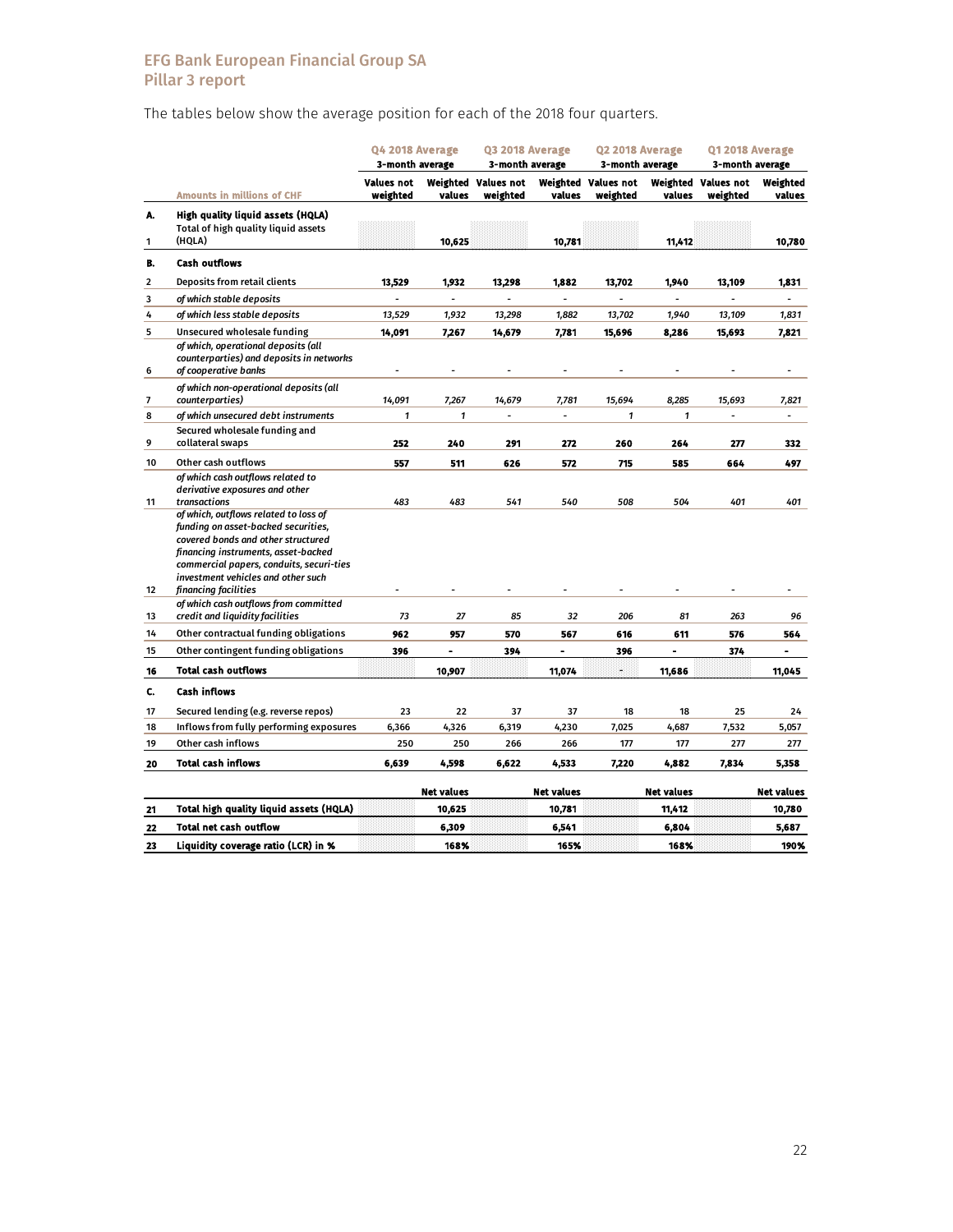# 15. CRA: General information about risk

For detailed explanation see section 3 Risk Management Approach.

## 16. CR1: Credit quality of assets

The table below summarises the composition and credit quality of the assets subject to the credit risk framework.

|                                   |                                            | Dec. 31, 2018                  |                                          |                   |
|-----------------------------------|--------------------------------------------|--------------------------------|------------------------------------------|-------------------|
|                                   | a                                          | b                              | C                                        | d                 |
|                                   | Gross carying values of                    |                                |                                          |                   |
| (All figures in millions of CHF)  | <b>Defaulted</b><br>exposures <sup>3</sup> | Non-<br>defaulted<br>exposures | Allowances /<br>impairments <sup>2</sup> | <b>Net values</b> |
| 1 Loans (without debt securities) | 550.3                                      | 30.484.9                       | (178.7)                                  | 30,856.6          |
| 2 Debt securities                 |                                            | 7,231.6                        |                                          | 7,231.6           |
| 3 Off balance-sheet amounts       |                                            | 969.1                          | ۰                                        | 969.1             |
| 4 Total                           | 550.3                                      | 38,685.7                       | (178.7)                                  | 39,057.3          |

1. Gross carrying values: on- and off-balance sheet items that give rise to a credit risk exposure according to the Basel framework. On-balance sheet items include loans and debt securities. Off-balance sheet items are measured according to the following criteria: (a) guarantees given – the maximum amount that the bank would have to pay if the guarantee were called. The amount is the gross of any credit conversion factor (CCF) or credit risk mitigation (CRM) techniques. (b) Irrevocable loan commitments – total amount that the bank has committed to lend. The amounts are gross of any CCF or CRM techniques. Revocable loan commitments must not be included. The gross value is the accounting value before any allowance/impairments but after considering write-offs. They do not take into account any credit risk mitigation technique.

2. Sum of value adjustments, without taking into account, that these adjustments cover impaired credits or even deferred risks, and directly booked amortisations.

3. Under SA-BIS this includes credits past due and impaired positions.

# 17. CR2: Changes in stock of defaulted loans and debt securities

|                                                                                | a             |
|--------------------------------------------------------------------------------|---------------|
| (All figues in millions of CHF)                                                | Dec. 31, 2018 |
| 1 Defaulted loans and debt securities at December, 31 2017                     | 425.1         |
| 2 Loans and debt securities that have defaulted since the las reporting period | 125.2         |
| 3 Returned to non-defaulted status                                             | -             |
| 4 Amounts written off                                                          |               |
| 5 Other changes                                                                | -             |
| 4 Defaulted loans and debt securities at December, 31 2018                     | 550.3         |

Defaulted loans amounted to CHF 550.3 million at 31 December 2018 and accounted for 1.4% of total exposure. Valuation adjustments of CHF 178.7 million were recognized against these loans, reflecting collateral provided on these loans.

Valuation adjustments are determined individually for each defaulted loan, taking into account the liquidation value of collateral and the characteristics of the counterparty.

Defaulted exposure increased CHF 125.2 million over the period primarily due to provisions made for a fund that holds life insurance policies as collateral.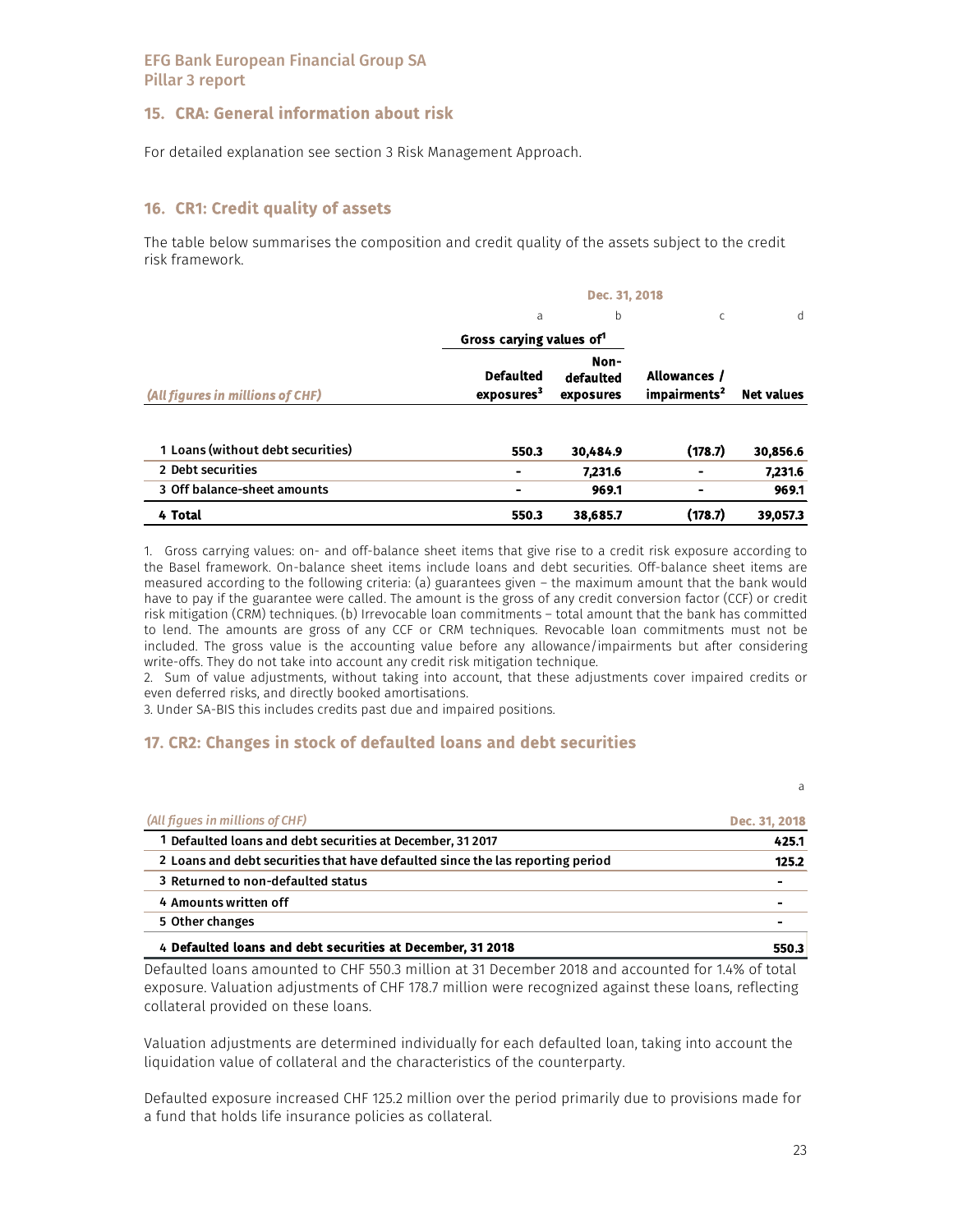# 18. CRB: Additional disclosure related to the credit quality of assets

Assets (after netting) subject to the credit risk framework (excluding derivatives and securities financing transactions counterparties and non-counterparty risks) are geographically located as per the following table:

| <b>By country</b>                                 |                          |               |                                                  | Dec. 31, 2018  |              |          |
|---------------------------------------------------|--------------------------|---------------|--------------------------------------------------|----------------|--------------|----------|
| <b>Assets</b><br>(All figures in millions of CHF) | Switzerland              | <b>Europe</b> | <b>North</b><br><b>Americas and</b><br>Carribean | Asia           | <b>Other</b> | Total    |
| Cash and cash at central banks                    | 4,441.6                  | 2.918.6       | 4.3                                              | 19.6           | 4.1          | 7,388.2  |
| Due from other banks                              | 1.474.1                  | 880.3         | 381.1                                            | 603.3          | 42.6         | 3.381.4  |
| <b>Amounts due from customers</b>                 | 795.5                    | 3.609.6       | 2.819.4                                          | 3,888.6        | 974.9        | 12,088.0 |
| Mortgage loans                                    | 2,157.9                  | 2.665.5       | 837.0                                            | 412.8          | 136.5        | 6,209.7  |
| <b>Trading portfolio assets</b>                   | $\overline{\phantom{0}}$ | 0.3           | 0.6                                              | $\blacksquare$ | ٠            | 0.9      |
| Other financial instruments at fair value         | ۰                        | ۰             | 136.9                                            | ۰              |              | 136.9    |
| <b>Financial investments</b>                      | 117.6                    | 3,735.4       | 3,052.4                                          | 693.5          | 560.5        | 8,159.4  |
| Accrued income and prepaid expenses               | 27.8                     | 38.2          | 66.9                                             | 24.8           | 12.3         | 170.0    |
| Other assets                                      | 28.6                     | 40.2          | 18.1                                             | 3.6            | 0.3          | 90.8     |
| <b>Total assets</b>                               | 9,043.1                  | 13,888.1      | 7,316.7                                          | 5,646.2        | 1,731.2      | 37,625.3 |
| <b>Off Balance sheet</b>                          |                          |               |                                                  |                |              |          |
| <b>Contingent liabilities</b>                     | 262.0                    | 44.8          | 87.4                                             | 5.6            | 22.5         | 422.3    |
| <b>Irrevocable commitments</b>                    | 18.9                     | 71.6          | 7.0                                              | 0.1            | 0.7          | 98.3     |
| <b>Total off balance sheet</b>                    | 280.9                    | 116.4         | 94.4                                             | 5.7            | 23.2         | 520.6    |
| <b>Grand Total</b>                                | 9,324.0                  | 14,004.5      | 7,411.1                                          | 5,651.9        | 1,754.4      | 38,145.9 |
| <b>Receivables past due</b>                       |                          |               |                                                  |                |              |          |
| (All figures in millions of CHF)                  |                          |               |                                                  |                |              |          |
| Receivables past due                              | 27.9                     | 43.2          | ä,                                               | 7.2            |              | 78.3     |
| <b>Impaired loans</b>                             | 1.4                      | 265.2         | 3.0                                              | 202.3          | 0.1          | 472.0    |
| Value adjustments of impaired positions           | 16.1                     | 88.1          | 1.0                                              | 73.4           | 0.1          | 178.7    |
| Positions written off in the current year         | ۰                        | ۰             | ۰                                                | ۰              | ۰            | ۰        |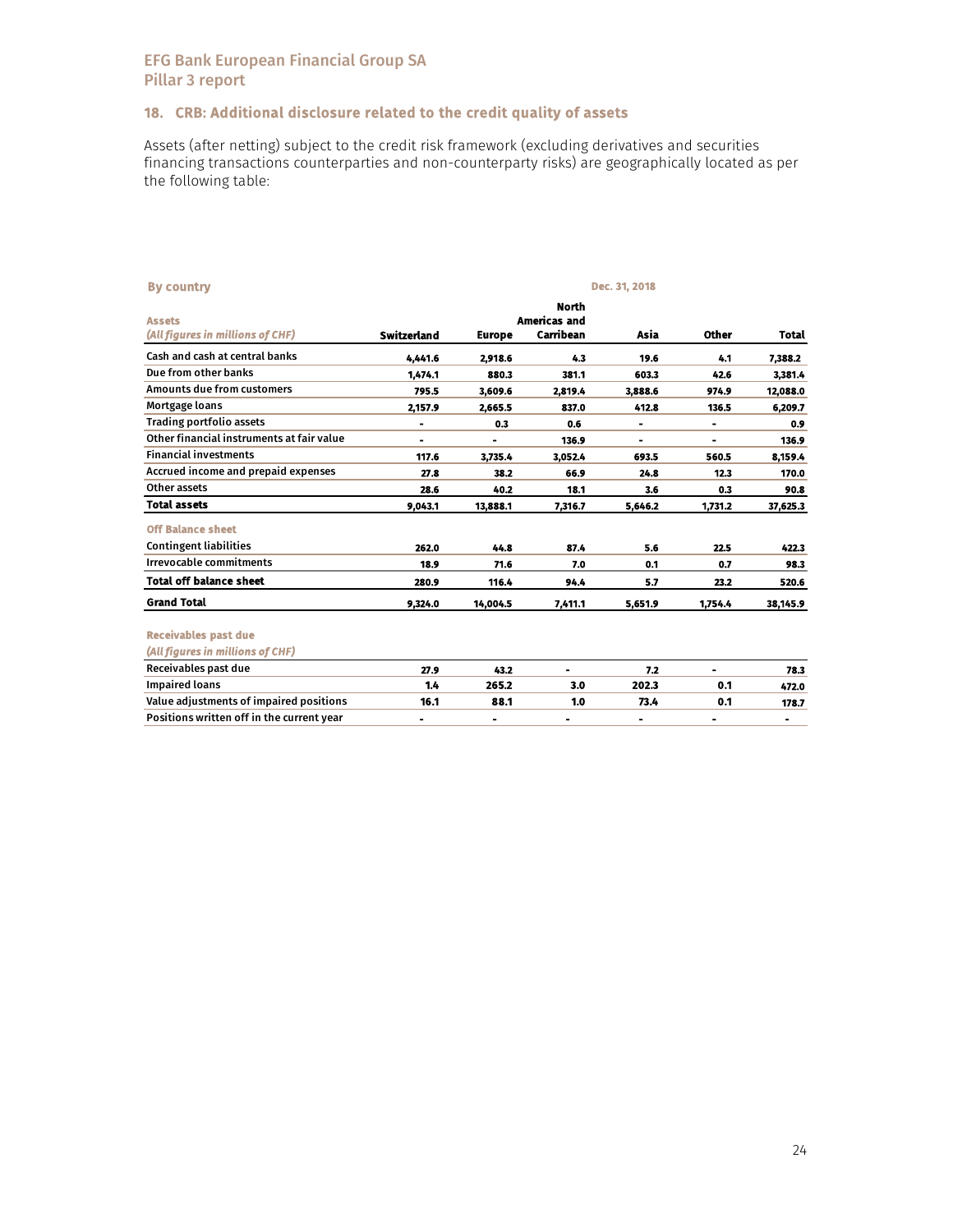Assets (after netting) subject to the credit risk framework (excluding derivatives and securities financing transactions counterparties and non-counterparty risks) are primarily short dated as illustrated by the following table:

| <b>By remaining maturity</b>              |                |                    |                | Dec. 31, 2018                         |                |              |
|-------------------------------------------|----------------|--------------------|----------------|---------------------------------------|----------------|--------------|
| <b>Assets</b>                             |                |                    |                | Due within<br>Due within 12 months to | Due after      |              |
| (All figures in millions of CHF)          | At sight       | <b>Cancellable</b> | 12 months      | 5 years                               | 5 years        | <b>Total</b> |
| Cash and cash at central banks            |                |                    |                |                                       |                |              |
|                                           | 7,388.2        |                    |                |                                       |                | 7,388.2      |
| Due from other banks                      | 1.162.1        | 839.7              | 1.037.6        | 332.2                                 | 9.8            | 3.381.4      |
| <b>Amounts due from customers</b>         |                | 3,540.8            | 6,942.0        | 1,586.2                               | 19.0           | 12,088.0     |
| Mortgage loans                            | ۰              | 0.5                | 2,995.0        | 2,565.7                               | 648.5          | 6,209.7      |
| <b>Trading portfolio assets</b>           | 0.9            | ۰                  | $\blacksquare$ | ٠                                     | ÷              | 0.9          |
| Other financial instruments at fair value |                | $\blacksquare$     |                |                                       | 136.90         | 136.9        |
| <b>Financial investments</b>              | 22.7           | $\blacksquare$     | 3.534.4        | 3,026.0                               | 1,576.3        | 8,159.4      |
| Accrued income and prepaid expenses       | $\blacksquare$ | ۰                  | 170.0          | ۰                                     | $\blacksquare$ | 170.0        |
| Other assets                              | 27.2           |                    | 59.7           | 3.4                                   | 0.5            | 90.8         |
| <b>Total assets</b>                       | 8,601.1        | 4.381.0            | 14,738.7       | 7,513.5                               | 2,391.0        | 37,625.3     |
| <b>Off Balance sheet</b>                  |                |                    |                |                                       |                |              |
| <b>Contingent liabilities</b>             | ٠              | ۰                  | 80.2           | 51.0                                  | 291.1          | 422.3        |
| <b>Irrevocable commitments</b>            | 14.7           | ۰                  | 12.2           | 71.2                                  | 0.2            | 98.3         |
| <b>Total off balance sheet</b>            | 14.7           |                    | 92.4           | 122.2                                 | 291.3          | 520.6        |
| <b>Grand Total</b>                        | 8.615.8        | 4,381.0            | 14,831.1       | 7,635.7                               | 2,682.3        | 38,145.9     |
|                                           |                |                    |                |                                       |                |              |
| <b>Receivables past due</b>               |                |                    |                |                                       |                |              |
| (All figures in millions of CHF)          |                |                    |                |                                       |                |              |
| Receivables past due                      | 78.3           | $\blacksquare$     |                |                                       | ۰              | 78.3         |
| <b>Impaired loans</b>                     | 472.0          | $\blacksquare$     | $\blacksquare$ | ٠                                     |                | 472.0        |
| Value adjustments of impaired positions   | 178.7          | $\blacksquare$     | $\blacksquare$ | ۰                                     | $\blacksquare$ | 178.7        |
| Positions written off in the current year | ۰              | ۰                  | $\blacksquare$ | ۰                                     | ۰              | ۰            |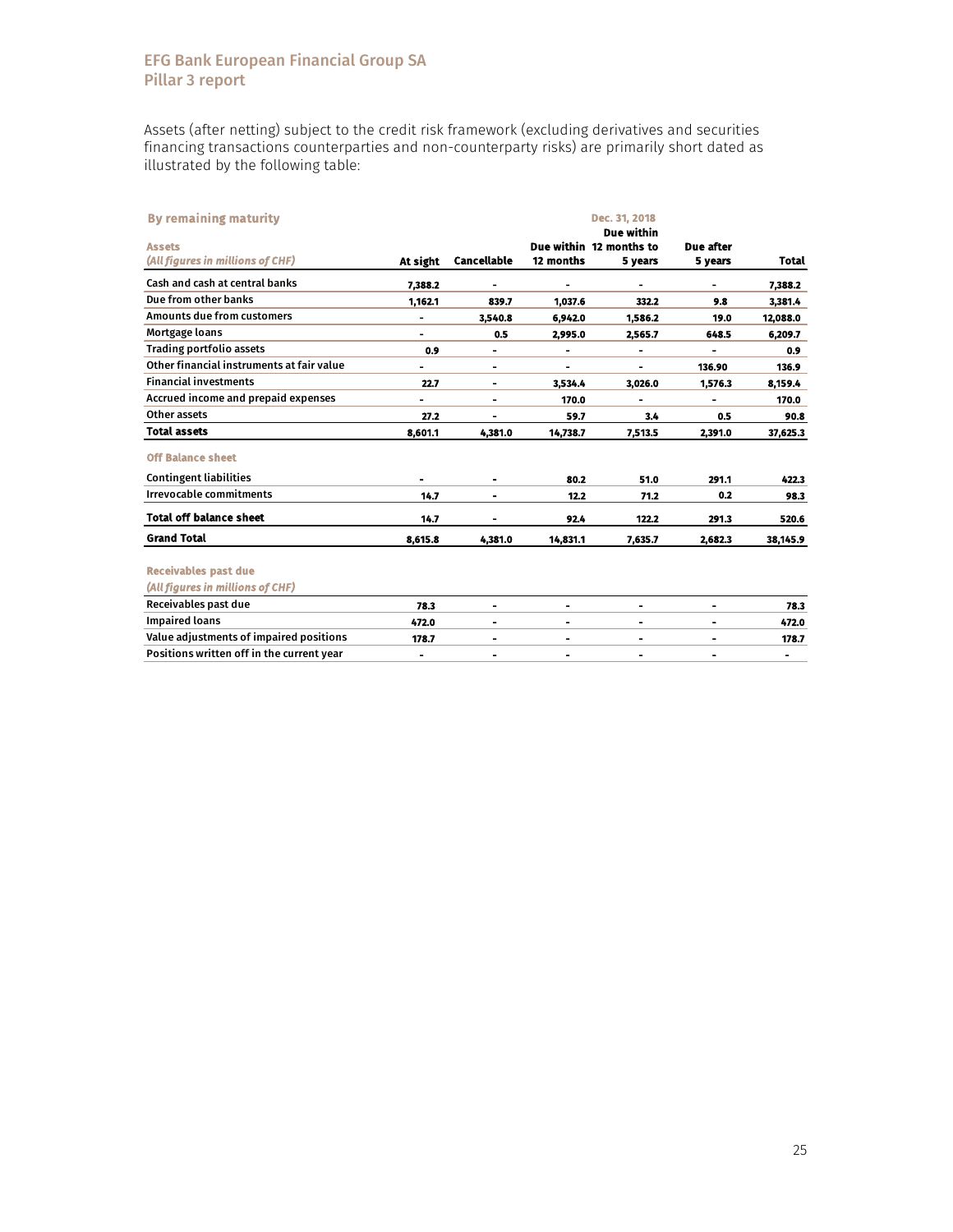Assets (after netting) subject to the credit risk framework (excluding derivatives and securities financing transactions counterparties and non-counterparty risks) by industry are as detailed by the table that follows:

| <b>By sector</b>                                                | <b>Central</b>             |                                        |                | Dec. 31, 2018 |              |                |
|-----------------------------------------------------------------|----------------------------|----------------------------------------|----------------|---------------|--------------|----------------|
| <b>Assets</b><br>(All figures in millions of CHF)               | governments<br>and Central | <b>Banks and</b><br>banks stockbrokers | Corporates     | Retail        | <b>Other</b> | Total          |
| Cash and cash at central banks                                  | 7.307.2                    | 2.2                                    |                |               | 78.8         | 7,388.2        |
| Due from other banks                                            | ٠                          | 3,352.1                                | 8.3            | 11.5          | 9.5          | 3,381.4        |
| Amounts due from customers                                      | ۰                          | 8.1                                    | 2,210.8        | 9,678.6       | 190.5        | 12,088.0       |
| Mortgage loans                                                  | ٠                          | ۰                                      | 1,665.3        | 4,544.4       |              | 6,209.7        |
| <b>Trading portfolio assets</b>                                 | ٠                          | ۰                                      | ۰              | ۰             | 0.9          | 0.9            |
| Other financial instruments at fair value                       |                            |                                        | 136.9          | -             |              | 136.9          |
| <b>Financial investments</b>                                    | 4.221.6                    | 2.288.9                                | 1.293.9        |               | 355.0        | 8.159.4        |
| Accrued income and prepaid expenses                             | 20.7                       | 18.1                                   | 12.9           | 51.5          | 66.8         | 170.0          |
| Other assets                                                    | 16.7                       | 13.3                                   |                | 1.6           | 59.2         | 90.8           |
| <b>Total assets</b>                                             | 11,566.2                   | 5,682.7                                | 5,328.1        | 14,287.6      | 760.7        | 37,625.3       |
| <b>Off Balance sheet</b>                                        |                            |                                        |                |               |              |                |
| <b>Contingent liabilities</b>                                   | ۰                          | 23.3                                   | 263.1          | 135.9         |              | 422.3          |
| <b>Irrevocable commitments</b>                                  | ٠                          | 39.9                                   | 33.7           | 12.0          | 12.7         | 98.3           |
| <b>Total off balance sheet</b>                                  |                            | 63.2                                   | 296.8          | 147.9         | 12.7         | 520.6          |
| <b>Grand Total</b>                                              | 11,566.2                   | 5,745.9                                | 5,624.9        | 14,435.5      | 773.4        | 38,145.9       |
| <b>Receivables past due</b><br>(All figures in millions of CHF) |                            |                                        |                |               |              |                |
| Receivables past due                                            | -                          |                                        | 42.9           | 31.7          | 3.7          | 78.3           |
| <b>Impaired loans</b>                                           | $\overline{\phantom{0}}$   |                                        | 265.1          | 204.9         | 2.0          | 472.0          |
| Value adjustments of impaired positions                         | $\blacksquare$             | $\blacksquare$                         | 93.2           | 85.5          | Ξ.           | 178.7          |
| Positions written off in the current vear                       | ۰                          | -                                      | $\blacksquare$ | ۰             |              | $\blacksquare$ |

Impaired loans, defined as loans for which it is improbable that the debtor will have the capacity to honour his or her commitments, are individually valued and the depreciation in value is covered by appropriate and individual value adjustments.

A loan is considered as past due when appropriate indicators provide evidence that future contractual repayments of capital and/or interests are unlikely, or at the latest, when such payments are overdue by 90 days (referred to herein as past due).

A loan is no longer considered past due if the interest and principal payments are up-to-date and future payments are reasonably assured.

### 19. CRC: Qualitative disclosure requirements related to credit risk mitigation techniques

For detailed explanation see section 3 Risk Management Approach.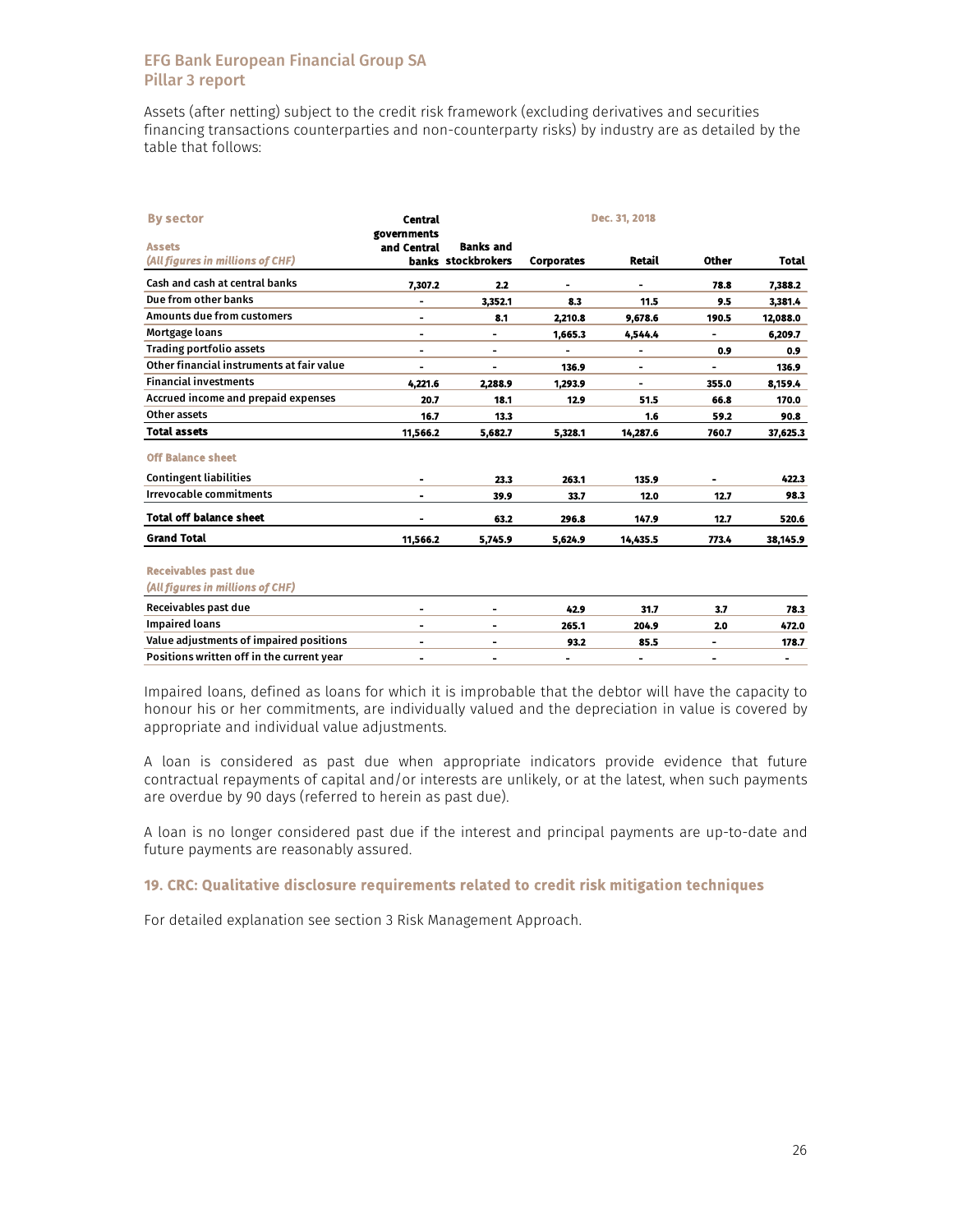### 20. CR3: Credit risk mitigation techniques – overview

|                                                   |                                                      |                                                    | Dec. 31, 2018                                     |                                                                       |                                                         |
|---------------------------------------------------|------------------------------------------------------|----------------------------------------------------|---------------------------------------------------|-----------------------------------------------------------------------|---------------------------------------------------------|
|                                                   | a                                                    | b <sub>1</sub>                                     | b                                                 | d                                                                     |                                                         |
| <b>Assets</b><br>(All figures in millions of CHF) | <b>Exposures</b><br>unsecured/<br>carrying<br>amount | <b>Exposures</b><br>secured/<br>carrying<br>amount | Of which<br>exposures<br>secured by<br>collateral | <b>Of which</b><br>exposures<br>secured by<br>financial<br>guarantees | <b>Exposures</b><br>secured by<br>credit<br>derivatives |
| 1 Loans (without debt securities)                 | 12,707.5                                             | 17,686.2                                           | 17,032.7                                          | 653.4                                                                 | $\blacksquare$                                          |
| 2 Debt securities                                 | 7.231.6                                              | $\blacksquare$                                     | ۰                                                 |                                                                       |                                                         |
| 3 Total                                           | 19,939.1                                             | 17,686.2                                           | 17.032.7                                          | 653.4                                                                 | $\blacksquare$                                          |
| of which defaulted<br>4                           | 305.0                                                | 245.3                                              |                                                   | -                                                                     |                                                         |

The table below summarises the assets on which the credit risk is mitigated for the purposes of RWA calculations:

There were no significant changes in the period.

Loans reported above include both Banks and Liquid Assets. Of the CHF 12,707.5 million reported in relation to exposures unsecured, the key components are liquid assets which account for 58% (mainly with central banks) and amounts due from banks that account for 28%.

#### 21. CRD: Qualitative disclosures on banks' use of external credit ratings under the standardised approach for credit risk

For detailed explanation see section 3 Risk Management Approach.

#### 22. CR4: Credit risk: exposure and Credit Risk Mitigation (CRM) effects under the standardised approach

The below table summarises the RWA composition for the assets on and off-balance sheet and the related average percentage these RWA comprise of the gross exposure.

|                                                                                                         |                               |                                |                               | Dec. 31, 2018                                                                                          |            |                    |
|---------------------------------------------------------------------------------------------------------|-------------------------------|--------------------------------|-------------------------------|--------------------------------------------------------------------------------------------------------|------------|--------------------|
|                                                                                                         | a                             | b                              | C                             | d                                                                                                      | e          | f                  |
| <b>Exposures before Credit</b><br><b>Conversion Factor (CCF)</b><br>and Credit Risk Mitigation<br>(CRM) |                               |                                |                               | <b>Exposures after Credit</b><br><b>Conversion Factor (CCF)</b><br>and Credit Fisk Mitigation<br>(CRM) |            |                    |
| <b>Assets Classes</b><br>(All figures in millions of CHF)                                               | On-balance<br>sheet<br>amount | Off-balance<br>sheet<br>amount | On-balance<br>sheet<br>amount | Off-balance<br>sheet<br>amount                                                                         | <b>RWA</b> | <b>RWA Density</b> |
| 1 Sovereign and their central banks                                                                     | 11,566.2                      |                                | 11.566.6                      |                                                                                                        | 37.8       | 0.3%               |
| 2 Banks and securities dealers                                                                          | 5.682.8                       | 63.3                           | 4,328.9                       | 60.9                                                                                                   | 1,262.0    | 28.7%              |
| <b>Public sector entities and</b><br>3 multilateral development banks                                   | 512.6                         |                                | 498.9                         |                                                                                                        | 45.5       | 9.1%               |
| 4 Corporate                                                                                             | 5,328.1                       | 296.9                          | 4,169.8                       | 66.0                                                                                                   | 2,113.8    | 49.9%              |
| 5 Retail                                                                                                | 14.287.5                      | 147.9                          | 5,774.0                       | 39.4                                                                                                   | 3,122.4    | 53.7%              |
| 6 Equity securities                                                                                     | 14.4                          | -                              | 14.4                          |                                                                                                        | 21.4       | 148.6%             |
| 7 Other assets                                                                                          | 233.7                         | 12.5                           | 220.8                         | 12.6                                                                                                   | 136.9      | 58.7%              |
| 8 Total                                                                                                 | 37,625.3                      | 520.6                          | 26,573.4                      | 178.9                                                                                                  | 6.739.8    | 25.2%              |

There were no significant changes in the period.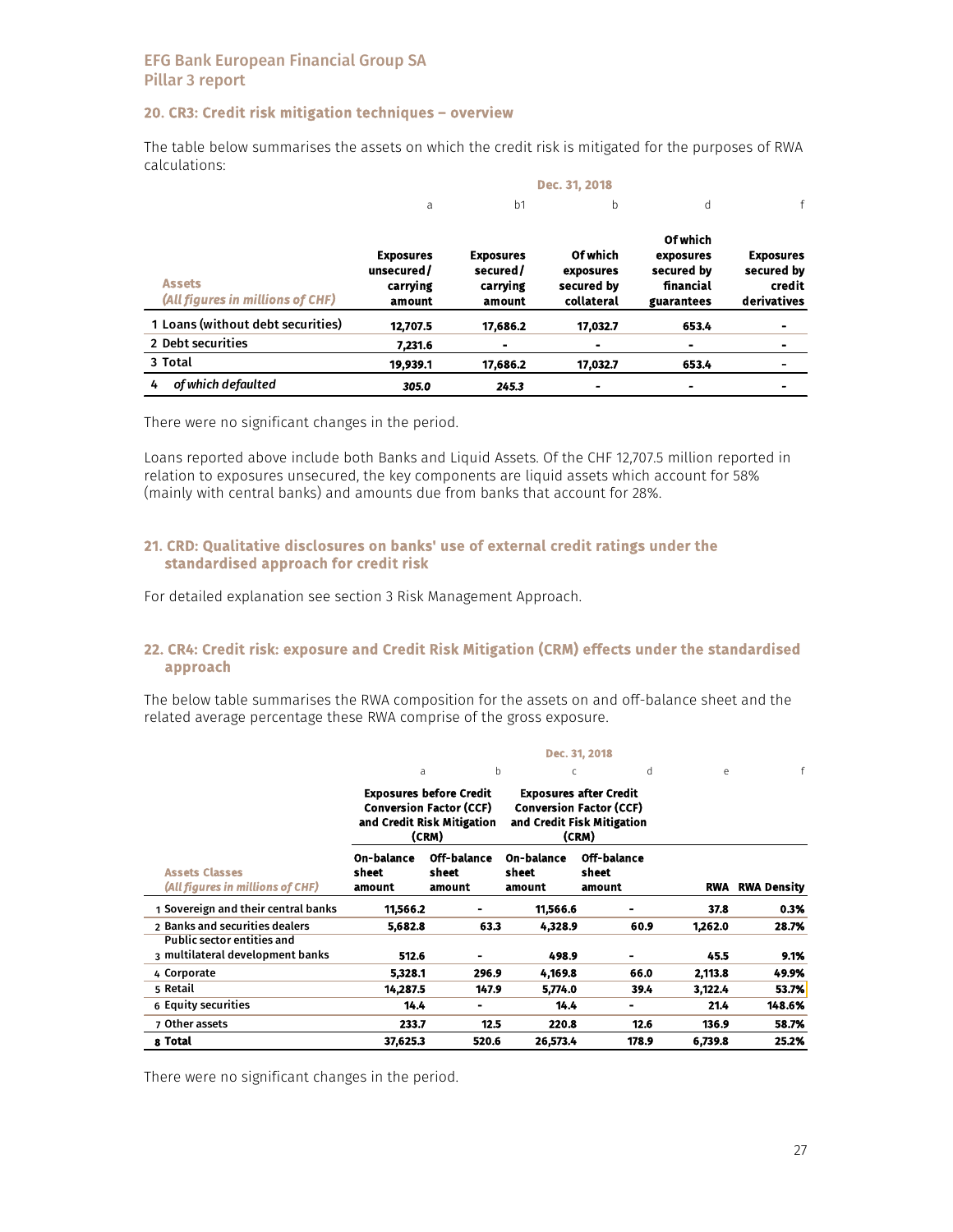### 23. CR5: Exposures by exposure category and risk weights under the standardised approach

The below table summarises the net exposure after Credit Conversion Factor (CCF) and after Credit Risk Mitigation (CRM) by the risk weighting applied to these exposures.

|                                                                          | Dec. 31, 2018  |         |         |         |       |         |       |                                                         |  |
|--------------------------------------------------------------------------|----------------|---------|---------|---------|-------|---------|-------|---------------------------------------------------------|--|
|                                                                          | a              | b       | d       | e       | f     | g       | h     |                                                         |  |
| <b>Assets classes / Risk weights</b><br>(All figures in millions of CHF) | 0%             | 20%     | 35%     | 50%     | 75%   | 100%    | 150%  | Total credit<br>exposures<br>amount (post<br>CCF & CRM) |  |
| 1 Sovereign and their central banks                                      | 11,453.3       | 61.6    |         | 51.0    | ۰     |         |       | 11,565.9                                                |  |
| 2 Banks and securities dealers                                           | 52.4           | 3.180.3 | ۰       | 1.074.0 | ۰     | 73.7    | 9.1   | 4.389.5                                                 |  |
| <b>Public sector entities and</b><br>3 multilateral development banks    | 319.6          | 156.8   |         | 16.7    |       | 5.8     |       | 498.9                                                   |  |
| 4 Corporates                                                             | $\blacksquare$ | 1,400.9 | 1,330.1 | 417.9   | 37.6  | 886.4   | 163.1 | 4,236.0                                                 |  |
| 5 Retail                                                                 |                | 0.3     | 4,000.5 | 0.0     | 420.2 | 1,396.0 | 7.3   | 5,824.3                                                 |  |
| 6 Equity securities                                                      | -              | -       | -       |         |       | 0.5     | 13.9  | 14.4                                                    |  |
| 7 Other assets                                                           | 78.7           | 12.6    | 0.1     | 19.0    | ۰     | 121.9   | 1.9   | 234.2                                                   |  |
| 8 Total                                                                  | 11,904.0       | 4,812.5 | 5.330.7 | 1,578.6 | 457.8 | 2,484.3 | 195.3 | 26,763.2                                                |  |
| 9 of which secured by real estate                                        |                |         | 5,299.6 |         | 96.4  | 439.6   | 3.9   | 5,839.5                                                 |  |
| 10 of which past due loans                                               | $\blacksquare$ |         |         |         |       | 43.8    | 3.6   | 47.4                                                    |  |

#### 24. CCRA: Qualitative disclosure related to counterparty credit risk

#### Counterparty credit risk

Counterparty credit risk (CCR) exposure includes securities financing transactions and derivative transactions.

The risk weighted assets for counterparty credit risk is CHF 360.6 million and comprises two components:

- CVA exposure at default post credit risk mitigation of CHF 394.7 million generating CHF 72.3 million of risk weighted assets
- A total exposure of CHF 628.3 million for regulatory portfolios under the standardised approach, resulting in risk weighted assets of CHF 288.3 million

#### Securities financing transactions (SFTs)

The majority of SFTs used are repo and reverse repo agreements to manage liquidity and generate revenues.

The Group's repo and reverse repo agreements are based on standard contracts such as the GMRA or the GMLSA. Collateral eligibility is determined by SIX when it is the triparty agent (SNB basket) or agreed upon by the counterparties when Euroclear is the triparty agent.

Collateral must meet the eligibility criteria set forth in the group risk framework.

SFT counterparties are mainly banks. They are monitored daily on an individual basis. Thei quality of securities received as collateral is monitored daily using a portfolio approach, with particular attention paid to risk concentration. When calculating capital requirements, the exposure is determined using the comprehensive approach (Art. 62.1(b) of the CAO). Capital requirements are determined using the SA-BIS approach.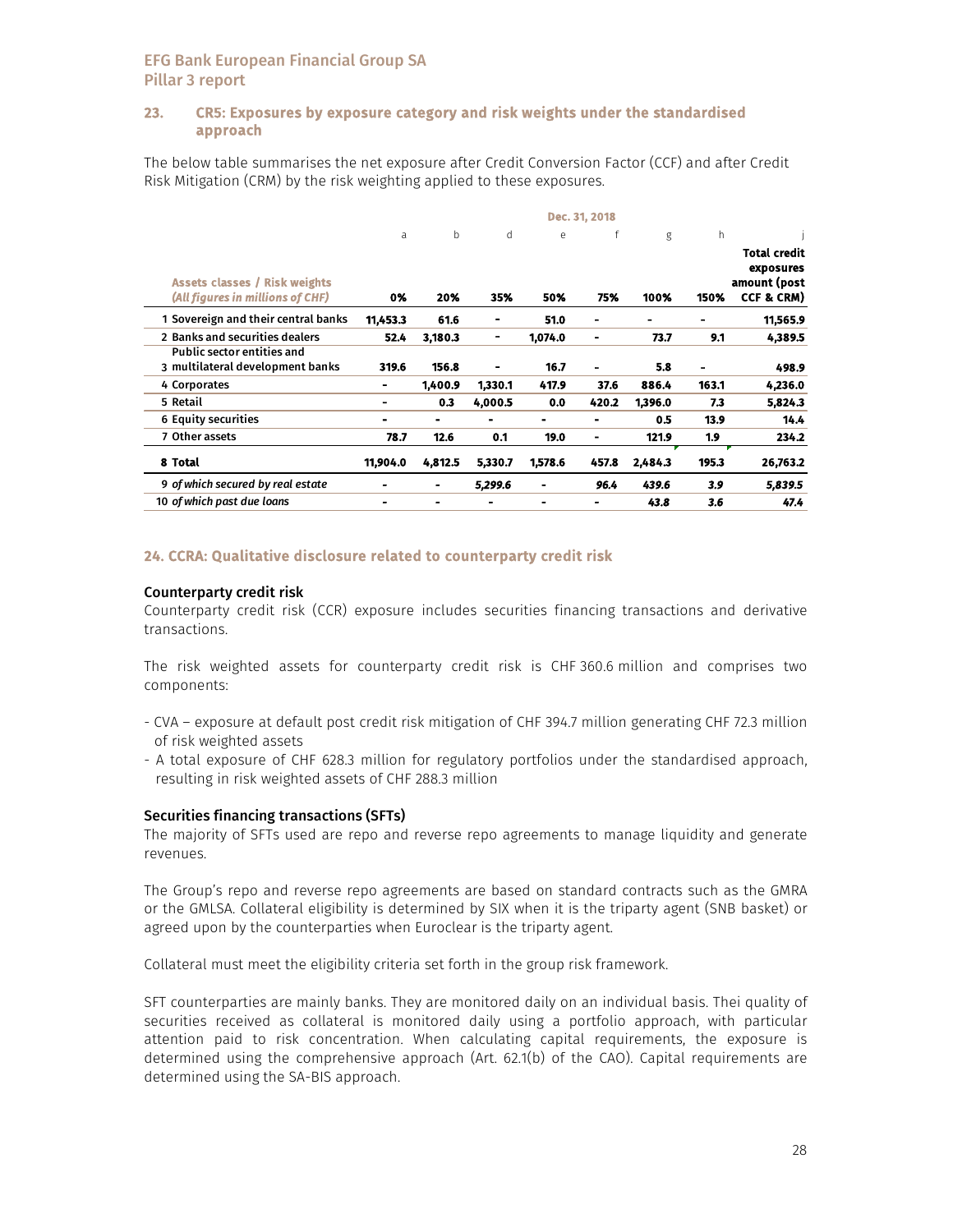#### Non-centrally cleared OTC derivatives

Limits for OTC derivatives (including forward contracts) that are not centrally cleared (cleared bilaterally) are mainly granted to bank counterparties in order to carry out trading operations and interest-rate risk hedging transactions.

In principle, OTC derivative transactions are managed only on the basis of ISDA netting agreements or an equivalent agreement. For main bank counterparties in terms of pre-settlement exposure, necessary measures are taken to ensure that OTC derivative transactions can be carried out in accordance with a credit support annex (CSA) for collateral management. Alternatively, blocked cash deposits can be set up as a risk mitigation for OTC derivative exposure.

Credit-risk exposure is measured according to the principle of "positive mark-to-market value plus add-on."

The add-on is determined by type of underlying and by maturity, on the basis of internal models. Where an ISDA netting agreement with the counterparty has been entered to, contracts with negative mark-to-market values can be taken into account to reduce credit-risk exposure. Where a CSA collateral management agreement has been entered to with the counterparty, credit-risk exposure is determined according to the same principle, taking into account the amount of the cash collateral and based on a reduced add-on, in order to take into consideration the frequency of revaluation and the option to make margin calls.

When calculating capital requirements, exposure is determined according to the current exposure method (Basel II Accord, annex IV, figures 91ff), taking account of regulatory add-ons as well as netting and collateral management agreements. Capital requirements are determined according to the appropriate approach (IRB or SA-BIS), which includes the credit valuation adjustment (CVA).

#### Centrally cleared derivatives

Centrally cleared derivatives include exchange-traded derivatives (ETDs) and OTC derivatives cleared by a central counterparty.

Exchange-traded derivatives whose settlement is guaranteed by a central counterparty mainly relate to transactions on behalf of clients. The contracts traded are mainly options and futures on equities and major indexes. OTC derivatives cleared by a central counterparty are interest-rate swaps used to manage the interest-rate risk.

Exposure to central counterparties results from derivative positions, initial margins, variation margins, and default fund contributions. For derivatives, the exposure is determined based on the positive mark-to-market value plus an add-on; other exposures are determined using market values. This type of exposure is subject to a credit limit if it gives rise to credit risk.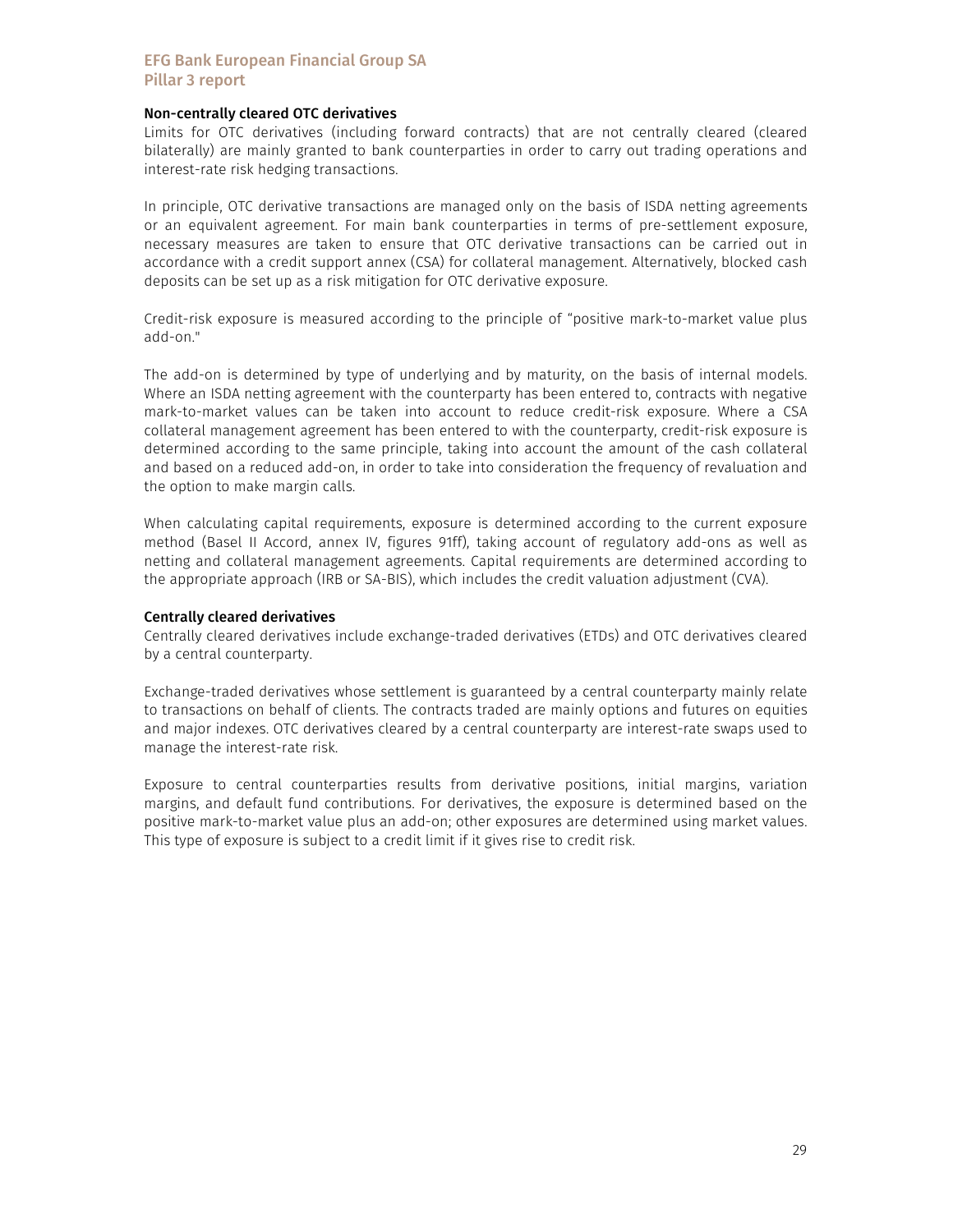# 25. CCR2: Credit valuation adjustment (CVA) capital charge

The table that follows summarises the RWA requirement for CVA:

|                                                                 | Dec. 31, 2018                  |            |
|-----------------------------------------------------------------|--------------------------------|------------|
|                                                                 | a                              | h          |
| (All figures in millions of CHF)                                | <b>EAD post-</b><br><b>CRM</b> | <b>RWA</b> |
| Total portfolios subject to the Advanced CVA capital charge     |                                |            |
| 1 VAR component (including the 3x multiplier)                   |                                |            |
| 2 Stressed VaR component (including the 3x multiplier)          |                                |            |
| 3 All portfolios subject to the Standardised CVA capital charge | 394.7                          | 72.3       |
| 4 Total subject to the CVA capital charge                       | 394.7                          | 72.3       |

### 26. CCR3: Counterparty (derivatives and securities financing transactions) credit risk: by exposure category and risk weights

The table below summarises the exposure subject to the counterparty credit risk calculation and reflects the exposure after CRM and CCF. These exposures multiplied by the weighting determine the RWA requirement.

|                                      | Dec. 31, 2018            |                |                |                |                |              |  |  |  |
|--------------------------------------|--------------------------|----------------|----------------|----------------|----------------|--------------|--|--|--|
| <b>Assets classes / Risk weights</b> | a                        | C              | d              | e              | f              |              |  |  |  |
| (All figures in millions of CHF)     | 0%                       | 20%            | 50%            | 75%            | 100%           | <b>Total</b> |  |  |  |
| 1 Sovereign and their central banks  | 0.2                      | $\blacksquare$ | $\blacksquare$ | $\blacksquare$ |                | 0.2          |  |  |  |
| 2 Banks and securities dealers       | ۰                        | 144.3          | 376.3          | ۰              | $\blacksquare$ | 520.6        |  |  |  |
| <b>Public sector entities and</b>    |                          |                |                |                |                |              |  |  |  |
| 3 multilateral development banks     | 0.3                      | $\blacksquare$ | $\blacksquare$ | $\blacksquare$ | $\blacksquare$ | 0.3          |  |  |  |
| 4 Corporates                         | $\blacksquare$           | 27.7           | 27.3           |                | 34.8           | 89.8         |  |  |  |
| 5 Retail                             |                          | ۰              | ۰              | 0.4            | 17.0           | 17.4         |  |  |  |
| 6 Equity securities                  | $\overline{\phantom{0}}$ | $\blacksquare$ | $\blacksquare$ |                |                |              |  |  |  |
| 7 Other assets                       |                          | -              | $\blacksquare$ |                |                |              |  |  |  |
| 9 Total                              | 0.5                      | 172            | 403.6          | 0.4            | 51.8           | 628.3        |  |  |  |
| <b>Weighted value</b>                | ٠                        | 34.4           | 201.8          | 0.3            | 51.8           | 288.3        |  |  |  |

#### 27. CCR5: Composition of collateral for CCR exposure

|                                  | a                                                                               | h                                          |              | d                       | e                               |                                |
|----------------------------------|---------------------------------------------------------------------------------|--------------------------------------------|--------------|-------------------------|---------------------------------|--------------------------------|
|                                  |                                                                                 |                                            | Dec. 31 2018 |                         |                                 |                                |
|                                  |                                                                                 | Collateral used in derivative transactions |              |                         | <b>Collateral used in SFT's</b> |                                |
|                                  | Fair value of collateral received Fair value of posted collateral Fair value of |                                            |              |                         | collateral                      | <b>Fair value of</b><br>posted |
| (All figures in millions of CHF) | <b>Segregated</b>                                                               | <b>Unsegregated</b>                        |              | Segregated Unsegregated | received                        | collateral                     |
| Cash - domestic currency         | -                                                                               |                                            | 71.0         |                         | Ξ.                              |                                |
| <b>Cash - other currencies</b>   | 136.9                                                                           |                                            | 605.3        |                         | 129.8                           | 268.6                          |
| Domestic sovereign debt          |                                                                                 |                                            |              |                         |                                 |                                |
| Other sovereign debt             |                                                                                 |                                            |              |                         |                                 |                                |
| Government agency debt           |                                                                                 |                                            |              |                         |                                 |                                |
| <b>Corporate bonds</b>           | $\blacksquare$                                                                  |                                            | 80.4         |                         | 832.1                           | 1,245.2                        |
| <b>Equity securities</b>         |                                                                                 | -                                          | 34.5         |                         | 315.4                           | 256.8                          |
| Other collateral                 | -                                                                               |                                            |              |                         | 45.9                            |                                |
| <b>Total</b>                     | 136.9                                                                           |                                            | 791.2        |                         | 1.323.2                         | 1.770.6                        |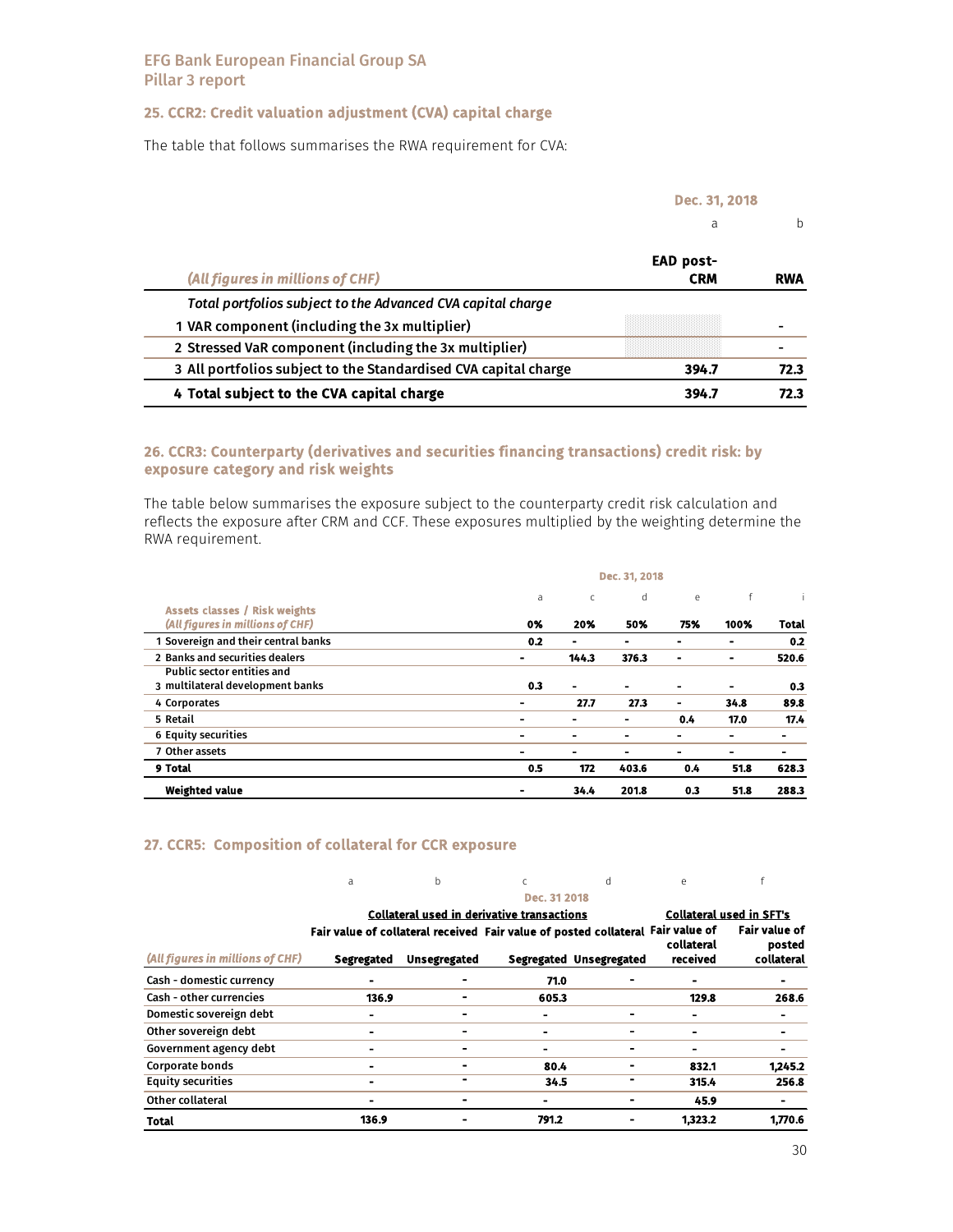### 28. CCR6: Counterparty credit risk: Credit derivatives exposures

#### Dec. 31 2018

| (All figures in millions of CHF) | <b>Protection bought Protection sold</b> |       |  |
|----------------------------------|------------------------------------------|-------|--|
| <b>Notionals</b>                 |                                          |       |  |
| Single-name credit default swaps |                                          |       |  |
| Index credit default swaps       | 215.6                                    | 215.6 |  |
| Total return swaps               |                                          |       |  |
| <b>Credit options</b>            |                                          |       |  |
| Other credit derivatives         |                                          |       |  |
| <b>Total notionals</b>           | 215.6                                    | 215.6 |  |
| <b>Fair values</b>               |                                          |       |  |
| Positive fair value (asset)      | 42.2                                     |       |  |
| Negative fair value (liability)  |                                          | 47.6  |  |

#### Non counterparty-related risk

The term "non-counterparty-related risks" denotes the risk of a loss as a result of changes in the value of or liquidation of non-counterparty related assets such as real estate and other tangible assets.

In order to cover non-counterparty-related risks with capital, the following positions must be riskweighted at 100%:

- real estate
- other tangible assets and assets recorded in the balance sheet under "other assets", that are subject to depreciation, unless they are deducted from the Common Equity Tier 1 capital.

RWA for the above amounted to CHF 269 million as at December 31, 2018 and comprised the following:

- real estate requirement primarily for the land and buildings the Group operates from in Switzerland of CHF 192.5 million
- other tangible assets requirement of CHF 76.5 million for the other fixed assets.

#### 29. MRA: Market risk: qualitative disclosure requirements

Market risk is the risk of losses arising from unexpected changes in interest rates, exchange rates, equity prices or the prices of precious metals and commodities, as well as the corresponding expected volatility. Market risk can have an impact on the Statement of Income and the value of assets.

#### Approach used

The Standardised Approach is used to measure the capital adequacy on its Market Risk capital adequacy calculation.

Financial instruments in the trading book are marked to market and calculated on this basis for market risk purposes.

#### Interest Rate instruments in the trading book

Two components compose interest rate risk in the trading book, which must be calculated separately.

One component is based on specific risk of interest rate instruments. Specific risk includes risks that relate to factors other than changes in the general interest rate structure. These risks are calculated per issuer. These positions are based on the issuer rating and residual maturity of the instrument.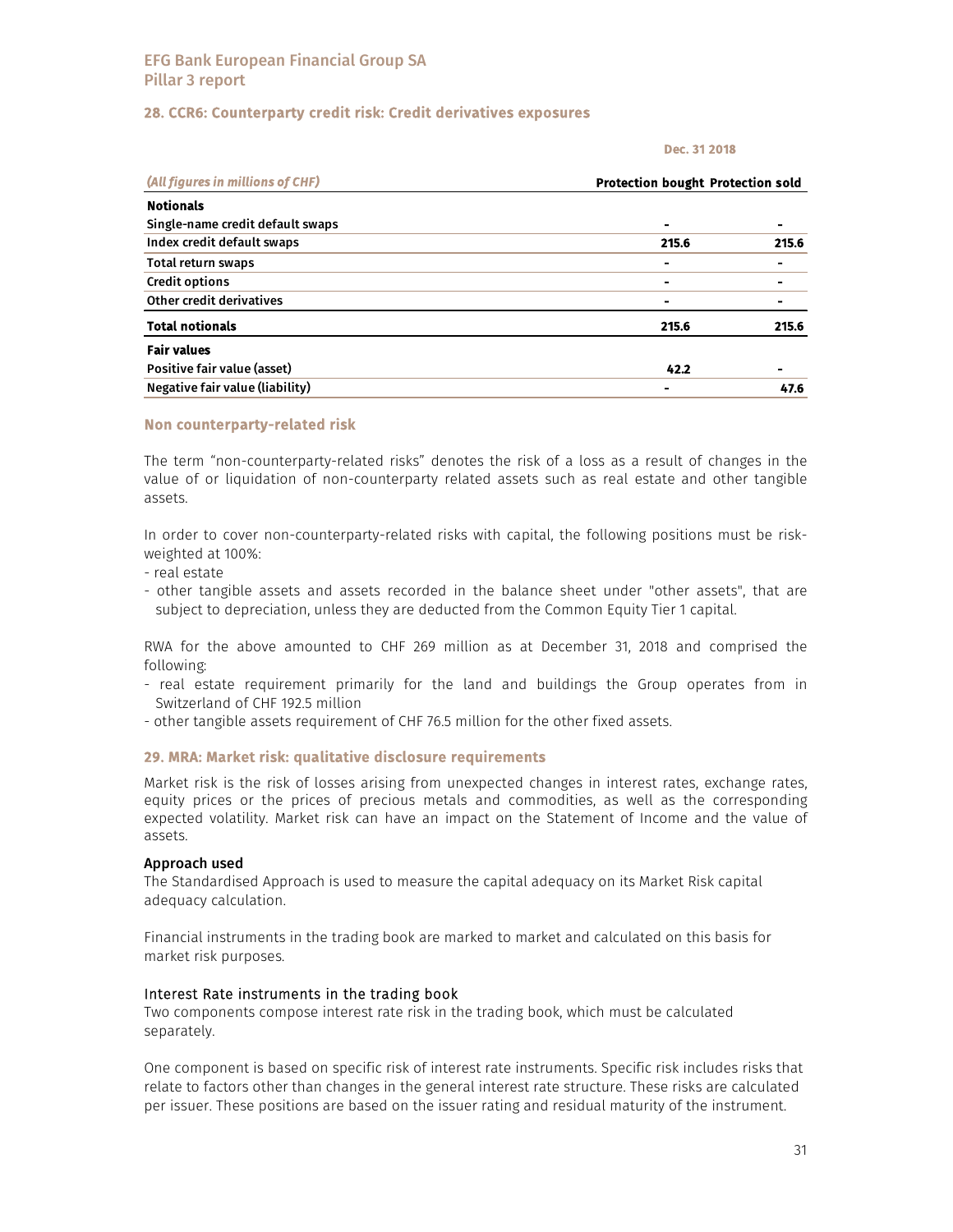The second component is: general market risk. General market risk includes risks which relate to a change in the general interest rate structure and are therefore, calculated per currency. The maturity method is used where the total of a currency is broken down into maturity time bands per position and each specific maturity band carries its own risk weight that is applied to the total positions.

For further detailed explanation see section 3 Risk Management Approach.

#### 30. MR1: Market risk: minimum capital requirements under standardised approach

The below table summarises the RWA for market risk:

|                                             | Dec. 31, 2018  | Dec. 31, 2017 |
|---------------------------------------------|----------------|---------------|
|                                             | a              | a             |
| (All figures in millions of CHF)            | <b>RWA</b>     | <b>RWA</b>    |
| <b>Outright products</b>                    |                |               |
| 1 Interest rate risk (general and specific) | 453.3          | 851.4         |
| 2 Equity risk (general and specific)        | 39.9           | 146.6         |
| 3 Foreign exchange risk                     | 184.0          | 100.9         |
| 4 Commodity risk                            | 110.1          | 97.0          |
| <b>Options</b>                              |                |               |
| 5 Simplified approach                       |                |               |
| 6 Delta-plus method                         | $\blacksquare$ | 5.8           |
| 7 Scenarion approach                        | 17.6           |               |
| 8 Securitisation                            |                |               |
| 9 Total                                     | 804.9          | 1,201.6       |

The decrease year on year reflects the decrease in the trading portfolio assets on the balance sheet.

### 31. IRRBB Interest rate risk in the banking book

Hedging instruments most commonly used are interest-rate swaps. Options positions on the banking book are systematically hedged through market transactions. Additional hedging simulations are carried out and discussed in the monthly meetings of the EFGI Asset & Liability Management Committee, which uses this information to determine whether the EFG International group should change its interest-rate-risk exposure. The EFGI Asset & Liability Management Committee decisions are executed on the market by the EFGI Treasury team.

| (All figures in millions of CHF)                  |            |            |            | Dec. 31, 2018 |
|---------------------------------------------------|------------|------------|------------|---------------|
| Increase $(+)$ / decrease $(-)$ in interest rates | <b>CHF</b> | <b>USD</b> | <b>EUR</b> | Total         |
| +100 basis points                                 | 25.3       | 1.8        | 35.0       | 62.1          |
| -100 basis points                                 | (24.6)     | (0.8)      | (25.4)     | (50.8)        |

#### 32. ORA: Qualitative disclosure requirements related to operational risks

#### Operational risk

Operational risk is the risk of financial loss or business discontinuity resulting from inadequate or failed internal processes, human errors or systems, or from external causes (or a combination of the foregoing) occurring as a result of an operational loss event falling within one of the following operational risk event categories:

-Internal frauds

- -External frauds
- -Physical asset and/or operating site damages or destructions
- -Input, processing, execution and/or delivery failures
- -Technological failures and/or disruptions